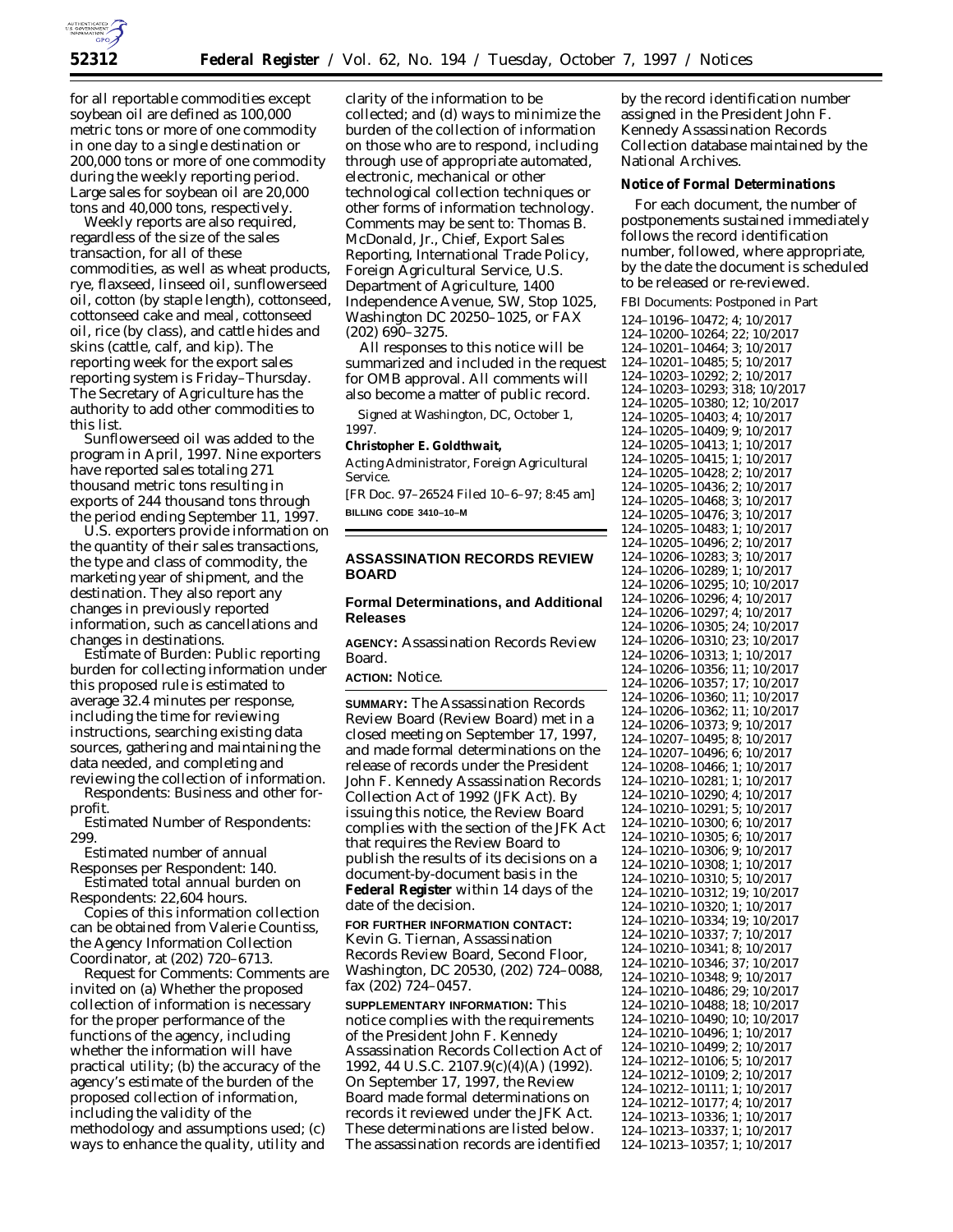Ξ

| 124-10214-10261; 1; 10/2017                                 | 124-10220-10373; 3; 10/2017                                  | 124-10278-10430; 31; 10/2017                               |
|-------------------------------------------------------------|--------------------------------------------------------------|------------------------------------------------------------|
| 124-10214-10263; 0; 10/2017                                 | 124-10220-10375; 6; 10/2017                                  | 124-10278-10489; 4; 10/2017                                |
|                                                             |                                                              |                                                            |
| 124-10214-10267; 0; 10/2017                                 | 124-10220-10375; 6; 10/2017                                  | 124-10279-10123; 1; 10/2017                                |
| 124-10214-10269; 0; 10/2017                                 | 124-10220-10403; 3; 10/2017                                  | 124-10279-10128; 45; 10/2017                               |
| 124-10214-10270; 0; 10/2017                                 | 124-10220-10405; 4; 10/2017                                  | 124-10279-10129; 18; 10/2017                               |
|                                                             |                                                              |                                                            |
| 124-10214-10282; 4; 10/2017                                 | 124-10220-10418; 15; 10/2017                                 | 124-10283-10101; 24; 10/2017                               |
| 124-10214-10283; 4; 10/2017                                 | 124-10220-10425; 2; 10/2017                                  | 124-10283-10103; 13; 10/2017                               |
| 124-10215-10069; 4; 10/2017                                 |                                                              | 124-10283-10111; 3; 10/2017                                |
|                                                             | 124-10220-10426; 3; 10/2017                                  |                                                            |
| 124-10215-10070; 7; 10/2017                                 | 124-10220-10429; 5; 10/2017                                  | 124-10283-10112; 4; 10/2017                                |
| 124-10215-10071; 1; 10/2017                                 | 124-10221-10358; 22; 10/2017                                 | 124-10283-10113; 4; 10/2017                                |
|                                                             |                                                              |                                                            |
| 124-10215-10073; 2; 10/2017                                 | 124-10221-10362; 1; 10/2017                                  | 124-10283-10114; 6; 10/2017                                |
| 124-10215-10074; 2; 10/2017                                 | $124 - 10221 - 10363$ ; 8; 10/2017                           | 124-10283-10117; 2; 10/2017                                |
| 124-10215-10075; 16; 10/2017                                | 124-10221-10364; 3; 10/2017                                  | 124-10283-10120; 6; 10/2017                                |
|                                                             |                                                              |                                                            |
| 124-10215-10077; 1; 10/2017                                 | $124 - 10221 - 10368$ ; 2; 10/2017                           | 124-10283-10123; 8; 10/2017                                |
| 124-10215-10082; 1; 10/2017                                 | 124-10221-10371; 3; 10/2017                                  | 124-10283-10126; 3; 10/2017                                |
| 124-10215-10083; 1; 10/2017                                 | 124-10221-10374; 6; 10/2017                                  | 124-10283-10134; 6; 10/2017                                |
|                                                             |                                                              |                                                            |
| 124-10215-10087; 15; 10/2017                                | 124-10221-10397; 3; 10/2017                                  | 124-10283-10135; 4; 10/2017                                |
| $124 - 10215 - 10090$ ; 2; $10/2017$                        | $124 - 10221 - 10410$ ; 5; 10/2017                           | 124-10283-10248; 21; 10/2017                               |
|                                                             |                                                              |                                                            |
| 124-10215-10091; 5; 10/2017                                 | 124-10221-10413; 9; 10/2017                                  | 124-10283-10250; 4; 10/2017                                |
| 124-10215-10095; 10; 10/2017                                | 124-10223-10093; 6; 10/2017                                  | 124-10283-10253; 11; 10/2017                               |
| 124-10215-10096; 12; 10/2017                                | 124-10223-10094; 3; 10/2017                                  | 124-10283-10254; 2; 10/2017                                |
|                                                             |                                                              |                                                            |
| 124-10215-10097; 10; 10/2017                                | 124-10223-10095; 6; 10/2017                                  | 124-10283-10255; 14; 10/2017                               |
| 124-10215-10099; 36; 10/2017                                | 124-10223-10097; 8; 10/2017                                  | 124-10283-10259; 3; 10/2017                                |
| 124-10215-10103; 5; 10/2017                                 | 124-10223-10110; 17; 10/2017                                 | 124-10286-10055; 11; 10/2017                               |
|                                                             |                                                              |                                                            |
| 124-10215-10400; 18; 10/2017                                | 124-10223-10111; 12; 10/2017                                 | 124-10286-10059; 5; 10/2017                                |
| 124-10215-10401; 13; 10/2017                                | 124-10223-10114; 4; 10/2017                                  | 124-10287-10337; 1; 10/2017                                |
| 124-10216-10151; 4; 10/2017                                 | 124-10223-10116; 0; 10/2017                                  | 124-10287-10398; 96; 10/2017                               |
|                                                             |                                                              |                                                            |
| 124-10216-10156; 1; 10/2017                                 | 124-10223-10126; 0; 10/2017                                  | 124-10287-10399; 13; 10/2017                               |
| 124-10216-10161; 1; 10/2017                                 | 124-10223-10133; 2; 10/2017                                  | 124-10287-10400; 26; 10/2017                               |
|                                                             | 124-10223-10137; 13; 10/2017                                 |                                                            |
| 124-10216-10191; 2; 10/2017                                 |                                                              | 124-10287-10401; 5; 10/2017                                |
| 124-10216-10200; 3; 10/2017                                 | 124-10223-10142; 2; 10/2017                                  | 124-10287-10402; 20; 10/2017                               |
| 124-10216-10219; 4; 10/2017                                 | 124-10223-10143; 3; 10/2017                                  | 124-10287-10422; 5; 10/2017                                |
|                                                             |                                                              |                                                            |
| 124-10216-10370; 11; 10/2017                                | 124-10223-10148; 9; 10/2017                                  | 124-10287-10424; 0; 10/2017                                |
| 124-10216-10371; 5; 10/2017                                 | 124-10223-10150; 30; 10/2017                                 | 124-10287-10430; 0; 10/2017                                |
| 124-10216-10372; 4; 10/2017                                 | 124-10223-10151; 12; 10/2017                                 | 124-10287-10439; 5; 10/2017                                |
|                                                             |                                                              |                                                            |
| 124-10216-10380; 4; 10/2017                                 | 124-10223-20106; 22; 10/2017                                 | 124-10287-10440; 2; 10/2017                                |
| 124-10216-10381; 2; 10/2017                                 | 124-10224-10003; 3; 10/2017                                  | 124-10287-10444; 1; 10/2017                                |
| 124-10216-10382; 5; 10/2017                                 | 124-10224-10004; 7; 10/2017                                  | 124-10287-10448; 5; 10/2017                                |
|                                                             | 124-10225-10008; 9; 10/2017                                  |                                                            |
| 124-10216-10383; 2; 10/2017                                 |                                                              | 124-10287-10449; 0; 10/2017                                |
| 124-10216-10386; 2; 10/2017                                 | 124-10225-10010; 3; 10/2017                                  | 124-10287-10450; 1; 10/2017                                |
| 124-10216-10389; 6; 10/2017                                 | 124-10225-10012; 48; 10/2017                                 | 124-10287-10451; 1; 10/2017                                |
| 124-10216-10390; 6; 10/2017                                 | 124-10225-10026; 18; 10/2017                                 | 124-10287-10453; 3; 10/2017                                |
|                                                             |                                                              |                                                            |
| 124-10217-10079; 1; 10/2017                                 | 124-10225-10089; 23; 10/2017                                 | 124-10287-10459; 5; 10/2017                                |
| 124-10217-10080; 9; 10/2017                                 | 124-10225-10089; 23; 10/2017                                 | 124-10287-10460; 3; 10/2017                                |
| 124-10217-10084; 3; 10/2017                                 | 124-10225-10106; 3; 10/2017                                  | 124-10287-10461; 3; 10/2017                                |
|                                                             |                                                              |                                                            |
| 124-10217-10087; 29; 10/2017                                | 124-10225-10124; 5; 10/2017                                  | 124-10287-10462; 15; 10/2017                               |
| 124-10217-10474; 11; 10/2017                                | 124-10225-10125; 63; 10/2017                                 | 124-10287-10467; 1; 10/2017                                |
| 124-10217-10477; 1; 10/2017                                 | 124-10225-10149; 6; 10/2017                                  | 124-10287-10468; 2; 10/2017                                |
|                                                             |                                                              |                                                            |
| 124-10217-10479; 4; 10/2017                                 | 124-10225-10153; 13; 10/2017                                 | 124-10287-10470; 47; 10/2017                               |
| 124-10217-10480; 1; 10/2017                                 | 124-10225-10163; 2; 10/2017                                  | 124-10287-10471; 12; 10/2017                               |
|                                                             |                                                              | 124-10287-10472; 0; 10/2017                                |
| 124-10217-10482; 0; 10/2017                                 | 124-10225-10181; 2; 10/2017                                  |                                                            |
| 124-10217-10485; 2; 10/2017                                 | 124-10225-10185; 5; 10/2017                                  | 124-10287-10481; 15; 10/2017                               |
| 124-10217-10488; 6; 10/2017                                 | 124-10225-10189; 4; 10/2017                                  | 124-10287-10482; 0; 10/2017                                |
| $124 - 10217 - 10490$ ; 0; 10/2017                          | 124-10225-10190; 9; 10/2017                                  | 124-10289-10004; 5; 10/2017                                |
|                                                             |                                                              |                                                            |
| 124-10217-10491; 3; 10/2017                                 | 124-10225-10199; 4; 10/2017                                  | 124-10290-10132; 10; 10/2017                               |
| 124-10217-10497; 4; 10/2017                                 | 124-10225-10203; 2; 10/2017                                  | 124-10290-10164; 14; 10/2017                               |
| 124-10218-10386; 1; 10/2017                                 | 124-10225-10205; 10; 10/2017                                 | 124-10292-10270; 1; 10/2017                                |
|                                                             |                                                              |                                                            |
| 124-10218-10393; 4; 10/2017                                 | $124 - 10225 - 10315$ ; 2; 10/2017                           | 124-10292-10274; 2; 10/2017                                |
| 124-10218-10420; 4; 10/2017                                 | 124-10225-10316; 2; 10/2017                                  | 124-10293-10061; 3; 10/2017                                |
|                                                             | 124-10226-10077; 6; 10/2017                                  |                                                            |
| 124-10218-10425; 1; 10/2017                                 |                                                              | $124 - 10293 - 10065$ ; 0; 10/2017                         |
| 124-10218-10431; 3; 10/2017                                 | 124-10226-10078; 12; 10/2017                                 | 124-10293-10066; 0; 10/2017                                |
| 124-10218-10438; 3; 10/2017                                 | 124-10226-10079; 7; 10/2017                                  | 124-10293-10067; 1; 10/2017                                |
|                                                             |                                                              |                                                            |
| 124-10218-10439; 9; 10/2017                                 | 124-10226-10080; 11; 10/2017                                 | 124-10293-10458; 1; 10/2017                                |
| 124-10218-10441; 12; 10/2017                                | 124-10277-10413; 2; 10/2017                                  | 124-10294-10344; 1; 10/2017                                |
| 124-10218-10449; 3; 10/2017                                 | 124-10277-10449; 8; 10/2017                                  | 124-10294-10347; 1; 10/2017                                |
| $124 - 10218 - 10450$ ; 2; 10/2017                          | 124-10278-10387; 38; 10/2017                                 | 124-10294-10351; 2; 10/2017                                |
|                                                             |                                                              |                                                            |
| 124-10219-10180; 17; 10/2017                                | 124-10278-10388; 5; 10/2017                                  | 124-10294-10357; 8; 10/2017                                |
| 124-10220-10338; 1; 10/2017                                 | 124-10278-10402; 22; 10/2017                                 | $124 - 10294 - 10361$ ; 2; 10/2017                         |
| 124-10220-10339; 1; 10/2017                                 | 124-10278-10405; 66; 10/2017                                 | $124 - 10294 - 10363$ ; 4; 10/2017                         |
|                                                             |                                                              |                                                            |
| $124 - 10220 - 10342$ ; 6; 10/2017                          | 124-10278-10407; 8; 10/2017                                  | 124-10294-10365; 1; 10/2017                                |
| 124-10220-10348; 13; 10/2017                                | 124-10278-10418; 1; 10/2017                                  | 124-10298-10241; 5; 10/2017                                |
| 124-10220-10350; 32; 10/2017                                | 124-10278-10419; 0; 10/2017                                  | 124-10298-10253; 5; 10/2017                                |
|                                                             |                                                              |                                                            |
| 124-10220-10351; 1; 10/2017                                 | 124-10278-10420; 7; 10/2017                                  | 124-10298-10265; 10; 10/2017                               |
| 124-10220-10353; 13; 10/2017                                | 124-10278-10422; 54; 10/2017                                 | 124-10298-10278; 2; 10/2017                                |
|                                                             |                                                              |                                                            |
|                                                             |                                                              |                                                            |
| 124-10220-10359; 3; 10/2017<br>124-10220-10360; 14; 10/2017 | 124-10278-10425; 58; 10/2017<br>124-10278-10427; 83; 10/2017 | 124-10298-10282; 1; 10/2017<br>124-10298-10293; 1; 10/2017 |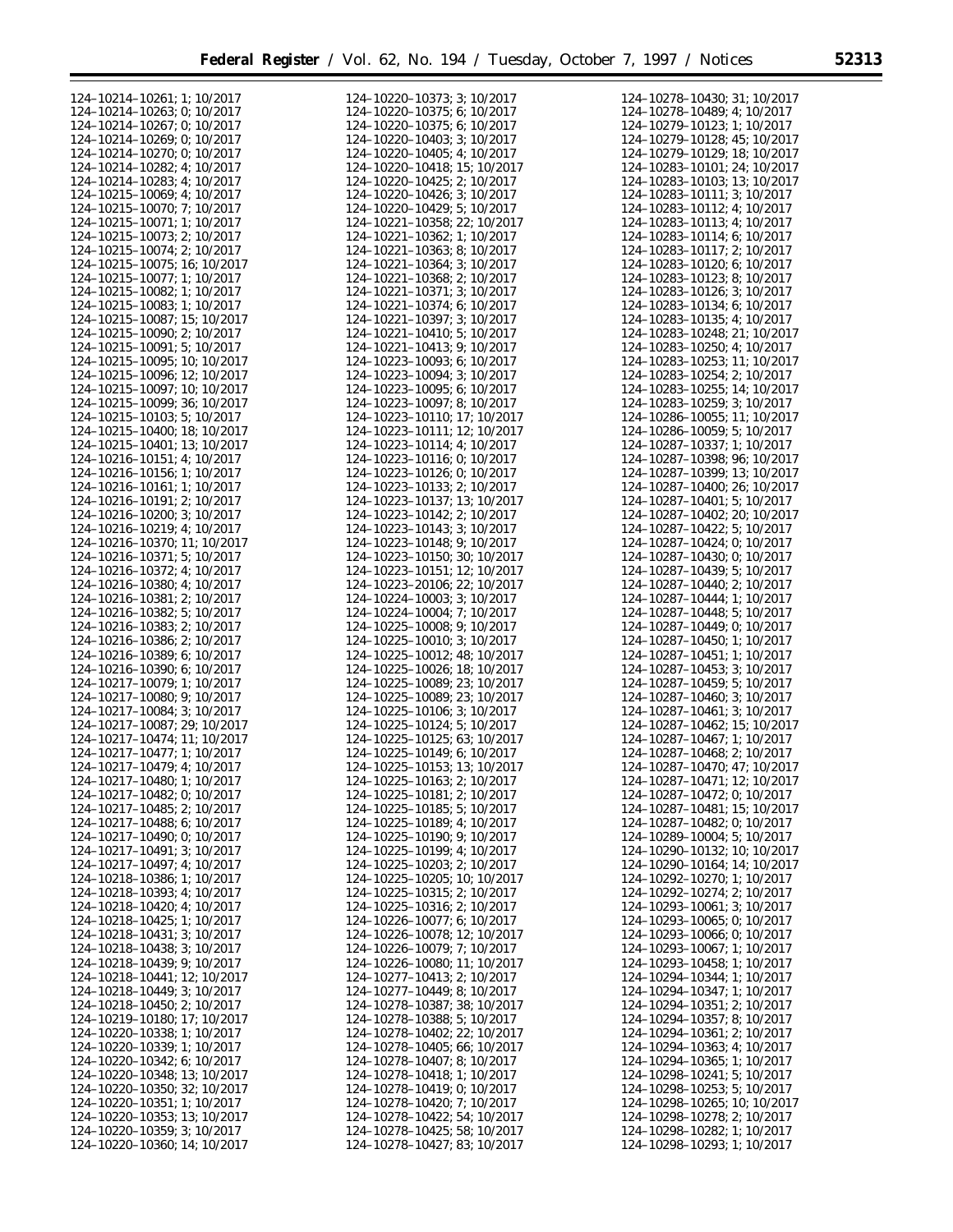п

| 124-10298-10298; 0; 10/2017          | 104-10097-10408; 1; 10/2017          | 104-10100-10153; 1; 05/2001          |
|--------------------------------------|--------------------------------------|--------------------------------------|
| 124-10298-10300; 0; 10/2017          | $104 - 10098 - 10055$ ; 1; 10/2017   | 104-10100-10154; 2; 05/2001          |
|                                      | 104-10098-10058; 3; 10/2017          |                                      |
| 124-10298-10301; 0; 10/2017          |                                      | $104 - 10100 - 10156$ ; 2; 05/2001   |
| 124-10298-10302; 0; 10/2017          | 104-10098-10059; 1; 10/2017          | $104 - 10100 - 10157$ ; 3; 05/2001   |
| 124-10298-10306; 0; 10/2017          | 104-10098-10060; 7; 10/2017          | 104-10100-10160; 2; 10/2017          |
| 124-10298-10312; 1; 10/2017          | 104-10098-10068; 2; 10/2017          | $104 - 10100 - 10162$ ; 2; 05/2001   |
| 124-10302-10300; 5; 10/2017          | 104-10098-10091; 11; 10/2017         | 104-10100-10163; 1; 10/2017          |
| 124-10302-10301; 2; 10/2017          | 104-10098-10113; 3; 10/2017          | $104 - 10100 - 10165$ ; 2; 05/2001   |
| 124-10302-10311; 7; 10/2017          | 104-10098-10123; 1; 10/2017          | 104-10100-10166; 7; 10/2017          |
| 124-10302-10319; 9; 10/2017          | 104-10098-10138; 3; 10/2017          | $104 - 10100 - 10170$ ; 3; 05/2001   |
| 124-10302-10323; 11; 10/2017         | 104-10098-10151; 1; 10/2017          | 104-10100-10171; 1; 05/2001          |
| 124-10302-10327; 2; 10/2017          | 104-10098-10155; 10; 10/2017         | $104 - 10100 - 10172$ ; 2; 05/2001   |
|                                      |                                      |                                      |
| 124-10303-10026; 6; 10/2017          | 104-10098-10157; 2; 10/2017          | 104-10100-10177; 3; 05/2001          |
| 124-90005-10013; 2; 10/2017          | 104-10098-10160; 2; 10/2017          | 104-10100-10178; 3; 05/2001          |
| 124-90005-10018; 2; 10/2017          | 104-10098-10164; 1; 10/2017          | 104-10100-10179; 1; 10/2017          |
| 124-90005-10019; 3; 10/2017          | 104-10098-10165; 2; 10/2017          | 104-10100-10181; 2; 05/2001          |
| 124-90005-10023; 2; 10/2017          | 104-10098-10166; 10; 10/2017         | 104-10100-10182; 1; 10/2017          |
| 124-90005-10027; 29; 10/2017         | 104-10098-10218; 2; 10/2017          | 104-10100-10184; 1; 05/2001          |
| 124-90005-10036; 38; 10/2017         | 104-10098-10235; 1; 10/2017          | $104 - 10100 - 10186$ ; 2; 05/2001   |
| 124-90005-10038; 9; 10/2017          | 104-10098-10238; 21; 10/2017         | 104-10100-10187; 2; 10/2017          |
|                                      | 104-10098-10263; 21; 10/2017         | 104-10100-10193; 1; 10/2017          |
| CIA Documents: Postponed in Part     |                                      |                                      |
| 104-10075-10002; 1; 10/2017          | 104-10098-10269; 2; 10/2017          | 104-10100-10194; 9; 05/2001          |
| $104 - 10075 - 10125$ ; 2; 10/2017   | 104-10098-10278; 3; 10/2017          | 104-10100-10195; 7; 05/2001          |
| 104-10079-10134; 1; 10/2017          | 104-10098-10285; 3; 10/2017          | 104-10100-10197; 1; 10/2017          |
| 104-10086-10217; 1; 10/2017          | 104-10098-10323; 3; 10/2017          | $104 - 10100 - 10198$ ; 2; 05/2001   |
| 104-10092-10018; 4; 10/2017          | 104-10098-10345; 6; 10/2017          | 104-10100-10201; 4; 10/2017          |
|                                      | 104-10098-10350; 2; 10/2017          | 104-10100-10205; 1; 10/2017          |
| 104-10092-10024; 6; 10/2017          | 104-10098-10404; 14; 10/2017         | $104 - 10100 - 10206$ ; 3; 05/2001   |
| 104-10092-10069; 6; 10/2017          | 104-10098-10413; 5; 10/2017          | $104 - 10100 - 10209$ ; 3; 05/2001   |
| 104-10092-10086; 7; 10/2017          | 104-10098-10425; 1; 10/2017          | 104-10100-10210; 5; 10/2017          |
| 104-10092-10090; 8; 10/2017          |                                      |                                      |
| 104-10092-10092; 1; 10/2017          | 104-10098-10435; 2; 10/2017          | 104-10100-10211; 9; 10/2017          |
| 104-10092-10102; 110; 10/2017        | 104-10100-10004; 1; 05/2001          | 104-10100-10213; 1; 10/2017          |
| $104 - 10092 - 10105$ ; 5; 10/2017   | 104-10100-10005; 3; 10/2017          | 104-10100-10214; 3; 10/2017          |
| 104-10092-10126; 4; 10/2017          | 104-10100-10027; 4; 10/2017          | $104 - 10100 - 10215$ ; 6; 10/2017   |
| 104-10092-10140; 11; 10/2017         | $104 - 10100 - 10028$ ; 2; $10/2017$ | 104-10100-10216; 1; 05/2001          |
| 104-10093-10009; 1; 10/2017          | 104-10100-10031; 3; 05/2001          | 104-10100-10217; 5; 10/2017          |
| 104-10093-10010; 10; 10/2017         | $104 - 10100 - 10032$ ; 2; 05/2001   | $104 - 10100 - 10218$ ; 6; 05/2001   |
|                                      | 104-10100-10039; 5; 10/2017          | 104-10100-10221; 3; 10/2017          |
| 104-10093-10127; 4; 10/2017          | 104-10100-10040; 1; 10/2017          | 104-10100-10222; 2; 10/2017          |
| 104-10093-10130; 5; 10/2017          | 104-10100-10087; 5; 10/2017          | 104-10100-10224; 4; 10/2017          |
| 104-10093-10142; 7; 10/2017          |                                      |                                      |
| 104-10093-10145; 6; 10/2017          | 104-10100-10088; 1; 05/2001          | $104 - 10100 - 10226$ ; 6; 05/2001   |
| 104-10093-10161; 1; 10/2017          | 104-10100-10089; 1; 05/2001          | 104-10100-10227; 1; 10/2017          |
| 104-10093-10164; 1; 10/2017          | $104-10100-10090$ ; 5; 05/2001       | 104-10100-10229; 2; 10/2017          |
| 104-10093-10170; 1; 10/2017          | $104 - 10100 - 10092$ ; 2; $10/2017$ | 104-10100-10231; 2; 10/2017          |
| 104-10093-10172; 1; 10/2017          | 104-10100-10094; 3; 10/2017          | 104-10100-10233; 4; 10/2017          |
| 104-10093-10178; 11; 10/2017         | 104-10100-10096; 5; 10/2017          | 104-10100-10236; 2; 10/2017          |
| 104-10093-10179; 1; 10/2017          | 104-10100-10097; 2; 05/2001          | 104-10100-10239; 2; 10/2017          |
|                                      | 104-10100-10100; 5; 10/2017          | 104-10100-10240; 1; 10/2017          |
| 104-10093-10191; 1; 10/2017          | 104-10100-10102; 1; 10/2017          | $104 - 10100 - 10241$ ; 2; 05/2001   |
| 104-10093-10200; 2; 10/2017          |                                      | 104-10100-10242; 1; 05/2001          |
| 104-10093-10203; 4; 10/2017          | 104-10100-10104; 1; 05/2001          |                                      |
| 104-10093-10212; 1; 10/2017          | 104-10100-10110; 3; 05/2001          | 104-10100-10244; 1; 10/2017          |
| 104-10093-10218; 22; 10/2017         | $104 - 10100 - 10111$ ; 4; 05/2001   | 104-10100-10245; 2; 10/2017          |
| 104-10093-10219; 1; 10/2017          | 104-10100-10112; 1; 10/2017          | 104-10100-10246; 2; 05/2001          |
| 104-10093-10221; 2; 10/2017          | 104-10100-10113; 1; 05/2001          | 104-10100-10247; 5; 05/2001          |
| 104-10093-10222; 1; 10/2017          | 104-10100-10114; 7; 05/2001          | 104-10100-10248; 2; 10/2017          |
| 104-10093-10229; 2; 10/2017          | 104-10100-10119; 2; 10/2017          | $104 - 10100 - 10249$ ; 2; 05/2001   |
| 104-10093-10237; 1; 10/2017          | 104-10100-10120; 3; 05/2001          | 104-10100-10250; 3; 05/2001          |
| 104-10093-10239; 1; 10/2017          | 104-10100-10121; 1; 05/2001          | 104-10100-10251; 11; 10/2017         |
|                                      | 104-10100-10122; 5; 05/2001          | 104-10100-10254; 2; 10/2017          |
| 104-10093-10243; 1; 10/2017          |                                      |                                      |
| 104-10093-10245; 1; 10/2017          | 104-10100-10124; 2; 05/2001          | 104-10100-10258; 2; 10/2017          |
| 104-10095-10071; 1; 10/2017          | $104 - 10100 - 10125$ ; 2; 10/2017   | 104-10100-10259; 6; 10/2017          |
| 104-10095-10126; 10; 10/2017         | 104-10100-10127; 4; 05/2001          | 104-10100-10261; 3; 10/2017          |
| 104-10096-10044; 1; 10/2017          | 104-10100-10131; 2; 05/2001          | $104 - 10100 - 10262$ ; 2; $10/2017$ |
| 104-10096-10088; 6; 10/2017          | 104-10100-10132; 1; 05/2001          | 104-10100-10263; 1; 10/2017          |
| 104-10096-10131; 8; 10/2017          | 104-10100-10135; 1; 10/2017          | $104 - 10100 - 10265$ ; 2; $10/2017$ |
| 104-10096-10223; 5; 10/2017          | 104-10100-10136; 3; 10/2017          | 104-10100-10266; 2; 10/2017          |
| 104-10096-10238; 11; 10/2017         | 104-10100-10137; 2; 10/2017          | 104-10100-10267; 4; 10/2017          |
| 104-10096-10321; 5; 10/2017          | 104-10100-10138; 1; 10/2017          | 104-10100-10269; 3; 10/2017          |
|                                      |                                      |                                      |
| $104 - 10097 - 10011$ ; 2; $10/2017$ | 104-10100-10139; 3; 10/2017          | 104-10100-10270; 1; 10/2017          |
| 104-10097-10016; 7; 10/2017          | 104-10100-10142; 4; 10/2017          | 104-10100-10271; 1; 10/2017          |
| 104-10097-10093; 13; 10/2017         | 104-10100-10146; 2; 10/2017          | 104-10100-10273; 2; 10/2017          |
| 104-10097-10147; 7; 10/2017          | 104-10100-10147; 3; 10/2017          | 104-10100-10274; 2; 10/2017          |
| 104-10097-10277; 8; 10/2017          | 104-10100-10148; 4; 10/2017          | 104-10100-10276; 1; 10/2017          |
| 104-10097-10371; 1; 10/2017          | $104-10100-10150$ ; 2; $10/2017$     | $104 - 10100 - 10277$ ; 5; $10/2017$ |
| 104-10097-10379; 1; 05/2001          | $104 - 10100 - 10151$ ; 8; 10/2017   | 104-10100-10278; 1; 10/2017          |
| 104-10097-10384; 1; 05/2001          | 104-10100-10152; 4; 10/2017          | $104 - 10100 - 10280$ ; 3; $10/2017$ |
|                                      |                                      |                                      |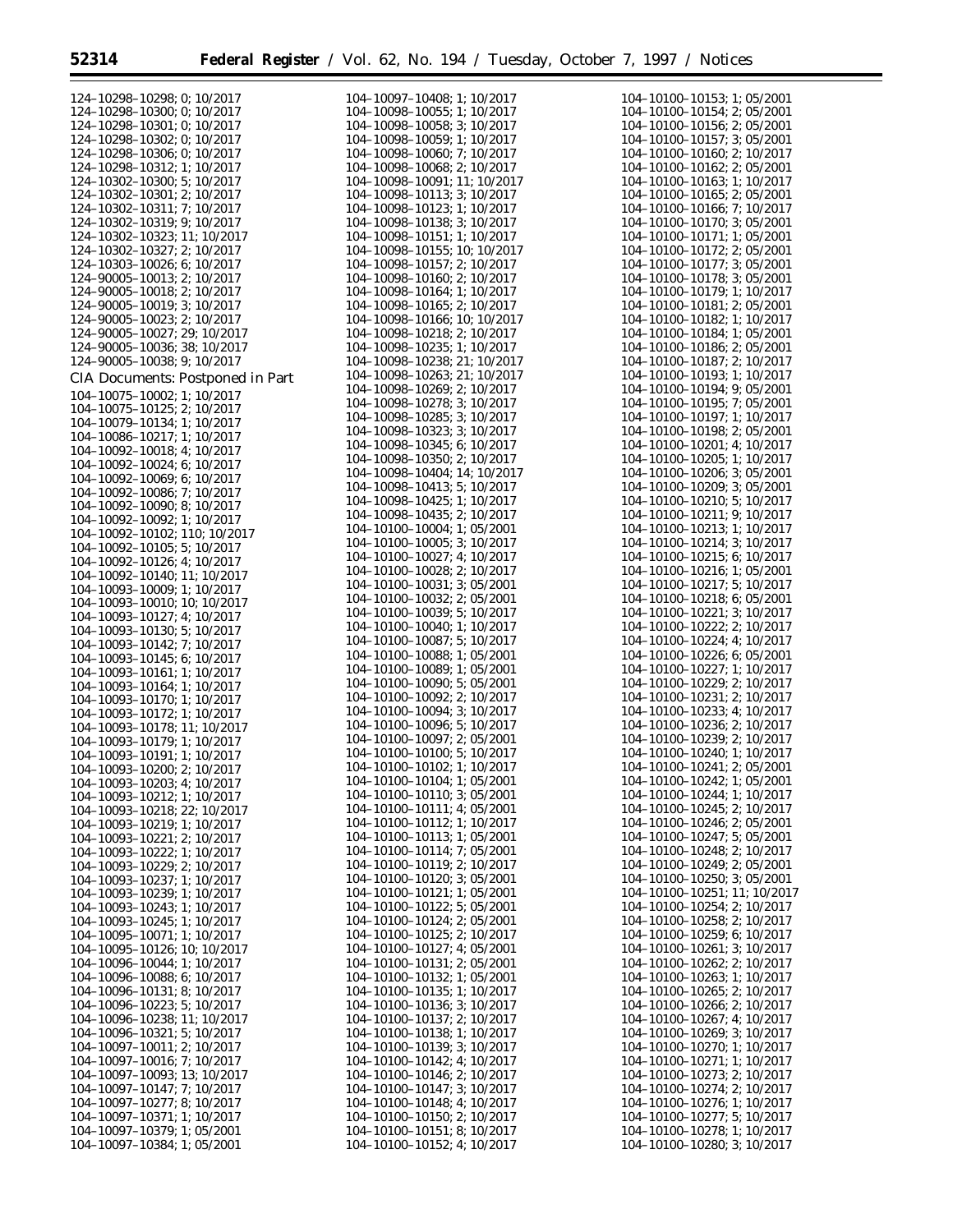▀

| 104-10100-10281; 1; 10/2017<br>104-10101-10026; 3; 05/2001<br>104-10110-10255; 7; 10/2017<br>104-10100-10284; 1; 10/2017<br>104-10101-10029; 1; 10/2017<br>104-10110-10256; 3; 10/2017<br>104-10100-10285; 1; 10/2017<br>$104 - 10101 - 10030$ ; 1; 05/2001<br>$104 - 10112 - 10002$ ; 6; $10/2017$<br>$104 - 10112 - 10003$ ; 2; $10/2017$<br>104-10100-10288; 2; 10/2017<br>$104 - 10101 - 10038$ ; 2; 10/2017<br>$104 - 10112 - 10008$ ; 2; $10/2017$<br>104-10100-10290; 1; 10/2017<br>104-10101-10039; 1; 10/2017<br>104-10112-10012; 1; 10/2017<br>104-10100-10293; 1; 10/2017<br>$104 - 10101 - 10040$ ; 3; 05/2001<br>104-10113-10165; 1; 10/2017<br>104-10100-10294; 2; 10/2017<br>104-10101-10042; 1; 05/2001<br>104-10113-10171; 5; 10/2017<br>104-10100-10297; 1; 10/2017<br>104-10101-10044; 3; 10/2017<br>104-10113-10193; 1; 10/2017<br>104-10100-10299; 1; 10/2017<br>$104 - 10101 - 10045$ ; 2; 10/2017<br>$104 - 10113 - 10205$ ; 4; $10/2017$<br>104-10100-10304; 2; 10/2017<br>104-10101-10046; 2; 05/2001<br>104-10113-10231; 5; 10/2017<br>$104 - 10100 - 10305$ ; 2; 10/2017<br>104-10101-10047; 3; 10/2017<br>104-10113-10237; 3; 10/2017<br>104-10100-10306; 2; 10/2017<br>104-10101-10048; 1; 10/2017<br>104-10113-10243; 1; 10/2017<br>104-10100-10307; 2; 10/2017<br>$104 - 10101 - 10049$ ; 5; $10/2017$<br>104-10113-10271; 8; 10/2017<br>104-10100-10310; 14; 10/2017<br>$104 - 10101 - 10053$ ; 5; 10/2017<br>104-10113-10294; 1; 10/2017<br>104-10100-10311; 1; 10/2017<br>$104 - 10101 - 10054$ ; 5; 10/2017<br>104-10114-10152; 1; 10/2017<br>104-10100-10312; 1; 10/2017<br>104-10101-10055; 3; 05/2001<br>104-10114-10160; 1; 10/2017<br>104-10100-10313; 2; 10/2017<br>$104 - 10101 - 10056$ ; 2; $10/2017$<br>$104 - 10114 - 10161$ ; 5; $10/2017$<br>104-10100-10314; 2; 10/2017<br>$104 - 10101 - 10061$ ; 8; 10/2017<br>104-10114-10162; 81; 10/2017<br>104-10100-10315; 1; 10/2017<br>$104 - 10101 - 10064$ ; 3; 05/2001<br>104-10114-10163; 1; 10/2017<br>104-10100-10318; 2; 10/2017<br>$104 - 10101 - 10065$ ; 1; 05/2001<br>104-10115-10054; 1; 10/2017<br>104-10100-10319; 1; 10/2017<br>104-10101-10067; 2; 05/2001<br>104-10115-10138; 3; 08/2008<br>104-10100-10320; 4; 10/2017<br>104-10101-10070; 2; 05/2001<br>104-10115-10144; 1; 10/2017<br>104-10100-10321; 3; 10/2017<br>$104 - 10101 - 10072$ ; 5; 10/2017<br>104-10115-10146; 1; 10/2017<br>104-10100-10322; 2; 10/2017<br>104-10101-10073; 1; 10/2017<br>104-10115-10147; 1; 10/2017<br>104-10100-10323; 1; 10/2017<br>$104 - 10101 - 10075$ ; 6; 10/2017<br>$104 - 10115 - 10150$ ; 2; $10/2017$<br>104-10100-10325; 5; 10/2017<br>$104 - 10101 - 10077$ ; 1; 05/2001<br>104-10115-10154; 1; 10/2017<br>104-10100-10326; 2; 10/2017<br>$104 - 10101 - 10078$ ; 1; 05/2001<br>104-10115-10176; 1; 10/2017<br>104-10100-10327; 1; 10/2017<br>$104 - 10101 - 10080$ ; 4; $10/2017$<br>104-10116-10049; 1; 10/2017<br>104-10100-10328; 3; 10/2017<br>104-10101-10081; 4; 05/2001<br>104-10116-10050; 8; 10/2017<br>104-10100-10329; 3; 10/2017<br>104-10101-10085; 2; 05/2001<br>104-10116-10052; 1; 10/2017<br>104-10100-10330; 1; 10/2017<br>$104 - 10101 - 10086$ ; 3; 05/2001<br>$104 - 10116 - 10053$ ; 2; $10/2017$<br>104-10100-10331; 2; 10/2017<br>104-10101-10090; 2; 10/2017<br>104-10116-10064; 2; 10/2017<br>104-10100-10332; 2; 10/2017<br>104-10101-10091; 1; 05/2001<br>104-10116-10104; 5; 10/2017<br>104-10100-10334; 7; 10/2017<br>$104 - 10101 - 10094$ ; 4; 05/2001<br>104-10116-10128; 2; 10/2017<br>104-10100-10336; 1; 10/2017<br>$104 - 10101 - 10095$ ; 3; 05/2001<br>104-10116-10132; 1; 10/2017<br>104-10100-10337; 2; 10/2017<br>$104 - 10101 - 10097$ ; 2; 05/2001<br>104-10116-10157; 3; 10/2017<br>104-10100-10343; 1; 10/2017<br>104-10101-10098; 3; 10/2017<br>104-10116-10199; 1; 10/2017<br>104-10100-10344; 2; 10/2017<br>104-10102-10223; 15; 10/2017<br>104-10116-10260; 3; 10/2017<br>104-10100-10346; 1; 10/2017<br>104-10102-10231; 6; 10/2017<br>104-10116-10266; 22; 10/2017<br>104-10100-10348; 1; 10/2017<br>104-10103-10193; 3; 10/2017<br>104-10116-10267; 4; 10/2017<br>104-10100-10351; 6; 10/2017<br>104-10103-10328; 88; 10/2017<br>104-10116-10288; 1; 10/2017<br>104-10100-10353; 4; 10/2017<br>104-10103-10367; 8; 10/2017<br>104-10116-10303; 1; 10/2017<br>104-10100-10355; 1; 10/2017<br>104-10103-10370; 1; 10/2017<br>104-10116-10442; 6; 10/2017<br>104-10100-10357; 3; 10/2017<br>104-10104-10348; 3; 10/2017<br>104-10117-10270; 4; 10/2017<br>104-10100-10358; 1; 10/2017<br>104-10105-10139; 1; 10/2017<br>104-10117-10272; 14; 10/2003<br>104-10100-10360; 2; 10/2017<br>104-10105-10270; 2; 10/2017<br>104-10117-10274; 19; 10/2017<br>104-10100-10363; 3; 10/2017<br>104-10105-10272; 10; 10/2017<br>HSCA Documents: Postponed in Part<br>104-10100-10364; 4; 10/2017<br>104-10105-10278; 2; 10/2017<br>104-10105-10292; 1; 10/2017<br>$104 - 10100 - 10365$ ; 1; 05/2001<br>180-10110-10100; 6; 10/2003<br>104-10100-10379: 1: 10/2017<br>104-10105-10298; 3; 10/2017<br>180-10140-10125; 2; 05/2001<br>104-10100-10380; 1; 10/2017<br>104-10105-10299; 2; 10/2017<br>180-10141-10225; 2; 10/2003<br>104-10100-10383; 3; 10/2017<br>104-10105-10308; 1; 10/2017<br>180-10142-10439; 2; 10/2003<br>104-10100-10384; 1; 10/2017<br>104-10106-10511; 1; 10/2017<br>180-10142-10444; 2; 10/2017<br>$104 - 10100 - 10385$ ; 2; $10/2017$<br>104-10106-10521; 1; 10/2017<br>180-10142-10468; 1; 10/2017<br>104-10100-10388; 2; 10/2017<br>104-10106-10523; 2; 10/2017<br>180-10142-10485; 1; 10/2017<br>104-10100-10389; 3; 10/2017<br>104-10106-10588; 3; 10/2017<br>$180 - 10143 - 10115$ ; 5; 10/2017<br>104-10100-10390; 1; 10/2017<br>104-10106-10647; 5; 10/2017<br>180-10143-10124; 3; 10/2003<br>104-10100-10397; 1; 10/2017<br>104-10106-10688; 2; 10/2017<br>180-10143-10127; 1; 10/2017<br>104-10100-10398; 1; 10/2017<br>104-10106-10765; 1; 10/2017<br>180-10143-10149; 7; 10/2017<br>104-10100-10399; 1; 10/2017<br>104-10106-10766; 1; 10/2017<br>180-10143-10230; 3; 10/2017<br>104-10100-10411; 9; 10/2017<br>104-10109-10162; 3; 10/2017<br>180-10143-10234; 3; 10/2017<br>104-10100-10429; 3; 10/2017<br>104-10109-10324; 2; 10/2017<br>180-10143-10243; 7; 10/2017<br>104-10100-10440; 8; 10/2017<br>104-10109-10325; 1; 10/2017<br>180-10144-10022; 10; 05/2001<br>104-10100-10442; 2; 10/2017<br>104-10109-10326; 1; 10/2017<br>180-10144-10027; 1; 10/2017<br>104-10100-10444; 1; 10/2017<br>104-10109-10333; 2; 10/2017<br>180-10144-10028; 1; 10/2017<br>$104 - 10101 - 10007$ ; 8; 10/2017<br>104-10109-10334; 2; 10/2017<br>180-10144-10029; 2; 10/2017<br>$104 - 10101 - 10011$ ; 4; 10/2017<br>104-10109-10335; 1; 10/2017<br>180-10144-10031; 4; 10/2017<br>$104 - 10101 - 10012$ ; 2; 10/2017<br>104-10109-10347; 1; 10/2017<br>180-10144-10032; 30; 10/2017<br>104-10101-10014; 1; 10/2017<br>104-10109-10348; 1; 10/2017<br>180-10144-10034; 4; 10/2017<br>$104 - 10101 - 10015$ ; 1; 10/2017<br>104-10110-10042; 3; 10/2017<br>180-10144-10040; 1; 10/2017<br>$104-10101-10016$ ; 6; $10/2017$<br>104-10110-10073; 1; 10/2017<br>180-10144-10069; 8; 10/2017<br>$104 - 10101 - 10017$ ; 2; 10/2017<br>104-10110-10208; 1; 10/2017<br>180-10144-10071; 1; 10/2017<br>104-10101-10018; 1; 10/2017<br>104-10110-10233; 1; 10/2017<br>180-10144-10073; 3; 10/2017<br>$104 - 10101 - 10020$ ; 1; 10/2017<br>104-10110-10240; 1; 10/2017<br>180-10144-10079; 2; 10/2017<br>104-10101-10024; 2; 05/2001<br>104-10110-10243; 8; 10/2017<br>180-10144-10080; 1; 10/2017<br>$104 - 10101 - 10025$ ; 2; 10/2017<br>104-10110-10245; 17; 10/2017<br>180-10144-10082; 1; 05/2001 |  |  |
|--------------------------------------------------------------------------------------------------------------------------------------------------------------------------------------------------------------------------------------------------------------------------------------------------------------------------------------------------------------------------------------------------------------------------------------------------------------------------------------------------------------------------------------------------------------------------------------------------------------------------------------------------------------------------------------------------------------------------------------------------------------------------------------------------------------------------------------------------------------------------------------------------------------------------------------------------------------------------------------------------------------------------------------------------------------------------------------------------------------------------------------------------------------------------------------------------------------------------------------------------------------------------------------------------------------------------------------------------------------------------------------------------------------------------------------------------------------------------------------------------------------------------------------------------------------------------------------------------------------------------------------------------------------------------------------------------------------------------------------------------------------------------------------------------------------------------------------------------------------------------------------------------------------------------------------------------------------------------------------------------------------------------------------------------------------------------------------------------------------------------------------------------------------------------------------------------------------------------------------------------------------------------------------------------------------------------------------------------------------------------------------------------------------------------------------------------------------------------------------------------------------------------------------------------------------------------------------------------------------------------------------------------------------------------------------------------------------------------------------------------------------------------------------------------------------------------------------------------------------------------------------------------------------------------------------------------------------------------------------------------------------------------------------------------------------------------------------------------------------------------------------------------------------------------------------------------------------------------------------------------------------------------------------------------------------------------------------------------------------------------------------------------------------------------------------------------------------------------------------------------------------------------------------------------------------------------------------------------------------------------------------------------------------------------------------------------------------------------------------------------------------------------------------------------------------------------------------------------------------------------------------------------------------------------------------------------------------------------------------------------------------------------------------------------------------------------------------------------------------------------------------------------------------------------------------------------------------------------------------------------------------------------------------------------------------------------------------------------------------------------------------------------------------------------------------------------------------------------------------------------------------------------------------------------------------------------------------------------------------------------------------------------------------------------------------------------------------------------------------------------------------------------------------------------------------------------------------------------------------------------------------------------------------------------------------------------------------------------------------------------------------------------------------------------------------------------------------------------------------------------------------------------------------------------------------------------------------------------------------------------------------------------------------------------------------------------------------------------------------------------------------------------------------------------------------------------------------------------------------------------------------------------------------------------------------------------------------------------------------------------------------------------------------------------------------------------------------------------------------------------------------------------------------------------------------------------------------------------------------------------------------------------------------------------------------------------------------------------------------------------------------------------------------------------------------------------------------------------------------------------------------------------------------------------------------------------------------------------------------------------------------------------------------------------------------------------------------------------------------------------------------------------------------------------------------------------------------------------------------------------------------------------------------------------------------------------------------------------------------------------------------------------------------------------------------------------------------------------------------------------------------------------------------------------------------------------------------------------------------------------------------------------------------------------------------------------------------------------------------------------------------------------------------------------------------------------------------------------------------------------------------------------------------------------------------------------------------------------------------------------------------------------------------------------------------------------------------------------------------------------------------------------------------------------------------------------------------------------------------------------------------------------------------------------------------------------------------------------------------------------------------------------------------------------------|--|--|
|                                                                                                                                                                                                                                                                                                                                                                                                                                                                                                                                                                                                                                                                                                                                                                                                                                                                                                                                                                                                                                                                                                                                                                                                                                                                                                                                                                                                                                                                                                                                                                                                                                                                                                                                                                                                                                                                                                                                                                                                                                                                                                                                                                                                                                                                                                                                                                                                                                                                                                                                                                                                                                                                                                                                                                                                                                                                                                                                                                                                                                                                                                                                                                                                                                                                                                                                                                                                                                                                                                                                                                                                                                                                                                                                                                                                                                                                                                                                                                                                                                                                                                                                                                                                                                                                                                                                                                                                                                                                                                                                                                                                                                                                                                                                                                                                                                                                                                                                                                                                                                                                                                                                                                                                                                                                                                                                                                                                                                                                                                                                                                                                                                                                                                                                                                                                                                                                                                                                                                                                                                                                                                                                                                                                                                                                                                                                                                                                                                                                                                                                                                                                                                                                                                                                                                                                                                                                                                                                                                                                                                                                                                                                                                                                                                                                                                                                                                                                                                                                                                                                                                                                                                                                                |  |  |
|                                                                                                                                                                                                                                                                                                                                                                                                                                                                                                                                                                                                                                                                                                                                                                                                                                                                                                                                                                                                                                                                                                                                                                                                                                                                                                                                                                                                                                                                                                                                                                                                                                                                                                                                                                                                                                                                                                                                                                                                                                                                                                                                                                                                                                                                                                                                                                                                                                                                                                                                                                                                                                                                                                                                                                                                                                                                                                                                                                                                                                                                                                                                                                                                                                                                                                                                                                                                                                                                                                                                                                                                                                                                                                                                                                                                                                                                                                                                                                                                                                                                                                                                                                                                                                                                                                                                                                                                                                                                                                                                                                                                                                                                                                                                                                                                                                                                                                                                                                                                                                                                                                                                                                                                                                                                                                                                                                                                                                                                                                                                                                                                                                                                                                                                                                                                                                                                                                                                                                                                                                                                                                                                                                                                                                                                                                                                                                                                                                                                                                                                                                                                                                                                                                                                                                                                                                                                                                                                                                                                                                                                                                                                                                                                                                                                                                                                                                                                                                                                                                                                                                                                                                                                                |  |  |
|                                                                                                                                                                                                                                                                                                                                                                                                                                                                                                                                                                                                                                                                                                                                                                                                                                                                                                                                                                                                                                                                                                                                                                                                                                                                                                                                                                                                                                                                                                                                                                                                                                                                                                                                                                                                                                                                                                                                                                                                                                                                                                                                                                                                                                                                                                                                                                                                                                                                                                                                                                                                                                                                                                                                                                                                                                                                                                                                                                                                                                                                                                                                                                                                                                                                                                                                                                                                                                                                                                                                                                                                                                                                                                                                                                                                                                                                                                                                                                                                                                                                                                                                                                                                                                                                                                                                                                                                                                                                                                                                                                                                                                                                                                                                                                                                                                                                                                                                                                                                                                                                                                                                                                                                                                                                                                                                                                                                                                                                                                                                                                                                                                                                                                                                                                                                                                                                                                                                                                                                                                                                                                                                                                                                                                                                                                                                                                                                                                                                                                                                                                                                                                                                                                                                                                                                                                                                                                                                                                                                                                                                                                                                                                                                                                                                                                                                                                                                                                                                                                                                                                                                                                                                                |  |  |
|                                                                                                                                                                                                                                                                                                                                                                                                                                                                                                                                                                                                                                                                                                                                                                                                                                                                                                                                                                                                                                                                                                                                                                                                                                                                                                                                                                                                                                                                                                                                                                                                                                                                                                                                                                                                                                                                                                                                                                                                                                                                                                                                                                                                                                                                                                                                                                                                                                                                                                                                                                                                                                                                                                                                                                                                                                                                                                                                                                                                                                                                                                                                                                                                                                                                                                                                                                                                                                                                                                                                                                                                                                                                                                                                                                                                                                                                                                                                                                                                                                                                                                                                                                                                                                                                                                                                                                                                                                                                                                                                                                                                                                                                                                                                                                                                                                                                                                                                                                                                                                                                                                                                                                                                                                                                                                                                                                                                                                                                                                                                                                                                                                                                                                                                                                                                                                                                                                                                                                                                                                                                                                                                                                                                                                                                                                                                                                                                                                                                                                                                                                                                                                                                                                                                                                                                                                                                                                                                                                                                                                                                                                                                                                                                                                                                                                                                                                                                                                                                                                                                                                                                                                                                                |  |  |
|                                                                                                                                                                                                                                                                                                                                                                                                                                                                                                                                                                                                                                                                                                                                                                                                                                                                                                                                                                                                                                                                                                                                                                                                                                                                                                                                                                                                                                                                                                                                                                                                                                                                                                                                                                                                                                                                                                                                                                                                                                                                                                                                                                                                                                                                                                                                                                                                                                                                                                                                                                                                                                                                                                                                                                                                                                                                                                                                                                                                                                                                                                                                                                                                                                                                                                                                                                                                                                                                                                                                                                                                                                                                                                                                                                                                                                                                                                                                                                                                                                                                                                                                                                                                                                                                                                                                                                                                                                                                                                                                                                                                                                                                                                                                                                                                                                                                                                                                                                                                                                                                                                                                                                                                                                                                                                                                                                                                                                                                                                                                                                                                                                                                                                                                                                                                                                                                                                                                                                                                                                                                                                                                                                                                                                                                                                                                                                                                                                                                                                                                                                                                                                                                                                                                                                                                                                                                                                                                                                                                                                                                                                                                                                                                                                                                                                                                                                                                                                                                                                                                                                                                                                                                                |  |  |
|                                                                                                                                                                                                                                                                                                                                                                                                                                                                                                                                                                                                                                                                                                                                                                                                                                                                                                                                                                                                                                                                                                                                                                                                                                                                                                                                                                                                                                                                                                                                                                                                                                                                                                                                                                                                                                                                                                                                                                                                                                                                                                                                                                                                                                                                                                                                                                                                                                                                                                                                                                                                                                                                                                                                                                                                                                                                                                                                                                                                                                                                                                                                                                                                                                                                                                                                                                                                                                                                                                                                                                                                                                                                                                                                                                                                                                                                                                                                                                                                                                                                                                                                                                                                                                                                                                                                                                                                                                                                                                                                                                                                                                                                                                                                                                                                                                                                                                                                                                                                                                                                                                                                                                                                                                                                                                                                                                                                                                                                                                                                                                                                                                                                                                                                                                                                                                                                                                                                                                                                                                                                                                                                                                                                                                                                                                                                                                                                                                                                                                                                                                                                                                                                                                                                                                                                                                                                                                                                                                                                                                                                                                                                                                                                                                                                                                                                                                                                                                                                                                                                                                                                                                                                                |  |  |
|                                                                                                                                                                                                                                                                                                                                                                                                                                                                                                                                                                                                                                                                                                                                                                                                                                                                                                                                                                                                                                                                                                                                                                                                                                                                                                                                                                                                                                                                                                                                                                                                                                                                                                                                                                                                                                                                                                                                                                                                                                                                                                                                                                                                                                                                                                                                                                                                                                                                                                                                                                                                                                                                                                                                                                                                                                                                                                                                                                                                                                                                                                                                                                                                                                                                                                                                                                                                                                                                                                                                                                                                                                                                                                                                                                                                                                                                                                                                                                                                                                                                                                                                                                                                                                                                                                                                                                                                                                                                                                                                                                                                                                                                                                                                                                                                                                                                                                                                                                                                                                                                                                                                                                                                                                                                                                                                                                                                                                                                                                                                                                                                                                                                                                                                                                                                                                                                                                                                                                                                                                                                                                                                                                                                                                                                                                                                                                                                                                                                                                                                                                                                                                                                                                                                                                                                                                                                                                                                                                                                                                                                                                                                                                                                                                                                                                                                                                                                                                                                                                                                                                                                                                                                                |  |  |
|                                                                                                                                                                                                                                                                                                                                                                                                                                                                                                                                                                                                                                                                                                                                                                                                                                                                                                                                                                                                                                                                                                                                                                                                                                                                                                                                                                                                                                                                                                                                                                                                                                                                                                                                                                                                                                                                                                                                                                                                                                                                                                                                                                                                                                                                                                                                                                                                                                                                                                                                                                                                                                                                                                                                                                                                                                                                                                                                                                                                                                                                                                                                                                                                                                                                                                                                                                                                                                                                                                                                                                                                                                                                                                                                                                                                                                                                                                                                                                                                                                                                                                                                                                                                                                                                                                                                                                                                                                                                                                                                                                                                                                                                                                                                                                                                                                                                                                                                                                                                                                                                                                                                                                                                                                                                                                                                                                                                                                                                                                                                                                                                                                                                                                                                                                                                                                                                                                                                                                                                                                                                                                                                                                                                                                                                                                                                                                                                                                                                                                                                                                                                                                                                                                                                                                                                                                                                                                                                                                                                                                                                                                                                                                                                                                                                                                                                                                                                                                                                                                                                                                                                                                                                                |  |  |
|                                                                                                                                                                                                                                                                                                                                                                                                                                                                                                                                                                                                                                                                                                                                                                                                                                                                                                                                                                                                                                                                                                                                                                                                                                                                                                                                                                                                                                                                                                                                                                                                                                                                                                                                                                                                                                                                                                                                                                                                                                                                                                                                                                                                                                                                                                                                                                                                                                                                                                                                                                                                                                                                                                                                                                                                                                                                                                                                                                                                                                                                                                                                                                                                                                                                                                                                                                                                                                                                                                                                                                                                                                                                                                                                                                                                                                                                                                                                                                                                                                                                                                                                                                                                                                                                                                                                                                                                                                                                                                                                                                                                                                                                                                                                                                                                                                                                                                                                                                                                                                                                                                                                                                                                                                                                                                                                                                                                                                                                                                                                                                                                                                                                                                                                                                                                                                                                                                                                                                                                                                                                                                                                                                                                                                                                                                                                                                                                                                                                                                                                                                                                                                                                                                                                                                                                                                                                                                                                                                                                                                                                                                                                                                                                                                                                                                                                                                                                                                                                                                                                                                                                                                                                                |  |  |
|                                                                                                                                                                                                                                                                                                                                                                                                                                                                                                                                                                                                                                                                                                                                                                                                                                                                                                                                                                                                                                                                                                                                                                                                                                                                                                                                                                                                                                                                                                                                                                                                                                                                                                                                                                                                                                                                                                                                                                                                                                                                                                                                                                                                                                                                                                                                                                                                                                                                                                                                                                                                                                                                                                                                                                                                                                                                                                                                                                                                                                                                                                                                                                                                                                                                                                                                                                                                                                                                                                                                                                                                                                                                                                                                                                                                                                                                                                                                                                                                                                                                                                                                                                                                                                                                                                                                                                                                                                                                                                                                                                                                                                                                                                                                                                                                                                                                                                                                                                                                                                                                                                                                                                                                                                                                                                                                                                                                                                                                                                                                                                                                                                                                                                                                                                                                                                                                                                                                                                                                                                                                                                                                                                                                                                                                                                                                                                                                                                                                                                                                                                                                                                                                                                                                                                                                                                                                                                                                                                                                                                                                                                                                                                                                                                                                                                                                                                                                                                                                                                                                                                                                                                                                                |  |  |
|                                                                                                                                                                                                                                                                                                                                                                                                                                                                                                                                                                                                                                                                                                                                                                                                                                                                                                                                                                                                                                                                                                                                                                                                                                                                                                                                                                                                                                                                                                                                                                                                                                                                                                                                                                                                                                                                                                                                                                                                                                                                                                                                                                                                                                                                                                                                                                                                                                                                                                                                                                                                                                                                                                                                                                                                                                                                                                                                                                                                                                                                                                                                                                                                                                                                                                                                                                                                                                                                                                                                                                                                                                                                                                                                                                                                                                                                                                                                                                                                                                                                                                                                                                                                                                                                                                                                                                                                                                                                                                                                                                                                                                                                                                                                                                                                                                                                                                                                                                                                                                                                                                                                                                                                                                                                                                                                                                                                                                                                                                                                                                                                                                                                                                                                                                                                                                                                                                                                                                                                                                                                                                                                                                                                                                                                                                                                                                                                                                                                                                                                                                                                                                                                                                                                                                                                                                                                                                                                                                                                                                                                                                                                                                                                                                                                                                                                                                                                                                                                                                                                                                                                                                                                                |  |  |
|                                                                                                                                                                                                                                                                                                                                                                                                                                                                                                                                                                                                                                                                                                                                                                                                                                                                                                                                                                                                                                                                                                                                                                                                                                                                                                                                                                                                                                                                                                                                                                                                                                                                                                                                                                                                                                                                                                                                                                                                                                                                                                                                                                                                                                                                                                                                                                                                                                                                                                                                                                                                                                                                                                                                                                                                                                                                                                                                                                                                                                                                                                                                                                                                                                                                                                                                                                                                                                                                                                                                                                                                                                                                                                                                                                                                                                                                                                                                                                                                                                                                                                                                                                                                                                                                                                                                                                                                                                                                                                                                                                                                                                                                                                                                                                                                                                                                                                                                                                                                                                                                                                                                                                                                                                                                                                                                                                                                                                                                                                                                                                                                                                                                                                                                                                                                                                                                                                                                                                                                                                                                                                                                                                                                                                                                                                                                                                                                                                                                                                                                                                                                                                                                                                                                                                                                                                                                                                                                                                                                                                                                                                                                                                                                                                                                                                                                                                                                                                                                                                                                                                                                                                                                                |  |  |
|                                                                                                                                                                                                                                                                                                                                                                                                                                                                                                                                                                                                                                                                                                                                                                                                                                                                                                                                                                                                                                                                                                                                                                                                                                                                                                                                                                                                                                                                                                                                                                                                                                                                                                                                                                                                                                                                                                                                                                                                                                                                                                                                                                                                                                                                                                                                                                                                                                                                                                                                                                                                                                                                                                                                                                                                                                                                                                                                                                                                                                                                                                                                                                                                                                                                                                                                                                                                                                                                                                                                                                                                                                                                                                                                                                                                                                                                                                                                                                                                                                                                                                                                                                                                                                                                                                                                                                                                                                                                                                                                                                                                                                                                                                                                                                                                                                                                                                                                                                                                                                                                                                                                                                                                                                                                                                                                                                                                                                                                                                                                                                                                                                                                                                                                                                                                                                                                                                                                                                                                                                                                                                                                                                                                                                                                                                                                                                                                                                                                                                                                                                                                                                                                                                                                                                                                                                                                                                                                                                                                                                                                                                                                                                                                                                                                                                                                                                                                                                                                                                                                                                                                                                                                                |  |  |
|                                                                                                                                                                                                                                                                                                                                                                                                                                                                                                                                                                                                                                                                                                                                                                                                                                                                                                                                                                                                                                                                                                                                                                                                                                                                                                                                                                                                                                                                                                                                                                                                                                                                                                                                                                                                                                                                                                                                                                                                                                                                                                                                                                                                                                                                                                                                                                                                                                                                                                                                                                                                                                                                                                                                                                                                                                                                                                                                                                                                                                                                                                                                                                                                                                                                                                                                                                                                                                                                                                                                                                                                                                                                                                                                                                                                                                                                                                                                                                                                                                                                                                                                                                                                                                                                                                                                                                                                                                                                                                                                                                                                                                                                                                                                                                                                                                                                                                                                                                                                                                                                                                                                                                                                                                                                                                                                                                                                                                                                                                                                                                                                                                                                                                                                                                                                                                                                                                                                                                                                                                                                                                                                                                                                                                                                                                                                                                                                                                                                                                                                                                                                                                                                                                                                                                                                                                                                                                                                                                                                                                                                                                                                                                                                                                                                                                                                                                                                                                                                                                                                                                                                                                                                                |  |  |
|                                                                                                                                                                                                                                                                                                                                                                                                                                                                                                                                                                                                                                                                                                                                                                                                                                                                                                                                                                                                                                                                                                                                                                                                                                                                                                                                                                                                                                                                                                                                                                                                                                                                                                                                                                                                                                                                                                                                                                                                                                                                                                                                                                                                                                                                                                                                                                                                                                                                                                                                                                                                                                                                                                                                                                                                                                                                                                                                                                                                                                                                                                                                                                                                                                                                                                                                                                                                                                                                                                                                                                                                                                                                                                                                                                                                                                                                                                                                                                                                                                                                                                                                                                                                                                                                                                                                                                                                                                                                                                                                                                                                                                                                                                                                                                                                                                                                                                                                                                                                                                                                                                                                                                                                                                                                                                                                                                                                                                                                                                                                                                                                                                                                                                                                                                                                                                                                                                                                                                                                                                                                                                                                                                                                                                                                                                                                                                                                                                                                                                                                                                                                                                                                                                                                                                                                                                                                                                                                                                                                                                                                                                                                                                                                                                                                                                                                                                                                                                                                                                                                                                                                                                                                                |  |  |
|                                                                                                                                                                                                                                                                                                                                                                                                                                                                                                                                                                                                                                                                                                                                                                                                                                                                                                                                                                                                                                                                                                                                                                                                                                                                                                                                                                                                                                                                                                                                                                                                                                                                                                                                                                                                                                                                                                                                                                                                                                                                                                                                                                                                                                                                                                                                                                                                                                                                                                                                                                                                                                                                                                                                                                                                                                                                                                                                                                                                                                                                                                                                                                                                                                                                                                                                                                                                                                                                                                                                                                                                                                                                                                                                                                                                                                                                                                                                                                                                                                                                                                                                                                                                                                                                                                                                                                                                                                                                                                                                                                                                                                                                                                                                                                                                                                                                                                                                                                                                                                                                                                                                                                                                                                                                                                                                                                                                                                                                                                                                                                                                                                                                                                                                                                                                                                                                                                                                                                                                                                                                                                                                                                                                                                                                                                                                                                                                                                                                                                                                                                                                                                                                                                                                                                                                                                                                                                                                                                                                                                                                                                                                                                                                                                                                                                                                                                                                                                                                                                                                                                                                                                                                                |  |  |
|                                                                                                                                                                                                                                                                                                                                                                                                                                                                                                                                                                                                                                                                                                                                                                                                                                                                                                                                                                                                                                                                                                                                                                                                                                                                                                                                                                                                                                                                                                                                                                                                                                                                                                                                                                                                                                                                                                                                                                                                                                                                                                                                                                                                                                                                                                                                                                                                                                                                                                                                                                                                                                                                                                                                                                                                                                                                                                                                                                                                                                                                                                                                                                                                                                                                                                                                                                                                                                                                                                                                                                                                                                                                                                                                                                                                                                                                                                                                                                                                                                                                                                                                                                                                                                                                                                                                                                                                                                                                                                                                                                                                                                                                                                                                                                                                                                                                                                                                                                                                                                                                                                                                                                                                                                                                                                                                                                                                                                                                                                                                                                                                                                                                                                                                                                                                                                                                                                                                                                                                                                                                                                                                                                                                                                                                                                                                                                                                                                                                                                                                                                                                                                                                                                                                                                                                                                                                                                                                                                                                                                                                                                                                                                                                                                                                                                                                                                                                                                                                                                                                                                                                                                                                                |  |  |
|                                                                                                                                                                                                                                                                                                                                                                                                                                                                                                                                                                                                                                                                                                                                                                                                                                                                                                                                                                                                                                                                                                                                                                                                                                                                                                                                                                                                                                                                                                                                                                                                                                                                                                                                                                                                                                                                                                                                                                                                                                                                                                                                                                                                                                                                                                                                                                                                                                                                                                                                                                                                                                                                                                                                                                                                                                                                                                                                                                                                                                                                                                                                                                                                                                                                                                                                                                                                                                                                                                                                                                                                                                                                                                                                                                                                                                                                                                                                                                                                                                                                                                                                                                                                                                                                                                                                                                                                                                                                                                                                                                                                                                                                                                                                                                                                                                                                                                                                                                                                                                                                                                                                                                                                                                                                                                                                                                                                                                                                                                                                                                                                                                                                                                                                                                                                                                                                                                                                                                                                                                                                                                                                                                                                                                                                                                                                                                                                                                                                                                                                                                                                                                                                                                                                                                                                                                                                                                                                                                                                                                                                                                                                                                                                                                                                                                                                                                                                                                                                                                                                                                                                                                                                                |  |  |
|                                                                                                                                                                                                                                                                                                                                                                                                                                                                                                                                                                                                                                                                                                                                                                                                                                                                                                                                                                                                                                                                                                                                                                                                                                                                                                                                                                                                                                                                                                                                                                                                                                                                                                                                                                                                                                                                                                                                                                                                                                                                                                                                                                                                                                                                                                                                                                                                                                                                                                                                                                                                                                                                                                                                                                                                                                                                                                                                                                                                                                                                                                                                                                                                                                                                                                                                                                                                                                                                                                                                                                                                                                                                                                                                                                                                                                                                                                                                                                                                                                                                                                                                                                                                                                                                                                                                                                                                                                                                                                                                                                                                                                                                                                                                                                                                                                                                                                                                                                                                                                                                                                                                                                                                                                                                                                                                                                                                                                                                                                                                                                                                                                                                                                                                                                                                                                                                                                                                                                                                                                                                                                                                                                                                                                                                                                                                                                                                                                                                                                                                                                                                                                                                                                                                                                                                                                                                                                                                                                                                                                                                                                                                                                                                                                                                                                                                                                                                                                                                                                                                                                                                                                                                                |  |  |
|                                                                                                                                                                                                                                                                                                                                                                                                                                                                                                                                                                                                                                                                                                                                                                                                                                                                                                                                                                                                                                                                                                                                                                                                                                                                                                                                                                                                                                                                                                                                                                                                                                                                                                                                                                                                                                                                                                                                                                                                                                                                                                                                                                                                                                                                                                                                                                                                                                                                                                                                                                                                                                                                                                                                                                                                                                                                                                                                                                                                                                                                                                                                                                                                                                                                                                                                                                                                                                                                                                                                                                                                                                                                                                                                                                                                                                                                                                                                                                                                                                                                                                                                                                                                                                                                                                                                                                                                                                                                                                                                                                                                                                                                                                                                                                                                                                                                                                                                                                                                                                                                                                                                                                                                                                                                                                                                                                                                                                                                                                                                                                                                                                                                                                                                                                                                                                                                                                                                                                                                                                                                                                                                                                                                                                                                                                                                                                                                                                                                                                                                                                                                                                                                                                                                                                                                                                                                                                                                                                                                                                                                                                                                                                                                                                                                                                                                                                                                                                                                                                                                                                                                                                                                                |  |  |
|                                                                                                                                                                                                                                                                                                                                                                                                                                                                                                                                                                                                                                                                                                                                                                                                                                                                                                                                                                                                                                                                                                                                                                                                                                                                                                                                                                                                                                                                                                                                                                                                                                                                                                                                                                                                                                                                                                                                                                                                                                                                                                                                                                                                                                                                                                                                                                                                                                                                                                                                                                                                                                                                                                                                                                                                                                                                                                                                                                                                                                                                                                                                                                                                                                                                                                                                                                                                                                                                                                                                                                                                                                                                                                                                                                                                                                                                                                                                                                                                                                                                                                                                                                                                                                                                                                                                                                                                                                                                                                                                                                                                                                                                                                                                                                                                                                                                                                                                                                                                                                                                                                                                                                                                                                                                                                                                                                                                                                                                                                                                                                                                                                                                                                                                                                                                                                                                                                                                                                                                                                                                                                                                                                                                                                                                                                                                                                                                                                                                                                                                                                                                                                                                                                                                                                                                                                                                                                                                                                                                                                                                                                                                                                                                                                                                                                                                                                                                                                                                                                                                                                                                                                                                                |  |  |
|                                                                                                                                                                                                                                                                                                                                                                                                                                                                                                                                                                                                                                                                                                                                                                                                                                                                                                                                                                                                                                                                                                                                                                                                                                                                                                                                                                                                                                                                                                                                                                                                                                                                                                                                                                                                                                                                                                                                                                                                                                                                                                                                                                                                                                                                                                                                                                                                                                                                                                                                                                                                                                                                                                                                                                                                                                                                                                                                                                                                                                                                                                                                                                                                                                                                                                                                                                                                                                                                                                                                                                                                                                                                                                                                                                                                                                                                                                                                                                                                                                                                                                                                                                                                                                                                                                                                                                                                                                                                                                                                                                                                                                                                                                                                                                                                                                                                                                                                                                                                                                                                                                                                                                                                                                                                                                                                                                                                                                                                                                                                                                                                                                                                                                                                                                                                                                                                                                                                                                                                                                                                                                                                                                                                                                                                                                                                                                                                                                                                                                                                                                                                                                                                                                                                                                                                                                                                                                                                                                                                                                                                                                                                                                                                                                                                                                                                                                                                                                                                                                                                                                                                                                                                                |  |  |
|                                                                                                                                                                                                                                                                                                                                                                                                                                                                                                                                                                                                                                                                                                                                                                                                                                                                                                                                                                                                                                                                                                                                                                                                                                                                                                                                                                                                                                                                                                                                                                                                                                                                                                                                                                                                                                                                                                                                                                                                                                                                                                                                                                                                                                                                                                                                                                                                                                                                                                                                                                                                                                                                                                                                                                                                                                                                                                                                                                                                                                                                                                                                                                                                                                                                                                                                                                                                                                                                                                                                                                                                                                                                                                                                                                                                                                                                                                                                                                                                                                                                                                                                                                                                                                                                                                                                                                                                                                                                                                                                                                                                                                                                                                                                                                                                                                                                                                                                                                                                                                                                                                                                                                                                                                                                                                                                                                                                                                                                                                                                                                                                                                                                                                                                                                                                                                                                                                                                                                                                                                                                                                                                                                                                                                                                                                                                                                                                                                                                                                                                                                                                                                                                                                                                                                                                                                                                                                                                                                                                                                                                                                                                                                                                                                                                                                                                                                                                                                                                                                                                                                                                                                                                                |  |  |
|                                                                                                                                                                                                                                                                                                                                                                                                                                                                                                                                                                                                                                                                                                                                                                                                                                                                                                                                                                                                                                                                                                                                                                                                                                                                                                                                                                                                                                                                                                                                                                                                                                                                                                                                                                                                                                                                                                                                                                                                                                                                                                                                                                                                                                                                                                                                                                                                                                                                                                                                                                                                                                                                                                                                                                                                                                                                                                                                                                                                                                                                                                                                                                                                                                                                                                                                                                                                                                                                                                                                                                                                                                                                                                                                                                                                                                                                                                                                                                                                                                                                                                                                                                                                                                                                                                                                                                                                                                                                                                                                                                                                                                                                                                                                                                                                                                                                                                                                                                                                                                                                                                                                                                                                                                                                                                                                                                                                                                                                                                                                                                                                                                                                                                                                                                                                                                                                                                                                                                                                                                                                                                                                                                                                                                                                                                                                                                                                                                                                                                                                                                                                                                                                                                                                                                                                                                                                                                                                                                                                                                                                                                                                                                                                                                                                                                                                                                                                                                                                                                                                                                                                                                                                                |  |  |
|                                                                                                                                                                                                                                                                                                                                                                                                                                                                                                                                                                                                                                                                                                                                                                                                                                                                                                                                                                                                                                                                                                                                                                                                                                                                                                                                                                                                                                                                                                                                                                                                                                                                                                                                                                                                                                                                                                                                                                                                                                                                                                                                                                                                                                                                                                                                                                                                                                                                                                                                                                                                                                                                                                                                                                                                                                                                                                                                                                                                                                                                                                                                                                                                                                                                                                                                                                                                                                                                                                                                                                                                                                                                                                                                                                                                                                                                                                                                                                                                                                                                                                                                                                                                                                                                                                                                                                                                                                                                                                                                                                                                                                                                                                                                                                                                                                                                                                                                                                                                                                                                                                                                                                                                                                                                                                                                                                                                                                                                                                                                                                                                                                                                                                                                                                                                                                                                                                                                                                                                                                                                                                                                                                                                                                                                                                                                                                                                                                                                                                                                                                                                                                                                                                                                                                                                                                                                                                                                                                                                                                                                                                                                                                                                                                                                                                                                                                                                                                                                                                                                                                                                                                                                                |  |  |
|                                                                                                                                                                                                                                                                                                                                                                                                                                                                                                                                                                                                                                                                                                                                                                                                                                                                                                                                                                                                                                                                                                                                                                                                                                                                                                                                                                                                                                                                                                                                                                                                                                                                                                                                                                                                                                                                                                                                                                                                                                                                                                                                                                                                                                                                                                                                                                                                                                                                                                                                                                                                                                                                                                                                                                                                                                                                                                                                                                                                                                                                                                                                                                                                                                                                                                                                                                                                                                                                                                                                                                                                                                                                                                                                                                                                                                                                                                                                                                                                                                                                                                                                                                                                                                                                                                                                                                                                                                                                                                                                                                                                                                                                                                                                                                                                                                                                                                                                                                                                                                                                                                                                                                                                                                                                                                                                                                                                                                                                                                                                                                                                                                                                                                                                                                                                                                                                                                                                                                                                                                                                                                                                                                                                                                                                                                                                                                                                                                                                                                                                                                                                                                                                                                                                                                                                                                                                                                                                                                                                                                                                                                                                                                                                                                                                                                                                                                                                                                                                                                                                                                                                                                                                                |  |  |
|                                                                                                                                                                                                                                                                                                                                                                                                                                                                                                                                                                                                                                                                                                                                                                                                                                                                                                                                                                                                                                                                                                                                                                                                                                                                                                                                                                                                                                                                                                                                                                                                                                                                                                                                                                                                                                                                                                                                                                                                                                                                                                                                                                                                                                                                                                                                                                                                                                                                                                                                                                                                                                                                                                                                                                                                                                                                                                                                                                                                                                                                                                                                                                                                                                                                                                                                                                                                                                                                                                                                                                                                                                                                                                                                                                                                                                                                                                                                                                                                                                                                                                                                                                                                                                                                                                                                                                                                                                                                                                                                                                                                                                                                                                                                                                                                                                                                                                                                                                                                                                                                                                                                                                                                                                                                                                                                                                                                                                                                                                                                                                                                                                                                                                                                                                                                                                                                                                                                                                                                                                                                                                                                                                                                                                                                                                                                                                                                                                                                                                                                                                                                                                                                                                                                                                                                                                                                                                                                                                                                                                                                                                                                                                                                                                                                                                                                                                                                                                                                                                                                                                                                                                                                                |  |  |
|                                                                                                                                                                                                                                                                                                                                                                                                                                                                                                                                                                                                                                                                                                                                                                                                                                                                                                                                                                                                                                                                                                                                                                                                                                                                                                                                                                                                                                                                                                                                                                                                                                                                                                                                                                                                                                                                                                                                                                                                                                                                                                                                                                                                                                                                                                                                                                                                                                                                                                                                                                                                                                                                                                                                                                                                                                                                                                                                                                                                                                                                                                                                                                                                                                                                                                                                                                                                                                                                                                                                                                                                                                                                                                                                                                                                                                                                                                                                                                                                                                                                                                                                                                                                                                                                                                                                                                                                                                                                                                                                                                                                                                                                                                                                                                                                                                                                                                                                                                                                                                                                                                                                                                                                                                                                                                                                                                                                                                                                                                                                                                                                                                                                                                                                                                                                                                                                                                                                                                                                                                                                                                                                                                                                                                                                                                                                                                                                                                                                                                                                                                                                                                                                                                                                                                                                                                                                                                                                                                                                                                                                                                                                                                                                                                                                                                                                                                                                                                                                                                                                                                                                                                                                                |  |  |
|                                                                                                                                                                                                                                                                                                                                                                                                                                                                                                                                                                                                                                                                                                                                                                                                                                                                                                                                                                                                                                                                                                                                                                                                                                                                                                                                                                                                                                                                                                                                                                                                                                                                                                                                                                                                                                                                                                                                                                                                                                                                                                                                                                                                                                                                                                                                                                                                                                                                                                                                                                                                                                                                                                                                                                                                                                                                                                                                                                                                                                                                                                                                                                                                                                                                                                                                                                                                                                                                                                                                                                                                                                                                                                                                                                                                                                                                                                                                                                                                                                                                                                                                                                                                                                                                                                                                                                                                                                                                                                                                                                                                                                                                                                                                                                                                                                                                                                                                                                                                                                                                                                                                                                                                                                                                                                                                                                                                                                                                                                                                                                                                                                                                                                                                                                                                                                                                                                                                                                                                                                                                                                                                                                                                                                                                                                                                                                                                                                                                                                                                                                                                                                                                                                                                                                                                                                                                                                                                                                                                                                                                                                                                                                                                                                                                                                                                                                                                                                                                                                                                                                                                                                                                                |  |  |
|                                                                                                                                                                                                                                                                                                                                                                                                                                                                                                                                                                                                                                                                                                                                                                                                                                                                                                                                                                                                                                                                                                                                                                                                                                                                                                                                                                                                                                                                                                                                                                                                                                                                                                                                                                                                                                                                                                                                                                                                                                                                                                                                                                                                                                                                                                                                                                                                                                                                                                                                                                                                                                                                                                                                                                                                                                                                                                                                                                                                                                                                                                                                                                                                                                                                                                                                                                                                                                                                                                                                                                                                                                                                                                                                                                                                                                                                                                                                                                                                                                                                                                                                                                                                                                                                                                                                                                                                                                                                                                                                                                                                                                                                                                                                                                                                                                                                                                                                                                                                                                                                                                                                                                                                                                                                                                                                                                                                                                                                                                                                                                                                                                                                                                                                                                                                                                                                                                                                                                                                                                                                                                                                                                                                                                                                                                                                                                                                                                                                                                                                                                                                                                                                                                                                                                                                                                                                                                                                                                                                                                                                                                                                                                                                                                                                                                                                                                                                                                                                                                                                                                                                                                                                                |  |  |
|                                                                                                                                                                                                                                                                                                                                                                                                                                                                                                                                                                                                                                                                                                                                                                                                                                                                                                                                                                                                                                                                                                                                                                                                                                                                                                                                                                                                                                                                                                                                                                                                                                                                                                                                                                                                                                                                                                                                                                                                                                                                                                                                                                                                                                                                                                                                                                                                                                                                                                                                                                                                                                                                                                                                                                                                                                                                                                                                                                                                                                                                                                                                                                                                                                                                                                                                                                                                                                                                                                                                                                                                                                                                                                                                                                                                                                                                                                                                                                                                                                                                                                                                                                                                                                                                                                                                                                                                                                                                                                                                                                                                                                                                                                                                                                                                                                                                                                                                                                                                                                                                                                                                                                                                                                                                                                                                                                                                                                                                                                                                                                                                                                                                                                                                                                                                                                                                                                                                                                                                                                                                                                                                                                                                                                                                                                                                                                                                                                                                                                                                                                                                                                                                                                                                                                                                                                                                                                                                                                                                                                                                                                                                                                                                                                                                                                                                                                                                                                                                                                                                                                                                                                                                                |  |  |
|                                                                                                                                                                                                                                                                                                                                                                                                                                                                                                                                                                                                                                                                                                                                                                                                                                                                                                                                                                                                                                                                                                                                                                                                                                                                                                                                                                                                                                                                                                                                                                                                                                                                                                                                                                                                                                                                                                                                                                                                                                                                                                                                                                                                                                                                                                                                                                                                                                                                                                                                                                                                                                                                                                                                                                                                                                                                                                                                                                                                                                                                                                                                                                                                                                                                                                                                                                                                                                                                                                                                                                                                                                                                                                                                                                                                                                                                                                                                                                                                                                                                                                                                                                                                                                                                                                                                                                                                                                                                                                                                                                                                                                                                                                                                                                                                                                                                                                                                                                                                                                                                                                                                                                                                                                                                                                                                                                                                                                                                                                                                                                                                                                                                                                                                                                                                                                                                                                                                                                                                                                                                                                                                                                                                                                                                                                                                                                                                                                                                                                                                                                                                                                                                                                                                                                                                                                                                                                                                                                                                                                                                                                                                                                                                                                                                                                                                                                                                                                                                                                                                                                                                                                                                                |  |  |
|                                                                                                                                                                                                                                                                                                                                                                                                                                                                                                                                                                                                                                                                                                                                                                                                                                                                                                                                                                                                                                                                                                                                                                                                                                                                                                                                                                                                                                                                                                                                                                                                                                                                                                                                                                                                                                                                                                                                                                                                                                                                                                                                                                                                                                                                                                                                                                                                                                                                                                                                                                                                                                                                                                                                                                                                                                                                                                                                                                                                                                                                                                                                                                                                                                                                                                                                                                                                                                                                                                                                                                                                                                                                                                                                                                                                                                                                                                                                                                                                                                                                                                                                                                                                                                                                                                                                                                                                                                                                                                                                                                                                                                                                                                                                                                                                                                                                                                                                                                                                                                                                                                                                                                                                                                                                                                                                                                                                                                                                                                                                                                                                                                                                                                                                                                                                                                                                                                                                                                                                                                                                                                                                                                                                                                                                                                                                                                                                                                                                                                                                                                                                                                                                                                                                                                                                                                                                                                                                                                                                                                                                                                                                                                                                                                                                                                                                                                                                                                                                                                                                                                                                                                                                                |  |  |
|                                                                                                                                                                                                                                                                                                                                                                                                                                                                                                                                                                                                                                                                                                                                                                                                                                                                                                                                                                                                                                                                                                                                                                                                                                                                                                                                                                                                                                                                                                                                                                                                                                                                                                                                                                                                                                                                                                                                                                                                                                                                                                                                                                                                                                                                                                                                                                                                                                                                                                                                                                                                                                                                                                                                                                                                                                                                                                                                                                                                                                                                                                                                                                                                                                                                                                                                                                                                                                                                                                                                                                                                                                                                                                                                                                                                                                                                                                                                                                                                                                                                                                                                                                                                                                                                                                                                                                                                                                                                                                                                                                                                                                                                                                                                                                                                                                                                                                                                                                                                                                                                                                                                                                                                                                                                                                                                                                                                                                                                                                                                                                                                                                                                                                                                                                                                                                                                                                                                                                                                                                                                                                                                                                                                                                                                                                                                                                                                                                                                                                                                                                                                                                                                                                                                                                                                                                                                                                                                                                                                                                                                                                                                                                                                                                                                                                                                                                                                                                                                                                                                                                                                                                                                                |  |  |
|                                                                                                                                                                                                                                                                                                                                                                                                                                                                                                                                                                                                                                                                                                                                                                                                                                                                                                                                                                                                                                                                                                                                                                                                                                                                                                                                                                                                                                                                                                                                                                                                                                                                                                                                                                                                                                                                                                                                                                                                                                                                                                                                                                                                                                                                                                                                                                                                                                                                                                                                                                                                                                                                                                                                                                                                                                                                                                                                                                                                                                                                                                                                                                                                                                                                                                                                                                                                                                                                                                                                                                                                                                                                                                                                                                                                                                                                                                                                                                                                                                                                                                                                                                                                                                                                                                                                                                                                                                                                                                                                                                                                                                                                                                                                                                                                                                                                                                                                                                                                                                                                                                                                                                                                                                                                                                                                                                                                                                                                                                                                                                                                                                                                                                                                                                                                                                                                                                                                                                                                                                                                                                                                                                                                                                                                                                                                                                                                                                                                                                                                                                                                                                                                                                                                                                                                                                                                                                                                                                                                                                                                                                                                                                                                                                                                                                                                                                                                                                                                                                                                                                                                                                                                                |  |  |
|                                                                                                                                                                                                                                                                                                                                                                                                                                                                                                                                                                                                                                                                                                                                                                                                                                                                                                                                                                                                                                                                                                                                                                                                                                                                                                                                                                                                                                                                                                                                                                                                                                                                                                                                                                                                                                                                                                                                                                                                                                                                                                                                                                                                                                                                                                                                                                                                                                                                                                                                                                                                                                                                                                                                                                                                                                                                                                                                                                                                                                                                                                                                                                                                                                                                                                                                                                                                                                                                                                                                                                                                                                                                                                                                                                                                                                                                                                                                                                                                                                                                                                                                                                                                                                                                                                                                                                                                                                                                                                                                                                                                                                                                                                                                                                                                                                                                                                                                                                                                                                                                                                                                                                                                                                                                                                                                                                                                                                                                                                                                                                                                                                                                                                                                                                                                                                                                                                                                                                                                                                                                                                                                                                                                                                                                                                                                                                                                                                                                                                                                                                                                                                                                                                                                                                                                                                                                                                                                                                                                                                                                                                                                                                                                                                                                                                                                                                                                                                                                                                                                                                                                                                                                                |  |  |
|                                                                                                                                                                                                                                                                                                                                                                                                                                                                                                                                                                                                                                                                                                                                                                                                                                                                                                                                                                                                                                                                                                                                                                                                                                                                                                                                                                                                                                                                                                                                                                                                                                                                                                                                                                                                                                                                                                                                                                                                                                                                                                                                                                                                                                                                                                                                                                                                                                                                                                                                                                                                                                                                                                                                                                                                                                                                                                                                                                                                                                                                                                                                                                                                                                                                                                                                                                                                                                                                                                                                                                                                                                                                                                                                                                                                                                                                                                                                                                                                                                                                                                                                                                                                                                                                                                                                                                                                                                                                                                                                                                                                                                                                                                                                                                                                                                                                                                                                                                                                                                                                                                                                                                                                                                                                                                                                                                                                                                                                                                                                                                                                                                                                                                                                                                                                                                                                                                                                                                                                                                                                                                                                                                                                                                                                                                                                                                                                                                                                                                                                                                                                                                                                                                                                                                                                                                                                                                                                                                                                                                                                                                                                                                                                                                                                                                                                                                                                                                                                                                                                                                                                                                                                                |  |  |
|                                                                                                                                                                                                                                                                                                                                                                                                                                                                                                                                                                                                                                                                                                                                                                                                                                                                                                                                                                                                                                                                                                                                                                                                                                                                                                                                                                                                                                                                                                                                                                                                                                                                                                                                                                                                                                                                                                                                                                                                                                                                                                                                                                                                                                                                                                                                                                                                                                                                                                                                                                                                                                                                                                                                                                                                                                                                                                                                                                                                                                                                                                                                                                                                                                                                                                                                                                                                                                                                                                                                                                                                                                                                                                                                                                                                                                                                                                                                                                                                                                                                                                                                                                                                                                                                                                                                                                                                                                                                                                                                                                                                                                                                                                                                                                                                                                                                                                                                                                                                                                                                                                                                                                                                                                                                                                                                                                                                                                                                                                                                                                                                                                                                                                                                                                                                                                                                                                                                                                                                                                                                                                                                                                                                                                                                                                                                                                                                                                                                                                                                                                                                                                                                                                                                                                                                                                                                                                                                                                                                                                                                                                                                                                                                                                                                                                                                                                                                                                                                                                                                                                                                                                                                                |  |  |
|                                                                                                                                                                                                                                                                                                                                                                                                                                                                                                                                                                                                                                                                                                                                                                                                                                                                                                                                                                                                                                                                                                                                                                                                                                                                                                                                                                                                                                                                                                                                                                                                                                                                                                                                                                                                                                                                                                                                                                                                                                                                                                                                                                                                                                                                                                                                                                                                                                                                                                                                                                                                                                                                                                                                                                                                                                                                                                                                                                                                                                                                                                                                                                                                                                                                                                                                                                                                                                                                                                                                                                                                                                                                                                                                                                                                                                                                                                                                                                                                                                                                                                                                                                                                                                                                                                                                                                                                                                                                                                                                                                                                                                                                                                                                                                                                                                                                                                                                                                                                                                                                                                                                                                                                                                                                                                                                                                                                                                                                                                                                                                                                                                                                                                                                                                                                                                                                                                                                                                                                                                                                                                                                                                                                                                                                                                                                                                                                                                                                                                                                                                                                                                                                                                                                                                                                                                                                                                                                                                                                                                                                                                                                                                                                                                                                                                                                                                                                                                                                                                                                                                                                                                                                                |  |  |
|                                                                                                                                                                                                                                                                                                                                                                                                                                                                                                                                                                                                                                                                                                                                                                                                                                                                                                                                                                                                                                                                                                                                                                                                                                                                                                                                                                                                                                                                                                                                                                                                                                                                                                                                                                                                                                                                                                                                                                                                                                                                                                                                                                                                                                                                                                                                                                                                                                                                                                                                                                                                                                                                                                                                                                                                                                                                                                                                                                                                                                                                                                                                                                                                                                                                                                                                                                                                                                                                                                                                                                                                                                                                                                                                                                                                                                                                                                                                                                                                                                                                                                                                                                                                                                                                                                                                                                                                                                                                                                                                                                                                                                                                                                                                                                                                                                                                                                                                                                                                                                                                                                                                                                                                                                                                                                                                                                                                                                                                                                                                                                                                                                                                                                                                                                                                                                                                                                                                                                                                                                                                                                                                                                                                                                                                                                                                                                                                                                                                                                                                                                                                                                                                                                                                                                                                                                                                                                                                                                                                                                                                                                                                                                                                                                                                                                                                                                                                                                                                                                                                                                                                                                                                                |  |  |
|                                                                                                                                                                                                                                                                                                                                                                                                                                                                                                                                                                                                                                                                                                                                                                                                                                                                                                                                                                                                                                                                                                                                                                                                                                                                                                                                                                                                                                                                                                                                                                                                                                                                                                                                                                                                                                                                                                                                                                                                                                                                                                                                                                                                                                                                                                                                                                                                                                                                                                                                                                                                                                                                                                                                                                                                                                                                                                                                                                                                                                                                                                                                                                                                                                                                                                                                                                                                                                                                                                                                                                                                                                                                                                                                                                                                                                                                                                                                                                                                                                                                                                                                                                                                                                                                                                                                                                                                                                                                                                                                                                                                                                                                                                                                                                                                                                                                                                                                                                                                                                                                                                                                                                                                                                                                                                                                                                                                                                                                                                                                                                                                                                                                                                                                                                                                                                                                                                                                                                                                                                                                                                                                                                                                                                                                                                                                                                                                                                                                                                                                                                                                                                                                                                                                                                                                                                                                                                                                                                                                                                                                                                                                                                                                                                                                                                                                                                                                                                                                                                                                                                                                                                                                                |  |  |
|                                                                                                                                                                                                                                                                                                                                                                                                                                                                                                                                                                                                                                                                                                                                                                                                                                                                                                                                                                                                                                                                                                                                                                                                                                                                                                                                                                                                                                                                                                                                                                                                                                                                                                                                                                                                                                                                                                                                                                                                                                                                                                                                                                                                                                                                                                                                                                                                                                                                                                                                                                                                                                                                                                                                                                                                                                                                                                                                                                                                                                                                                                                                                                                                                                                                                                                                                                                                                                                                                                                                                                                                                                                                                                                                                                                                                                                                                                                                                                                                                                                                                                                                                                                                                                                                                                                                                                                                                                                                                                                                                                                                                                                                                                                                                                                                                                                                                                                                                                                                                                                                                                                                                                                                                                                                                                                                                                                                                                                                                                                                                                                                                                                                                                                                                                                                                                                                                                                                                                                                                                                                                                                                                                                                                                                                                                                                                                                                                                                                                                                                                                                                                                                                                                                                                                                                                                                                                                                                                                                                                                                                                                                                                                                                                                                                                                                                                                                                                                                                                                                                                                                                                                                                                |  |  |
|                                                                                                                                                                                                                                                                                                                                                                                                                                                                                                                                                                                                                                                                                                                                                                                                                                                                                                                                                                                                                                                                                                                                                                                                                                                                                                                                                                                                                                                                                                                                                                                                                                                                                                                                                                                                                                                                                                                                                                                                                                                                                                                                                                                                                                                                                                                                                                                                                                                                                                                                                                                                                                                                                                                                                                                                                                                                                                                                                                                                                                                                                                                                                                                                                                                                                                                                                                                                                                                                                                                                                                                                                                                                                                                                                                                                                                                                                                                                                                                                                                                                                                                                                                                                                                                                                                                                                                                                                                                                                                                                                                                                                                                                                                                                                                                                                                                                                                                                                                                                                                                                                                                                                                                                                                                                                                                                                                                                                                                                                                                                                                                                                                                                                                                                                                                                                                                                                                                                                                                                                                                                                                                                                                                                                                                                                                                                                                                                                                                                                                                                                                                                                                                                                                                                                                                                                                                                                                                                                                                                                                                                                                                                                                                                                                                                                                                                                                                                                                                                                                                                                                                                                                                                                |  |  |
|                                                                                                                                                                                                                                                                                                                                                                                                                                                                                                                                                                                                                                                                                                                                                                                                                                                                                                                                                                                                                                                                                                                                                                                                                                                                                                                                                                                                                                                                                                                                                                                                                                                                                                                                                                                                                                                                                                                                                                                                                                                                                                                                                                                                                                                                                                                                                                                                                                                                                                                                                                                                                                                                                                                                                                                                                                                                                                                                                                                                                                                                                                                                                                                                                                                                                                                                                                                                                                                                                                                                                                                                                                                                                                                                                                                                                                                                                                                                                                                                                                                                                                                                                                                                                                                                                                                                                                                                                                                                                                                                                                                                                                                                                                                                                                                                                                                                                                                                                                                                                                                                                                                                                                                                                                                                                                                                                                                                                                                                                                                                                                                                                                                                                                                                                                                                                                                                                                                                                                                                                                                                                                                                                                                                                                                                                                                                                                                                                                                                                                                                                                                                                                                                                                                                                                                                                                                                                                                                                                                                                                                                                                                                                                                                                                                                                                                                                                                                                                                                                                                                                                                                                                                                                |  |  |
|                                                                                                                                                                                                                                                                                                                                                                                                                                                                                                                                                                                                                                                                                                                                                                                                                                                                                                                                                                                                                                                                                                                                                                                                                                                                                                                                                                                                                                                                                                                                                                                                                                                                                                                                                                                                                                                                                                                                                                                                                                                                                                                                                                                                                                                                                                                                                                                                                                                                                                                                                                                                                                                                                                                                                                                                                                                                                                                                                                                                                                                                                                                                                                                                                                                                                                                                                                                                                                                                                                                                                                                                                                                                                                                                                                                                                                                                                                                                                                                                                                                                                                                                                                                                                                                                                                                                                                                                                                                                                                                                                                                                                                                                                                                                                                                                                                                                                                                                                                                                                                                                                                                                                                                                                                                                                                                                                                                                                                                                                                                                                                                                                                                                                                                                                                                                                                                                                                                                                                                                                                                                                                                                                                                                                                                                                                                                                                                                                                                                                                                                                                                                                                                                                                                                                                                                                                                                                                                                                                                                                                                                                                                                                                                                                                                                                                                                                                                                                                                                                                                                                                                                                                                                                |  |  |
|                                                                                                                                                                                                                                                                                                                                                                                                                                                                                                                                                                                                                                                                                                                                                                                                                                                                                                                                                                                                                                                                                                                                                                                                                                                                                                                                                                                                                                                                                                                                                                                                                                                                                                                                                                                                                                                                                                                                                                                                                                                                                                                                                                                                                                                                                                                                                                                                                                                                                                                                                                                                                                                                                                                                                                                                                                                                                                                                                                                                                                                                                                                                                                                                                                                                                                                                                                                                                                                                                                                                                                                                                                                                                                                                                                                                                                                                                                                                                                                                                                                                                                                                                                                                                                                                                                                                                                                                                                                                                                                                                                                                                                                                                                                                                                                                                                                                                                                                                                                                                                                                                                                                                                                                                                                                                                                                                                                                                                                                                                                                                                                                                                                                                                                                                                                                                                                                                                                                                                                                                                                                                                                                                                                                                                                                                                                                                                                                                                                                                                                                                                                                                                                                                                                                                                                                                                                                                                                                                                                                                                                                                                                                                                                                                                                                                                                                                                                                                                                                                                                                                                                                                                                                                |  |  |
|                                                                                                                                                                                                                                                                                                                                                                                                                                                                                                                                                                                                                                                                                                                                                                                                                                                                                                                                                                                                                                                                                                                                                                                                                                                                                                                                                                                                                                                                                                                                                                                                                                                                                                                                                                                                                                                                                                                                                                                                                                                                                                                                                                                                                                                                                                                                                                                                                                                                                                                                                                                                                                                                                                                                                                                                                                                                                                                                                                                                                                                                                                                                                                                                                                                                                                                                                                                                                                                                                                                                                                                                                                                                                                                                                                                                                                                                                                                                                                                                                                                                                                                                                                                                                                                                                                                                                                                                                                                                                                                                                                                                                                                                                                                                                                                                                                                                                                                                                                                                                                                                                                                                                                                                                                                                                                                                                                                                                                                                                                                                                                                                                                                                                                                                                                                                                                                                                                                                                                                                                                                                                                                                                                                                                                                                                                                                                                                                                                                                                                                                                                                                                                                                                                                                                                                                                                                                                                                                                                                                                                                                                                                                                                                                                                                                                                                                                                                                                                                                                                                                                                                                                                                                                |  |  |
|                                                                                                                                                                                                                                                                                                                                                                                                                                                                                                                                                                                                                                                                                                                                                                                                                                                                                                                                                                                                                                                                                                                                                                                                                                                                                                                                                                                                                                                                                                                                                                                                                                                                                                                                                                                                                                                                                                                                                                                                                                                                                                                                                                                                                                                                                                                                                                                                                                                                                                                                                                                                                                                                                                                                                                                                                                                                                                                                                                                                                                                                                                                                                                                                                                                                                                                                                                                                                                                                                                                                                                                                                                                                                                                                                                                                                                                                                                                                                                                                                                                                                                                                                                                                                                                                                                                                                                                                                                                                                                                                                                                                                                                                                                                                                                                                                                                                                                                                                                                                                                                                                                                                                                                                                                                                                                                                                                                                                                                                                                                                                                                                                                                                                                                                                                                                                                                                                                                                                                                                                                                                                                                                                                                                                                                                                                                                                                                                                                                                                                                                                                                                                                                                                                                                                                                                                                                                                                                                                                                                                                                                                                                                                                                                                                                                                                                                                                                                                                                                                                                                                                                                                                                                                |  |  |
|                                                                                                                                                                                                                                                                                                                                                                                                                                                                                                                                                                                                                                                                                                                                                                                                                                                                                                                                                                                                                                                                                                                                                                                                                                                                                                                                                                                                                                                                                                                                                                                                                                                                                                                                                                                                                                                                                                                                                                                                                                                                                                                                                                                                                                                                                                                                                                                                                                                                                                                                                                                                                                                                                                                                                                                                                                                                                                                                                                                                                                                                                                                                                                                                                                                                                                                                                                                                                                                                                                                                                                                                                                                                                                                                                                                                                                                                                                                                                                                                                                                                                                                                                                                                                                                                                                                                                                                                                                                                                                                                                                                                                                                                                                                                                                                                                                                                                                                                                                                                                                                                                                                                                                                                                                                                                                                                                                                                                                                                                                                                                                                                                                                                                                                                                                                                                                                                                                                                                                                                                                                                                                                                                                                                                                                                                                                                                                                                                                                                                                                                                                                                                                                                                                                                                                                                                                                                                                                                                                                                                                                                                                                                                                                                                                                                                                                                                                                                                                                                                                                                                                                                                                                                                |  |  |
|                                                                                                                                                                                                                                                                                                                                                                                                                                                                                                                                                                                                                                                                                                                                                                                                                                                                                                                                                                                                                                                                                                                                                                                                                                                                                                                                                                                                                                                                                                                                                                                                                                                                                                                                                                                                                                                                                                                                                                                                                                                                                                                                                                                                                                                                                                                                                                                                                                                                                                                                                                                                                                                                                                                                                                                                                                                                                                                                                                                                                                                                                                                                                                                                                                                                                                                                                                                                                                                                                                                                                                                                                                                                                                                                                                                                                                                                                                                                                                                                                                                                                                                                                                                                                                                                                                                                                                                                                                                                                                                                                                                                                                                                                                                                                                                                                                                                                                                                                                                                                                                                                                                                                                                                                                                                                                                                                                                                                                                                                                                                                                                                                                                                                                                                                                                                                                                                                                                                                                                                                                                                                                                                                                                                                                                                                                                                                                                                                                                                                                                                                                                                                                                                                                                                                                                                                                                                                                                                                                                                                                                                                                                                                                                                                                                                                                                                                                                                                                                                                                                                                                                                                                                                                |  |  |
|                                                                                                                                                                                                                                                                                                                                                                                                                                                                                                                                                                                                                                                                                                                                                                                                                                                                                                                                                                                                                                                                                                                                                                                                                                                                                                                                                                                                                                                                                                                                                                                                                                                                                                                                                                                                                                                                                                                                                                                                                                                                                                                                                                                                                                                                                                                                                                                                                                                                                                                                                                                                                                                                                                                                                                                                                                                                                                                                                                                                                                                                                                                                                                                                                                                                                                                                                                                                                                                                                                                                                                                                                                                                                                                                                                                                                                                                                                                                                                                                                                                                                                                                                                                                                                                                                                                                                                                                                                                                                                                                                                                                                                                                                                                                                                                                                                                                                                                                                                                                                                                                                                                                                                                                                                                                                                                                                                                                                                                                                                                                                                                                                                                                                                                                                                                                                                                                                                                                                                                                                                                                                                                                                                                                                                                                                                                                                                                                                                                                                                                                                                                                                                                                                                                                                                                                                                                                                                                                                                                                                                                                                                                                                                                                                                                                                                                                                                                                                                                                                                                                                                                                                                                                                |  |  |
|                                                                                                                                                                                                                                                                                                                                                                                                                                                                                                                                                                                                                                                                                                                                                                                                                                                                                                                                                                                                                                                                                                                                                                                                                                                                                                                                                                                                                                                                                                                                                                                                                                                                                                                                                                                                                                                                                                                                                                                                                                                                                                                                                                                                                                                                                                                                                                                                                                                                                                                                                                                                                                                                                                                                                                                                                                                                                                                                                                                                                                                                                                                                                                                                                                                                                                                                                                                                                                                                                                                                                                                                                                                                                                                                                                                                                                                                                                                                                                                                                                                                                                                                                                                                                                                                                                                                                                                                                                                                                                                                                                                                                                                                                                                                                                                                                                                                                                                                                                                                                                                                                                                                                                                                                                                                                                                                                                                                                                                                                                                                                                                                                                                                                                                                                                                                                                                                                                                                                                                                                                                                                                                                                                                                                                                                                                                                                                                                                                                                                                                                                                                                                                                                                                                                                                                                                                                                                                                                                                                                                                                                                                                                                                                                                                                                                                                                                                                                                                                                                                                                                                                                                                                                                |  |  |
|                                                                                                                                                                                                                                                                                                                                                                                                                                                                                                                                                                                                                                                                                                                                                                                                                                                                                                                                                                                                                                                                                                                                                                                                                                                                                                                                                                                                                                                                                                                                                                                                                                                                                                                                                                                                                                                                                                                                                                                                                                                                                                                                                                                                                                                                                                                                                                                                                                                                                                                                                                                                                                                                                                                                                                                                                                                                                                                                                                                                                                                                                                                                                                                                                                                                                                                                                                                                                                                                                                                                                                                                                                                                                                                                                                                                                                                                                                                                                                                                                                                                                                                                                                                                                                                                                                                                                                                                                                                                                                                                                                                                                                                                                                                                                                                                                                                                                                                                                                                                                                                                                                                                                                                                                                                                                                                                                                                                                                                                                                                                                                                                                                                                                                                                                                                                                                                                                                                                                                                                                                                                                                                                                                                                                                                                                                                                                                                                                                                                                                                                                                                                                                                                                                                                                                                                                                                                                                                                                                                                                                                                                                                                                                                                                                                                                                                                                                                                                                                                                                                                                                                                                                                                                |  |  |
|                                                                                                                                                                                                                                                                                                                                                                                                                                                                                                                                                                                                                                                                                                                                                                                                                                                                                                                                                                                                                                                                                                                                                                                                                                                                                                                                                                                                                                                                                                                                                                                                                                                                                                                                                                                                                                                                                                                                                                                                                                                                                                                                                                                                                                                                                                                                                                                                                                                                                                                                                                                                                                                                                                                                                                                                                                                                                                                                                                                                                                                                                                                                                                                                                                                                                                                                                                                                                                                                                                                                                                                                                                                                                                                                                                                                                                                                                                                                                                                                                                                                                                                                                                                                                                                                                                                                                                                                                                                                                                                                                                                                                                                                                                                                                                                                                                                                                                                                                                                                                                                                                                                                                                                                                                                                                                                                                                                                                                                                                                                                                                                                                                                                                                                                                                                                                                                                                                                                                                                                                                                                                                                                                                                                                                                                                                                                                                                                                                                                                                                                                                                                                                                                                                                                                                                                                                                                                                                                                                                                                                                                                                                                                                                                                                                                                                                                                                                                                                                                                                                                                                                                                                                                                |  |  |
|                                                                                                                                                                                                                                                                                                                                                                                                                                                                                                                                                                                                                                                                                                                                                                                                                                                                                                                                                                                                                                                                                                                                                                                                                                                                                                                                                                                                                                                                                                                                                                                                                                                                                                                                                                                                                                                                                                                                                                                                                                                                                                                                                                                                                                                                                                                                                                                                                                                                                                                                                                                                                                                                                                                                                                                                                                                                                                                                                                                                                                                                                                                                                                                                                                                                                                                                                                                                                                                                                                                                                                                                                                                                                                                                                                                                                                                                                                                                                                                                                                                                                                                                                                                                                                                                                                                                                                                                                                                                                                                                                                                                                                                                                                                                                                                                                                                                                                                                                                                                                                                                                                                                                                                                                                                                                                                                                                                                                                                                                                                                                                                                                                                                                                                                                                                                                                                                                                                                                                                                                                                                                                                                                                                                                                                                                                                                                                                                                                                                                                                                                                                                                                                                                                                                                                                                                                                                                                                                                                                                                                                                                                                                                                                                                                                                                                                                                                                                                                                                                                                                                                                                                                                                                |  |  |
|                                                                                                                                                                                                                                                                                                                                                                                                                                                                                                                                                                                                                                                                                                                                                                                                                                                                                                                                                                                                                                                                                                                                                                                                                                                                                                                                                                                                                                                                                                                                                                                                                                                                                                                                                                                                                                                                                                                                                                                                                                                                                                                                                                                                                                                                                                                                                                                                                                                                                                                                                                                                                                                                                                                                                                                                                                                                                                                                                                                                                                                                                                                                                                                                                                                                                                                                                                                                                                                                                                                                                                                                                                                                                                                                                                                                                                                                                                                                                                                                                                                                                                                                                                                                                                                                                                                                                                                                                                                                                                                                                                                                                                                                                                                                                                                                                                                                                                                                                                                                                                                                                                                                                                                                                                                                                                                                                                                                                                                                                                                                                                                                                                                                                                                                                                                                                                                                                                                                                                                                                                                                                                                                                                                                                                                                                                                                                                                                                                                                                                                                                                                                                                                                                                                                                                                                                                                                                                                                                                                                                                                                                                                                                                                                                                                                                                                                                                                                                                                                                                                                                                                                                                                                                |  |  |
|                                                                                                                                                                                                                                                                                                                                                                                                                                                                                                                                                                                                                                                                                                                                                                                                                                                                                                                                                                                                                                                                                                                                                                                                                                                                                                                                                                                                                                                                                                                                                                                                                                                                                                                                                                                                                                                                                                                                                                                                                                                                                                                                                                                                                                                                                                                                                                                                                                                                                                                                                                                                                                                                                                                                                                                                                                                                                                                                                                                                                                                                                                                                                                                                                                                                                                                                                                                                                                                                                                                                                                                                                                                                                                                                                                                                                                                                                                                                                                                                                                                                                                                                                                                                                                                                                                                                                                                                                                                                                                                                                                                                                                                                                                                                                                                                                                                                                                                                                                                                                                                                                                                                                                                                                                                                                                                                                                                                                                                                                                                                                                                                                                                                                                                                                                                                                                                                                                                                                                                                                                                                                                                                                                                                                                                                                                                                                                                                                                                                                                                                                                                                                                                                                                                                                                                                                                                                                                                                                                                                                                                                                                                                                                                                                                                                                                                                                                                                                                                                                                                                                                                                                                                                                |  |  |
|                                                                                                                                                                                                                                                                                                                                                                                                                                                                                                                                                                                                                                                                                                                                                                                                                                                                                                                                                                                                                                                                                                                                                                                                                                                                                                                                                                                                                                                                                                                                                                                                                                                                                                                                                                                                                                                                                                                                                                                                                                                                                                                                                                                                                                                                                                                                                                                                                                                                                                                                                                                                                                                                                                                                                                                                                                                                                                                                                                                                                                                                                                                                                                                                                                                                                                                                                                                                                                                                                                                                                                                                                                                                                                                                                                                                                                                                                                                                                                                                                                                                                                                                                                                                                                                                                                                                                                                                                                                                                                                                                                                                                                                                                                                                                                                                                                                                                                                                                                                                                                                                                                                                                                                                                                                                                                                                                                                                                                                                                                                                                                                                                                                                                                                                                                                                                                                                                                                                                                                                                                                                                                                                                                                                                                                                                                                                                                                                                                                                                                                                                                                                                                                                                                                                                                                                                                                                                                                                                                                                                                                                                                                                                                                                                                                                                                                                                                                                                                                                                                                                                                                                                                                                                |  |  |
|                                                                                                                                                                                                                                                                                                                                                                                                                                                                                                                                                                                                                                                                                                                                                                                                                                                                                                                                                                                                                                                                                                                                                                                                                                                                                                                                                                                                                                                                                                                                                                                                                                                                                                                                                                                                                                                                                                                                                                                                                                                                                                                                                                                                                                                                                                                                                                                                                                                                                                                                                                                                                                                                                                                                                                                                                                                                                                                                                                                                                                                                                                                                                                                                                                                                                                                                                                                                                                                                                                                                                                                                                                                                                                                                                                                                                                                                                                                                                                                                                                                                                                                                                                                                                                                                                                                                                                                                                                                                                                                                                                                                                                                                                                                                                                                                                                                                                                                                                                                                                                                                                                                                                                                                                                                                                                                                                                                                                                                                                                                                                                                                                                                                                                                                                                                                                                                                                                                                                                                                                                                                                                                                                                                                                                                                                                                                                                                                                                                                                                                                                                                                                                                                                                                                                                                                                                                                                                                                                                                                                                                                                                                                                                                                                                                                                                                                                                                                                                                                                                                                                                                                                                                                                |  |  |
|                                                                                                                                                                                                                                                                                                                                                                                                                                                                                                                                                                                                                                                                                                                                                                                                                                                                                                                                                                                                                                                                                                                                                                                                                                                                                                                                                                                                                                                                                                                                                                                                                                                                                                                                                                                                                                                                                                                                                                                                                                                                                                                                                                                                                                                                                                                                                                                                                                                                                                                                                                                                                                                                                                                                                                                                                                                                                                                                                                                                                                                                                                                                                                                                                                                                                                                                                                                                                                                                                                                                                                                                                                                                                                                                                                                                                                                                                                                                                                                                                                                                                                                                                                                                                                                                                                                                                                                                                                                                                                                                                                                                                                                                                                                                                                                                                                                                                                                                                                                                                                                                                                                                                                                                                                                                                                                                                                                                                                                                                                                                                                                                                                                                                                                                                                                                                                                                                                                                                                                                                                                                                                                                                                                                                                                                                                                                                                                                                                                                                                                                                                                                                                                                                                                                                                                                                                                                                                                                                                                                                                                                                                                                                                                                                                                                                                                                                                                                                                                                                                                                                                                                                                                                                |  |  |
|                                                                                                                                                                                                                                                                                                                                                                                                                                                                                                                                                                                                                                                                                                                                                                                                                                                                                                                                                                                                                                                                                                                                                                                                                                                                                                                                                                                                                                                                                                                                                                                                                                                                                                                                                                                                                                                                                                                                                                                                                                                                                                                                                                                                                                                                                                                                                                                                                                                                                                                                                                                                                                                                                                                                                                                                                                                                                                                                                                                                                                                                                                                                                                                                                                                                                                                                                                                                                                                                                                                                                                                                                                                                                                                                                                                                                                                                                                                                                                                                                                                                                                                                                                                                                                                                                                                                                                                                                                                                                                                                                                                                                                                                                                                                                                                                                                                                                                                                                                                                                                                                                                                                                                                                                                                                                                                                                                                                                                                                                                                                                                                                                                                                                                                                                                                                                                                                                                                                                                                                                                                                                                                                                                                                                                                                                                                                                                                                                                                                                                                                                                                                                                                                                                                                                                                                                                                                                                                                                                                                                                                                                                                                                                                                                                                                                                                                                                                                                                                                                                                                                                                                                                                                                |  |  |
|                                                                                                                                                                                                                                                                                                                                                                                                                                                                                                                                                                                                                                                                                                                                                                                                                                                                                                                                                                                                                                                                                                                                                                                                                                                                                                                                                                                                                                                                                                                                                                                                                                                                                                                                                                                                                                                                                                                                                                                                                                                                                                                                                                                                                                                                                                                                                                                                                                                                                                                                                                                                                                                                                                                                                                                                                                                                                                                                                                                                                                                                                                                                                                                                                                                                                                                                                                                                                                                                                                                                                                                                                                                                                                                                                                                                                                                                                                                                                                                                                                                                                                                                                                                                                                                                                                                                                                                                                                                                                                                                                                                                                                                                                                                                                                                                                                                                                                                                                                                                                                                                                                                                                                                                                                                                                                                                                                                                                                                                                                                                                                                                                                                                                                                                                                                                                                                                                                                                                                                                                                                                                                                                                                                                                                                                                                                                                                                                                                                                                                                                                                                                                                                                                                                                                                                                                                                                                                                                                                                                                                                                                                                                                                                                                                                                                                                                                                                                                                                                                                                                                                                                                                                                                |  |  |
|                                                                                                                                                                                                                                                                                                                                                                                                                                                                                                                                                                                                                                                                                                                                                                                                                                                                                                                                                                                                                                                                                                                                                                                                                                                                                                                                                                                                                                                                                                                                                                                                                                                                                                                                                                                                                                                                                                                                                                                                                                                                                                                                                                                                                                                                                                                                                                                                                                                                                                                                                                                                                                                                                                                                                                                                                                                                                                                                                                                                                                                                                                                                                                                                                                                                                                                                                                                                                                                                                                                                                                                                                                                                                                                                                                                                                                                                                                                                                                                                                                                                                                                                                                                                                                                                                                                                                                                                                                                                                                                                                                                                                                                                                                                                                                                                                                                                                                                                                                                                                                                                                                                                                                                                                                                                                                                                                                                                                                                                                                                                                                                                                                                                                                                                                                                                                                                                                                                                                                                                                                                                                                                                                                                                                                                                                                                                                                                                                                                                                                                                                                                                                                                                                                                                                                                                                                                                                                                                                                                                                                                                                                                                                                                                                                                                                                                                                                                                                                                                                                                                                                                                                                                                                |  |  |
|                                                                                                                                                                                                                                                                                                                                                                                                                                                                                                                                                                                                                                                                                                                                                                                                                                                                                                                                                                                                                                                                                                                                                                                                                                                                                                                                                                                                                                                                                                                                                                                                                                                                                                                                                                                                                                                                                                                                                                                                                                                                                                                                                                                                                                                                                                                                                                                                                                                                                                                                                                                                                                                                                                                                                                                                                                                                                                                                                                                                                                                                                                                                                                                                                                                                                                                                                                                                                                                                                                                                                                                                                                                                                                                                                                                                                                                                                                                                                                                                                                                                                                                                                                                                                                                                                                                                                                                                                                                                                                                                                                                                                                                                                                                                                                                                                                                                                                                                                                                                                                                                                                                                                                                                                                                                                                                                                                                                                                                                                                                                                                                                                                                                                                                                                                                                                                                                                                                                                                                                                                                                                                                                                                                                                                                                                                                                                                                                                                                                                                                                                                                                                                                                                                                                                                                                                                                                                                                                                                                                                                                                                                                                                                                                                                                                                                                                                                                                                                                                                                                                                                                                                                                                                |  |  |
|                                                                                                                                                                                                                                                                                                                                                                                                                                                                                                                                                                                                                                                                                                                                                                                                                                                                                                                                                                                                                                                                                                                                                                                                                                                                                                                                                                                                                                                                                                                                                                                                                                                                                                                                                                                                                                                                                                                                                                                                                                                                                                                                                                                                                                                                                                                                                                                                                                                                                                                                                                                                                                                                                                                                                                                                                                                                                                                                                                                                                                                                                                                                                                                                                                                                                                                                                                                                                                                                                                                                                                                                                                                                                                                                                                                                                                                                                                                                                                                                                                                                                                                                                                                                                                                                                                                                                                                                                                                                                                                                                                                                                                                                                                                                                                                                                                                                                                                                                                                                                                                                                                                                                                                                                                                                                                                                                                                                                                                                                                                                                                                                                                                                                                                                                                                                                                                                                                                                                                                                                                                                                                                                                                                                                                                                                                                                                                                                                                                                                                                                                                                                                                                                                                                                                                                                                                                                                                                                                                                                                                                                                                                                                                                                                                                                                                                                                                                                                                                                                                                                                                                                                                                                                |  |  |
|                                                                                                                                                                                                                                                                                                                                                                                                                                                                                                                                                                                                                                                                                                                                                                                                                                                                                                                                                                                                                                                                                                                                                                                                                                                                                                                                                                                                                                                                                                                                                                                                                                                                                                                                                                                                                                                                                                                                                                                                                                                                                                                                                                                                                                                                                                                                                                                                                                                                                                                                                                                                                                                                                                                                                                                                                                                                                                                                                                                                                                                                                                                                                                                                                                                                                                                                                                                                                                                                                                                                                                                                                                                                                                                                                                                                                                                                                                                                                                                                                                                                                                                                                                                                                                                                                                                                                                                                                                                                                                                                                                                                                                                                                                                                                                                                                                                                                                                                                                                                                                                                                                                                                                                                                                                                                                                                                                                                                                                                                                                                                                                                                                                                                                                                                                                                                                                                                                                                                                                                                                                                                                                                                                                                                                                                                                                                                                                                                                                                                                                                                                                                                                                                                                                                                                                                                                                                                                                                                                                                                                                                                                                                                                                                                                                                                                                                                                                                                                                                                                                                                                                                                                                                                |  |  |
|                                                                                                                                                                                                                                                                                                                                                                                                                                                                                                                                                                                                                                                                                                                                                                                                                                                                                                                                                                                                                                                                                                                                                                                                                                                                                                                                                                                                                                                                                                                                                                                                                                                                                                                                                                                                                                                                                                                                                                                                                                                                                                                                                                                                                                                                                                                                                                                                                                                                                                                                                                                                                                                                                                                                                                                                                                                                                                                                                                                                                                                                                                                                                                                                                                                                                                                                                                                                                                                                                                                                                                                                                                                                                                                                                                                                                                                                                                                                                                                                                                                                                                                                                                                                                                                                                                                                                                                                                                                                                                                                                                                                                                                                                                                                                                                                                                                                                                                                                                                                                                                                                                                                                                                                                                                                                                                                                                                                                                                                                                                                                                                                                                                                                                                                                                                                                                                                                                                                                                                                                                                                                                                                                                                                                                                                                                                                                                                                                                                                                                                                                                                                                                                                                                                                                                                                                                                                                                                                                                                                                                                                                                                                                                                                                                                                                                                                                                                                                                                                                                                                                                                                                                                                                |  |  |
|                                                                                                                                                                                                                                                                                                                                                                                                                                                                                                                                                                                                                                                                                                                                                                                                                                                                                                                                                                                                                                                                                                                                                                                                                                                                                                                                                                                                                                                                                                                                                                                                                                                                                                                                                                                                                                                                                                                                                                                                                                                                                                                                                                                                                                                                                                                                                                                                                                                                                                                                                                                                                                                                                                                                                                                                                                                                                                                                                                                                                                                                                                                                                                                                                                                                                                                                                                                                                                                                                                                                                                                                                                                                                                                                                                                                                                                                                                                                                                                                                                                                                                                                                                                                                                                                                                                                                                                                                                                                                                                                                                                                                                                                                                                                                                                                                                                                                                                                                                                                                                                                                                                                                                                                                                                                                                                                                                                                                                                                                                                                                                                                                                                                                                                                                                                                                                                                                                                                                                                                                                                                                                                                                                                                                                                                                                                                                                                                                                                                                                                                                                                                                                                                                                                                                                                                                                                                                                                                                                                                                                                                                                                                                                                                                                                                                                                                                                                                                                                                                                                                                                                                                                                                                |  |  |
|                                                                                                                                                                                                                                                                                                                                                                                                                                                                                                                                                                                                                                                                                                                                                                                                                                                                                                                                                                                                                                                                                                                                                                                                                                                                                                                                                                                                                                                                                                                                                                                                                                                                                                                                                                                                                                                                                                                                                                                                                                                                                                                                                                                                                                                                                                                                                                                                                                                                                                                                                                                                                                                                                                                                                                                                                                                                                                                                                                                                                                                                                                                                                                                                                                                                                                                                                                                                                                                                                                                                                                                                                                                                                                                                                                                                                                                                                                                                                                                                                                                                                                                                                                                                                                                                                                                                                                                                                                                                                                                                                                                                                                                                                                                                                                                                                                                                                                                                                                                                                                                                                                                                                                                                                                                                                                                                                                                                                                                                                                                                                                                                                                                                                                                                                                                                                                                                                                                                                                                                                                                                                                                                                                                                                                                                                                                                                                                                                                                                                                                                                                                                                                                                                                                                                                                                                                                                                                                                                                                                                                                                                                                                                                                                                                                                                                                                                                                                                                                                                                                                                                                                                                                                                |  |  |
|                                                                                                                                                                                                                                                                                                                                                                                                                                                                                                                                                                                                                                                                                                                                                                                                                                                                                                                                                                                                                                                                                                                                                                                                                                                                                                                                                                                                                                                                                                                                                                                                                                                                                                                                                                                                                                                                                                                                                                                                                                                                                                                                                                                                                                                                                                                                                                                                                                                                                                                                                                                                                                                                                                                                                                                                                                                                                                                                                                                                                                                                                                                                                                                                                                                                                                                                                                                                                                                                                                                                                                                                                                                                                                                                                                                                                                                                                                                                                                                                                                                                                                                                                                                                                                                                                                                                                                                                                                                                                                                                                                                                                                                                                                                                                                                                                                                                                                                                                                                                                                                                                                                                                                                                                                                                                                                                                                                                                                                                                                                                                                                                                                                                                                                                                                                                                                                                                                                                                                                                                                                                                                                                                                                                                                                                                                                                                                                                                                                                                                                                                                                                                                                                                                                                                                                                                                                                                                                                                                                                                                                                                                                                                                                                                                                                                                                                                                                                                                                                                                                                                                                                                                                                                |  |  |
|                                                                                                                                                                                                                                                                                                                                                                                                                                                                                                                                                                                                                                                                                                                                                                                                                                                                                                                                                                                                                                                                                                                                                                                                                                                                                                                                                                                                                                                                                                                                                                                                                                                                                                                                                                                                                                                                                                                                                                                                                                                                                                                                                                                                                                                                                                                                                                                                                                                                                                                                                                                                                                                                                                                                                                                                                                                                                                                                                                                                                                                                                                                                                                                                                                                                                                                                                                                                                                                                                                                                                                                                                                                                                                                                                                                                                                                                                                                                                                                                                                                                                                                                                                                                                                                                                                                                                                                                                                                                                                                                                                                                                                                                                                                                                                                                                                                                                                                                                                                                                                                                                                                                                                                                                                                                                                                                                                                                                                                                                                                                                                                                                                                                                                                                                                                                                                                                                                                                                                                                                                                                                                                                                                                                                                                                                                                                                                                                                                                                                                                                                                                                                                                                                                                                                                                                                                                                                                                                                                                                                                                                                                                                                                                                                                                                                                                                                                                                                                                                                                                                                                                                                                                                                |  |  |
|                                                                                                                                                                                                                                                                                                                                                                                                                                                                                                                                                                                                                                                                                                                                                                                                                                                                                                                                                                                                                                                                                                                                                                                                                                                                                                                                                                                                                                                                                                                                                                                                                                                                                                                                                                                                                                                                                                                                                                                                                                                                                                                                                                                                                                                                                                                                                                                                                                                                                                                                                                                                                                                                                                                                                                                                                                                                                                                                                                                                                                                                                                                                                                                                                                                                                                                                                                                                                                                                                                                                                                                                                                                                                                                                                                                                                                                                                                                                                                                                                                                                                                                                                                                                                                                                                                                                                                                                                                                                                                                                                                                                                                                                                                                                                                                                                                                                                                                                                                                                                                                                                                                                                                                                                                                                                                                                                                                                                                                                                                                                                                                                                                                                                                                                                                                                                                                                                                                                                                                                                                                                                                                                                                                                                                                                                                                                                                                                                                                                                                                                                                                                                                                                                                                                                                                                                                                                                                                                                                                                                                                                                                                                                                                                                                                                                                                                                                                                                                                                                                                                                                                                                                                                                |  |  |
|                                                                                                                                                                                                                                                                                                                                                                                                                                                                                                                                                                                                                                                                                                                                                                                                                                                                                                                                                                                                                                                                                                                                                                                                                                                                                                                                                                                                                                                                                                                                                                                                                                                                                                                                                                                                                                                                                                                                                                                                                                                                                                                                                                                                                                                                                                                                                                                                                                                                                                                                                                                                                                                                                                                                                                                                                                                                                                                                                                                                                                                                                                                                                                                                                                                                                                                                                                                                                                                                                                                                                                                                                                                                                                                                                                                                                                                                                                                                                                                                                                                                                                                                                                                                                                                                                                                                                                                                                                                                                                                                                                                                                                                                                                                                                                                                                                                                                                                                                                                                                                                                                                                                                                                                                                                                                                                                                                                                                                                                                                                                                                                                                                                                                                                                                                                                                                                                                                                                                                                                                                                                                                                                                                                                                                                                                                                                                                                                                                                                                                                                                                                                                                                                                                                                                                                                                                                                                                                                                                                                                                                                                                                                                                                                                                                                                                                                                                                                                                                                                                                                                                                                                                                                                |  |  |
|                                                                                                                                                                                                                                                                                                                                                                                                                                                                                                                                                                                                                                                                                                                                                                                                                                                                                                                                                                                                                                                                                                                                                                                                                                                                                                                                                                                                                                                                                                                                                                                                                                                                                                                                                                                                                                                                                                                                                                                                                                                                                                                                                                                                                                                                                                                                                                                                                                                                                                                                                                                                                                                                                                                                                                                                                                                                                                                                                                                                                                                                                                                                                                                                                                                                                                                                                                                                                                                                                                                                                                                                                                                                                                                                                                                                                                                                                                                                                                                                                                                                                                                                                                                                                                                                                                                                                                                                                                                                                                                                                                                                                                                                                                                                                                                                                                                                                                                                                                                                                                                                                                                                                                                                                                                                                                                                                                                                                                                                                                                                                                                                                                                                                                                                                                                                                                                                                                                                                                                                                                                                                                                                                                                                                                                                                                                                                                                                                                                                                                                                                                                                                                                                                                                                                                                                                                                                                                                                                                                                                                                                                                                                                                                                                                                                                                                                                                                                                                                                                                                                                                                                                                                                                |  |  |
|                                                                                                                                                                                                                                                                                                                                                                                                                                                                                                                                                                                                                                                                                                                                                                                                                                                                                                                                                                                                                                                                                                                                                                                                                                                                                                                                                                                                                                                                                                                                                                                                                                                                                                                                                                                                                                                                                                                                                                                                                                                                                                                                                                                                                                                                                                                                                                                                                                                                                                                                                                                                                                                                                                                                                                                                                                                                                                                                                                                                                                                                                                                                                                                                                                                                                                                                                                                                                                                                                                                                                                                                                                                                                                                                                                                                                                                                                                                                                                                                                                                                                                                                                                                                                                                                                                                                                                                                                                                                                                                                                                                                                                                                                                                                                                                                                                                                                                                                                                                                                                                                                                                                                                                                                                                                                                                                                                                                                                                                                                                                                                                                                                                                                                                                                                                                                                                                                                                                                                                                                                                                                                                                                                                                                                                                                                                                                                                                                                                                                                                                                                                                                                                                                                                                                                                                                                                                                                                                                                                                                                                                                                                                                                                                                                                                                                                                                                                                                                                                                                                                                                                                                                                                                |  |  |
|                                                                                                                                                                                                                                                                                                                                                                                                                                                                                                                                                                                                                                                                                                                                                                                                                                                                                                                                                                                                                                                                                                                                                                                                                                                                                                                                                                                                                                                                                                                                                                                                                                                                                                                                                                                                                                                                                                                                                                                                                                                                                                                                                                                                                                                                                                                                                                                                                                                                                                                                                                                                                                                                                                                                                                                                                                                                                                                                                                                                                                                                                                                                                                                                                                                                                                                                                                                                                                                                                                                                                                                                                                                                                                                                                                                                                                                                                                                                                                                                                                                                                                                                                                                                                                                                                                                                                                                                                                                                                                                                                                                                                                                                                                                                                                                                                                                                                                                                                                                                                                                                                                                                                                                                                                                                                                                                                                                                                                                                                                                                                                                                                                                                                                                                                                                                                                                                                                                                                                                                                                                                                                                                                                                                                                                                                                                                                                                                                                                                                                                                                                                                                                                                                                                                                                                                                                                                                                                                                                                                                                                                                                                                                                                                                                                                                                                                                                                                                                                                                                                                                                                                                                                                                |  |  |
|                                                                                                                                                                                                                                                                                                                                                                                                                                                                                                                                                                                                                                                                                                                                                                                                                                                                                                                                                                                                                                                                                                                                                                                                                                                                                                                                                                                                                                                                                                                                                                                                                                                                                                                                                                                                                                                                                                                                                                                                                                                                                                                                                                                                                                                                                                                                                                                                                                                                                                                                                                                                                                                                                                                                                                                                                                                                                                                                                                                                                                                                                                                                                                                                                                                                                                                                                                                                                                                                                                                                                                                                                                                                                                                                                                                                                                                                                                                                                                                                                                                                                                                                                                                                                                                                                                                                                                                                                                                                                                                                                                                                                                                                                                                                                                                                                                                                                                                                                                                                                                                                                                                                                                                                                                                                                                                                                                                                                                                                                                                                                                                                                                                                                                                                                                                                                                                                                                                                                                                                                                                                                                                                                                                                                                                                                                                                                                                                                                                                                                                                                                                                                                                                                                                                                                                                                                                                                                                                                                                                                                                                                                                                                                                                                                                                                                                                                                                                                                                                                                                                                                                                                                                                                |  |  |
|                                                                                                                                                                                                                                                                                                                                                                                                                                                                                                                                                                                                                                                                                                                                                                                                                                                                                                                                                                                                                                                                                                                                                                                                                                                                                                                                                                                                                                                                                                                                                                                                                                                                                                                                                                                                                                                                                                                                                                                                                                                                                                                                                                                                                                                                                                                                                                                                                                                                                                                                                                                                                                                                                                                                                                                                                                                                                                                                                                                                                                                                                                                                                                                                                                                                                                                                                                                                                                                                                                                                                                                                                                                                                                                                                                                                                                                                                                                                                                                                                                                                                                                                                                                                                                                                                                                                                                                                                                                                                                                                                                                                                                                                                                                                                                                                                                                                                                                                                                                                                                                                                                                                                                                                                                                                                                                                                                                                                                                                                                                                                                                                                                                                                                                                                                                                                                                                                                                                                                                                                                                                                                                                                                                                                                                                                                                                                                                                                                                                                                                                                                                                                                                                                                                                                                                                                                                                                                                                                                                                                                                                                                                                                                                                                                                                                                                                                                                                                                                                                                                                                                                                                                                                                |  |  |
|                                                                                                                                                                                                                                                                                                                                                                                                                                                                                                                                                                                                                                                                                                                                                                                                                                                                                                                                                                                                                                                                                                                                                                                                                                                                                                                                                                                                                                                                                                                                                                                                                                                                                                                                                                                                                                                                                                                                                                                                                                                                                                                                                                                                                                                                                                                                                                                                                                                                                                                                                                                                                                                                                                                                                                                                                                                                                                                                                                                                                                                                                                                                                                                                                                                                                                                                                                                                                                                                                                                                                                                                                                                                                                                                                                                                                                                                                                                                                                                                                                                                                                                                                                                                                                                                                                                                                                                                                                                                                                                                                                                                                                                                                                                                                                                                                                                                                                                                                                                                                                                                                                                                                                                                                                                                                                                                                                                                                                                                                                                                                                                                                                                                                                                                                                                                                                                                                                                                                                                                                                                                                                                                                                                                                                                                                                                                                                                                                                                                                                                                                                                                                                                                                                                                                                                                                                                                                                                                                                                                                                                                                                                                                                                                                                                                                                                                                                                                                                                                                                                                                                                                                                                                                |  |  |
|                                                                                                                                                                                                                                                                                                                                                                                                                                                                                                                                                                                                                                                                                                                                                                                                                                                                                                                                                                                                                                                                                                                                                                                                                                                                                                                                                                                                                                                                                                                                                                                                                                                                                                                                                                                                                                                                                                                                                                                                                                                                                                                                                                                                                                                                                                                                                                                                                                                                                                                                                                                                                                                                                                                                                                                                                                                                                                                                                                                                                                                                                                                                                                                                                                                                                                                                                                                                                                                                                                                                                                                                                                                                                                                                                                                                                                                                                                                                                                                                                                                                                                                                                                                                                                                                                                                                                                                                                                                                                                                                                                                                                                                                                                                                                                                                                                                                                                                                                                                                                                                                                                                                                                                                                                                                                                                                                                                                                                                                                                                                                                                                                                                                                                                                                                                                                                                                                                                                                                                                                                                                                                                                                                                                                                                                                                                                                                                                                                                                                                                                                                                                                                                                                                                                                                                                                                                                                                                                                                                                                                                                                                                                                                                                                                                                                                                                                                                                                                                                                                                                                                                                                                                                                |  |  |
|                                                                                                                                                                                                                                                                                                                                                                                                                                                                                                                                                                                                                                                                                                                                                                                                                                                                                                                                                                                                                                                                                                                                                                                                                                                                                                                                                                                                                                                                                                                                                                                                                                                                                                                                                                                                                                                                                                                                                                                                                                                                                                                                                                                                                                                                                                                                                                                                                                                                                                                                                                                                                                                                                                                                                                                                                                                                                                                                                                                                                                                                                                                                                                                                                                                                                                                                                                                                                                                                                                                                                                                                                                                                                                                                                                                                                                                                                                                                                                                                                                                                                                                                                                                                                                                                                                                                                                                                                                                                                                                                                                                                                                                                                                                                                                                                                                                                                                                                                                                                                                                                                                                                                                                                                                                                                                                                                                                                                                                                                                                                                                                                                                                                                                                                                                                                                                                                                                                                                                                                                                                                                                                                                                                                                                                                                                                                                                                                                                                                                                                                                                                                                                                                                                                                                                                                                                                                                                                                                                                                                                                                                                                                                                                                                                                                                                                                                                                                                                                                                                                                                                                                                                                                                |  |  |
|                                                                                                                                                                                                                                                                                                                                                                                                                                                                                                                                                                                                                                                                                                                                                                                                                                                                                                                                                                                                                                                                                                                                                                                                                                                                                                                                                                                                                                                                                                                                                                                                                                                                                                                                                                                                                                                                                                                                                                                                                                                                                                                                                                                                                                                                                                                                                                                                                                                                                                                                                                                                                                                                                                                                                                                                                                                                                                                                                                                                                                                                                                                                                                                                                                                                                                                                                                                                                                                                                                                                                                                                                                                                                                                                                                                                                                                                                                                                                                                                                                                                                                                                                                                                                                                                                                                                                                                                                                                                                                                                                                                                                                                                                                                                                                                                                                                                                                                                                                                                                                                                                                                                                                                                                                                                                                                                                                                                                                                                                                                                                                                                                                                                                                                                                                                                                                                                                                                                                                                                                                                                                                                                                                                                                                                                                                                                                                                                                                                                                                                                                                                                                                                                                                                                                                                                                                                                                                                                                                                                                                                                                                                                                                                                                                                                                                                                                                                                                                                                                                                                                                                                                                                                                |  |  |
|                                                                                                                                                                                                                                                                                                                                                                                                                                                                                                                                                                                                                                                                                                                                                                                                                                                                                                                                                                                                                                                                                                                                                                                                                                                                                                                                                                                                                                                                                                                                                                                                                                                                                                                                                                                                                                                                                                                                                                                                                                                                                                                                                                                                                                                                                                                                                                                                                                                                                                                                                                                                                                                                                                                                                                                                                                                                                                                                                                                                                                                                                                                                                                                                                                                                                                                                                                                                                                                                                                                                                                                                                                                                                                                                                                                                                                                                                                                                                                                                                                                                                                                                                                                                                                                                                                                                                                                                                                                                                                                                                                                                                                                                                                                                                                                                                                                                                                                                                                                                                                                                                                                                                                                                                                                                                                                                                                                                                                                                                                                                                                                                                                                                                                                                                                                                                                                                                                                                                                                                                                                                                                                                                                                                                                                                                                                                                                                                                                                                                                                                                                                                                                                                                                                                                                                                                                                                                                                                                                                                                                                                                                                                                                                                                                                                                                                                                                                                                                                                                                                                                                                                                                                                                |  |  |
|                                                                                                                                                                                                                                                                                                                                                                                                                                                                                                                                                                                                                                                                                                                                                                                                                                                                                                                                                                                                                                                                                                                                                                                                                                                                                                                                                                                                                                                                                                                                                                                                                                                                                                                                                                                                                                                                                                                                                                                                                                                                                                                                                                                                                                                                                                                                                                                                                                                                                                                                                                                                                                                                                                                                                                                                                                                                                                                                                                                                                                                                                                                                                                                                                                                                                                                                                                                                                                                                                                                                                                                                                                                                                                                                                                                                                                                                                                                                                                                                                                                                                                                                                                                                                                                                                                                                                                                                                                                                                                                                                                                                                                                                                                                                                                                                                                                                                                                                                                                                                                                                                                                                                                                                                                                                                                                                                                                                                                                                                                                                                                                                                                                                                                                                                                                                                                                                                                                                                                                                                                                                                                                                                                                                                                                                                                                                                                                                                                                                                                                                                                                                                                                                                                                                                                                                                                                                                                                                                                                                                                                                                                                                                                                                                                                                                                                                                                                                                                                                                                                                                                                                                                                                                |  |  |
|                                                                                                                                                                                                                                                                                                                                                                                                                                                                                                                                                                                                                                                                                                                                                                                                                                                                                                                                                                                                                                                                                                                                                                                                                                                                                                                                                                                                                                                                                                                                                                                                                                                                                                                                                                                                                                                                                                                                                                                                                                                                                                                                                                                                                                                                                                                                                                                                                                                                                                                                                                                                                                                                                                                                                                                                                                                                                                                                                                                                                                                                                                                                                                                                                                                                                                                                                                                                                                                                                                                                                                                                                                                                                                                                                                                                                                                                                                                                                                                                                                                                                                                                                                                                                                                                                                                                                                                                                                                                                                                                                                                                                                                                                                                                                                                                                                                                                                                                                                                                                                                                                                                                                                                                                                                                                                                                                                                                                                                                                                                                                                                                                                                                                                                                                                                                                                                                                                                                                                                                                                                                                                                                                                                                                                                                                                                                                                                                                                                                                                                                                                                                                                                                                                                                                                                                                                                                                                                                                                                                                                                                                                                                                                                                                                                                                                                                                                                                                                                                                                                                                                                                                                                                                |  |  |
|                                                                                                                                                                                                                                                                                                                                                                                                                                                                                                                                                                                                                                                                                                                                                                                                                                                                                                                                                                                                                                                                                                                                                                                                                                                                                                                                                                                                                                                                                                                                                                                                                                                                                                                                                                                                                                                                                                                                                                                                                                                                                                                                                                                                                                                                                                                                                                                                                                                                                                                                                                                                                                                                                                                                                                                                                                                                                                                                                                                                                                                                                                                                                                                                                                                                                                                                                                                                                                                                                                                                                                                                                                                                                                                                                                                                                                                                                                                                                                                                                                                                                                                                                                                                                                                                                                                                                                                                                                                                                                                                                                                                                                                                                                                                                                                                                                                                                                                                                                                                                                                                                                                                                                                                                                                                                                                                                                                                                                                                                                                                                                                                                                                                                                                                                                                                                                                                                                                                                                                                                                                                                                                                                                                                                                                                                                                                                                                                                                                                                                                                                                                                                                                                                                                                                                                                                                                                                                                                                                                                                                                                                                                                                                                                                                                                                                                                                                                                                                                                                                                                                                                                                                                                                |  |  |
|                                                                                                                                                                                                                                                                                                                                                                                                                                                                                                                                                                                                                                                                                                                                                                                                                                                                                                                                                                                                                                                                                                                                                                                                                                                                                                                                                                                                                                                                                                                                                                                                                                                                                                                                                                                                                                                                                                                                                                                                                                                                                                                                                                                                                                                                                                                                                                                                                                                                                                                                                                                                                                                                                                                                                                                                                                                                                                                                                                                                                                                                                                                                                                                                                                                                                                                                                                                                                                                                                                                                                                                                                                                                                                                                                                                                                                                                                                                                                                                                                                                                                                                                                                                                                                                                                                                                                                                                                                                                                                                                                                                                                                                                                                                                                                                                                                                                                                                                                                                                                                                                                                                                                                                                                                                                                                                                                                                                                                                                                                                                                                                                                                                                                                                                                                                                                                                                                                                                                                                                                                                                                                                                                                                                                                                                                                                                                                                                                                                                                                                                                                                                                                                                                                                                                                                                                                                                                                                                                                                                                                                                                                                                                                                                                                                                                                                                                                                                                                                                                                                                                                                                                                                                                |  |  |
|                                                                                                                                                                                                                                                                                                                                                                                                                                                                                                                                                                                                                                                                                                                                                                                                                                                                                                                                                                                                                                                                                                                                                                                                                                                                                                                                                                                                                                                                                                                                                                                                                                                                                                                                                                                                                                                                                                                                                                                                                                                                                                                                                                                                                                                                                                                                                                                                                                                                                                                                                                                                                                                                                                                                                                                                                                                                                                                                                                                                                                                                                                                                                                                                                                                                                                                                                                                                                                                                                                                                                                                                                                                                                                                                                                                                                                                                                                                                                                                                                                                                                                                                                                                                                                                                                                                                                                                                                                                                                                                                                                                                                                                                                                                                                                                                                                                                                                                                                                                                                                                                                                                                                                                                                                                                                                                                                                                                                                                                                                                                                                                                                                                                                                                                                                                                                                                                                                                                                                                                                                                                                                                                                                                                                                                                                                                                                                                                                                                                                                                                                                                                                                                                                                                                                                                                                                                                                                                                                                                                                                                                                                                                                                                                                                                                                                                                                                                                                                                                                                                                                                                                                                                                                |  |  |
|                                                                                                                                                                                                                                                                                                                                                                                                                                                                                                                                                                                                                                                                                                                                                                                                                                                                                                                                                                                                                                                                                                                                                                                                                                                                                                                                                                                                                                                                                                                                                                                                                                                                                                                                                                                                                                                                                                                                                                                                                                                                                                                                                                                                                                                                                                                                                                                                                                                                                                                                                                                                                                                                                                                                                                                                                                                                                                                                                                                                                                                                                                                                                                                                                                                                                                                                                                                                                                                                                                                                                                                                                                                                                                                                                                                                                                                                                                                                                                                                                                                                                                                                                                                                                                                                                                                                                                                                                                                                                                                                                                                                                                                                                                                                                                                                                                                                                                                                                                                                                                                                                                                                                                                                                                                                                                                                                                                                                                                                                                                                                                                                                                                                                                                                                                                                                                                                                                                                                                                                                                                                                                                                                                                                                                                                                                                                                                                                                                                                                                                                                                                                                                                                                                                                                                                                                                                                                                                                                                                                                                                                                                                                                                                                                                                                                                                                                                                                                                                                                                                                                                                                                                                                                |  |  |
|                                                                                                                                                                                                                                                                                                                                                                                                                                                                                                                                                                                                                                                                                                                                                                                                                                                                                                                                                                                                                                                                                                                                                                                                                                                                                                                                                                                                                                                                                                                                                                                                                                                                                                                                                                                                                                                                                                                                                                                                                                                                                                                                                                                                                                                                                                                                                                                                                                                                                                                                                                                                                                                                                                                                                                                                                                                                                                                                                                                                                                                                                                                                                                                                                                                                                                                                                                                                                                                                                                                                                                                                                                                                                                                                                                                                                                                                                                                                                                                                                                                                                                                                                                                                                                                                                                                                                                                                                                                                                                                                                                                                                                                                                                                                                                                                                                                                                                                                                                                                                                                                                                                                                                                                                                                                                                                                                                                                                                                                                                                                                                                                                                                                                                                                                                                                                                                                                                                                                                                                                                                                                                                                                                                                                                                                                                                                                                                                                                                                                                                                                                                                                                                                                                                                                                                                                                                                                                                                                                                                                                                                                                                                                                                                                                                                                                                                                                                                                                                                                                                                                                                                                                                                                |  |  |
|                                                                                                                                                                                                                                                                                                                                                                                                                                                                                                                                                                                                                                                                                                                                                                                                                                                                                                                                                                                                                                                                                                                                                                                                                                                                                                                                                                                                                                                                                                                                                                                                                                                                                                                                                                                                                                                                                                                                                                                                                                                                                                                                                                                                                                                                                                                                                                                                                                                                                                                                                                                                                                                                                                                                                                                                                                                                                                                                                                                                                                                                                                                                                                                                                                                                                                                                                                                                                                                                                                                                                                                                                                                                                                                                                                                                                                                                                                                                                                                                                                                                                                                                                                                                                                                                                                                                                                                                                                                                                                                                                                                                                                                                                                                                                                                                                                                                                                                                                                                                                                                                                                                                                                                                                                                                                                                                                                                                                                                                                                                                                                                                                                                                                                                                                                                                                                                                                                                                                                                                                                                                                                                                                                                                                                                                                                                                                                                                                                                                                                                                                                                                                                                                                                                                                                                                                                                                                                                                                                                                                                                                                                                                                                                                                                                                                                                                                                                                                                                                                                                                                                                                                                                                                |  |  |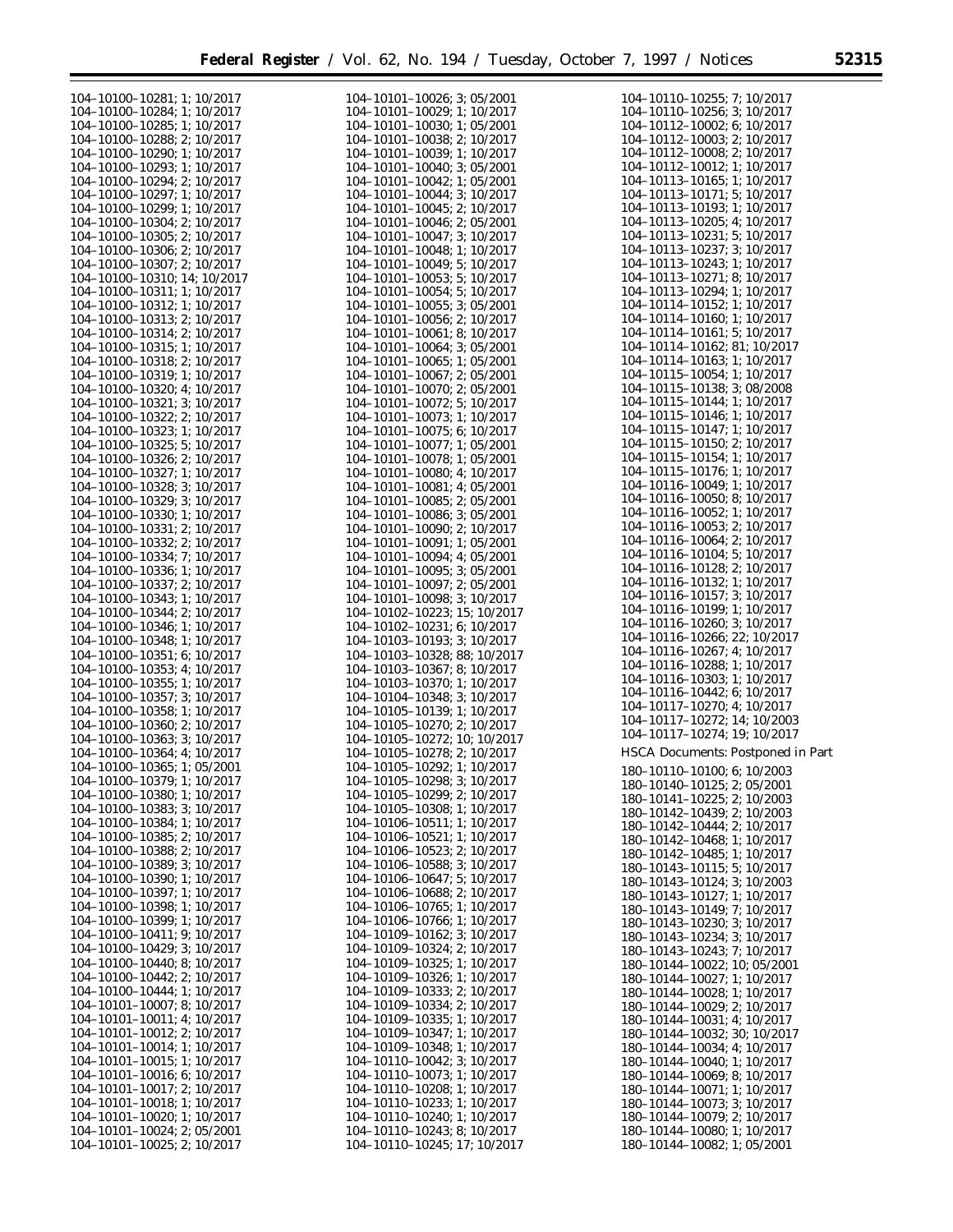180–10144–10086; 1; 10/2017 180–10144–10087; 2; 10/2017 180–10144–10088; 1; 10/2017 180–10144–10093; 5; 10/2017 180–10144–10095; 13; 10/2017 180–10144–10103; 1; 10/2017 180–10144–10106; 3; 10/2017 180–10144–10109; 1; 10/2017 180–10144–10110; 3; 05/2001 180–10144–10112; 1; 10/2017 180–10144–10118; 1; 10/2017 180–10144–10120; 2; 10/2017 180–10144–10133; 2; 10/2017 180–10144–10138; 3; 05/2001 180–10144–10139; 1; 05/2001 180–10144–10144; 2; 05/2001 180–10144–10166; 1; 05/2001 180–10144–10176; 4; 10/2017 180–10144–10182; 1; 05/2001 180–10144–10187; 2; 05/2001 180–10144–10192; 3; 05/2001 180–10144–10195; 1; 10/2017 180–10144–10203; 7; 05/2001 180–10144–10207; 2; 05/2001 180–10144–10229; 1; 10/2017 180–10144–10256; 6; 10/2017 180–10144–10353; 1; 10/2017 180–10144–10368; 11; 05/2001 180–10144–10391; 12; 10/2017 180–10144–10392; 7; 10/2017 180–10144–10407; 34; 10/2017 180–10144–10434; 1; 05/2001 180–10145–10038; 1; 10/2017 180–10145–10203; 5; 10/2017 180–10145–10205; 4; 10/2017 180–10145–10207; 2; 10/2017 180–10145–10208; 1; 10/2017 180–10145–10222; 7; 10/2017 180–10145–10229; 1; 10/2017 180–10145–10235; 37; 10/2017 180–10145–10249; 3; 05/2001 180–10145–10257; 5; 10/2017 180–10145–10263; 3; 05/2001 180–10145–10269; 52; 10/2017 180–10145–10348; 1; 10/2017 180–10145–10360; 24; 05/2001 180–10145–10366; 6; 05/2001 180–10145–10370; 10; 10/2017 180–10145–10381; 1; 10/2017 180–10145–10394; 1; 10/2017 180–10145–10395; 3; 05/2001 180–10145–10408; 2; 10/2017 180–10145–10412; 1; 10/2017 180–10145–10416; 3; 10/2017 180–10145–10421; 2; 10/2017 180–10145–10423; 12; 10/2017 180–10145–10424; 1; 10/2017 180–10145–10428; 7; 10/2017 180–10145–10431; 4; 10/2017 180–10145–10434; 15; 10/2017 180–10145–10436; 5; 10/2017 180–10145–10440; 3; 10/2017 180–10145–10443; 2; 10/2017 180–10146–10002; 1; 05/2001 180–10146–10007; 1; 10/2017 180–10146–10011; 1; 05/2001 180–10146–10013; 1; 05/2001 180–10146–10015; 2; 05/2001 180–10146–10021; 1; 10/2017 180–10146–10029; 3; 10/2017 180–10146–10031; 2; 05/2001 180–10146–10038; 3; 05/2001 180–10146–10047; 2; 10/2017 180–10146–10049; 15; 10/2017 180–10147–10004; 1; 10/2017

180–10147–10026; 16; 10/2017

180–10147–10049; 1; 10/2017 180–10147–10110; 2; 10/2017 180–10147–10111; 2; 10/2017 180–10147–10112; 1; 05/2001 180–10147–10116; 4; 10/2017 180–10147–10175; 8; 10/2017 180–10147–10176; 6; 10/2017 180–10147–10179; 2; 10/2017 180–10147–10180; 2; 10/2017 180–10147–10181; 2; 10/2017 180–10147–10182; 2; 10/2017 180–10147–10196; 1; 10/2017 180–10147–10207; 1; 10/2017 180–10147–10219; 1; 10/2017 **Notice of Additional Releases** After consultation with appropriate Federal agencies, the Review Board announces that the following Federal Bureau of Investigation records are now being opened in full: 124–10196–10456; 124–10196–10457; 124– 10196–10470; 124–10196–10471; 124– 10196–10473; 124–10196–10474; 124– 10196–10475; 124–10196–10476; 124– 10196–10478; 124–10196–10479; 124– 10196–10480; 124–10196–10481; 124– 10196–10482; 124–10196–10483; 124– 10196–10484; 124–10196–10485; 124– 10196–10486; 124–10196–10487; 124– 10196–10488; 124–10196–10489; 124– 10196–10490; 124–10199–10490; 124– 10199–10496; 124–10199–10498; 124– 10200–10265; 124–10200–10266; 124– 10200–10268; 124–10200–10269; 124– 10200–10270; 124–10200–10271; 124– 10200–10272; 124–10200–10279; 124– 10200–10397; 124–10200–10398; 124– 10200–10399; 124–10200–10400; 124– 10200–10402; 124–10200–10404; 124– 10200–10405; 124–10200–10406; 124– 10200–10426; 124–10201–10474; 124– 10201–10487; 124–10201–10488; 124– 10201–10490; 124–10201–10491; 124– 10201–10492; 124–10201–10493; 124– 10201–10494; 124–10201–10495; 124– 10201–10496; 124–10201–10498; 124– 10203–10291; 124–10203–10295; 124– 10203–10296; 124–10205–10375; 124– 10205–10376; 124–10205–10379; 124– 10205–10381; 124–10205–10382; 124– 10205–10383; 124–10205–10384; 124– 10205–10385; 124–10205–10387; 124– 10205–10388; 124–10205–10389; 124– 10205–10391; 124–10205–10392; 124– 10205–10392; 124–10205–10393; 124– 10205–10394; 124–10205–10396; 124– 10205–10397; 124–10205–10398; 124– 10205–10400; 124–10205–10401; 124– 10205–10405; 124–10205–10407; 124– 10205–10410; 124–10205–10411; 124– 10205–10412; 124–10205–10414; 124– 10205–10416; 124–10205–10418; 124– 10205–10419; 124–10205–10420; 124– 10205–10421; 124–10205–10422; 124– 10205–10423; 124–10205–10424; 124– 10205–10425; 124–10205–10426; 124– 10205–10427; 124–10205–10430; 124– 10205–10431; 124–10205–10433; 124–

10205–10434; 124–10205–10438; 124– 10205–10440; 124–10205–10441; 124– 10205–10442; 124–10205–10443; 124– 10205–10444; 124–10205–10445; 124– 10205–10473; 124–10205–10478; 124– 10205–10482; 124–10205–10498; 124– 10206–10282; 124–10206–10284; 124– 10206–10286; 124–10206–10287; 124– 10206–10290; 124–10206–10291; 124– 10206–10292; 124–10206–10293; 124– 10206–10294; 124–10206–10298; 124– 10206–10299; 124–10206–10300; 124– 10206–10301; 124–10206–10302; 124– 10206–10303; 124–10206–10304; 124– 10206–10306; 124–10206–10307; 124– 10206–10308; 124–10206–10309; 124– 10206–10311; 124–10206–10311; 124– 10206–10314; 124–10206–10315; 124– 10206–10316; 124–10206–10317; 124– 10206–10318; 124–10206–10319; 124– 10206–10320; 124–10206–10321; 124– 10206–10322; 124–10206–10323; 124– 10206–10324; 124–10206–10325; 124– 10206–10326; 124–10206–10327; 124– 10206–10328; 124–10206–10329; 124– 10206–10330; 124–10206–10331; 124– 10206–10333; 124–10206–10334; 124– 10206–10335; 124–10206–10336; 124– 10206–10338; 124–10206–10340; 124– 10206–10341; 124–10206–10342; 124– 10206–10343; 124–10206–10344; 124– 10206–10345; 124–10206–10346; 124– 10206–10347; 124–10206–10349; 124– 10206–10350; 124–10206–10354; 124– 10206–10355; 124–10206–10358; 124– 10206–10361; 124–10206–10364; 124– 10206–10367; 124–10206–10368; 124– 10206–10370; 124–10206–10372; 124– 10206–10384; 124–10206–10385; 124– 10206–10386; 124–10207–10497; 124– 10208–10451; 124–10208–10452; 124– 10208–10489; 124–10208–10490; 124– 10208–10491; 124–10208–10492; 124– 10208–10493; 124–10208–10494; 124– 10208–10495; 124–10208–10496; 124– 10208–10497; 124–10208–10498; 124– 10208–10499; 124–10210–10260; 124– 10210–10261; 124–10210–10262; 124– 10210–10263; 124–10210–10264; 124– 10210–10265; 124–10210–10266; 124– 10210–10267; 124–10210–10268; 124– 10210–10269; 124–10210–10270; 124– 10210–10271; 124–10210–10272; 124– 10210–10273; 124–10210–10274; 124– 10210–10275; 124–10210–10276; 124– 10210–10277; 124–10210–10279; 124– 10210–10280; 124–10210–10282; 124– 10210–10283; 124–10210–10286; 124– 10210–10293; 124–10210–10295; 124– 10210–10296; 124–10210–10297; 124– 10210–10298; 124–10210–10299; 124– 10210–10302; 124–10210–10307; 124– 10210–10309; 124–10210–10311; 124– 10210–10313; 124–10210–10314; 124– 10210–10316; 124–10210–10318; 124– 10210–10319; 124–10210–10321; 124– 10210–10322; 124–10210–10323; 124– 10210–10324; 124–10210–10325; 124– 10210–10326; 124–10210–10328; 124– 10210–10332; 124–10210–10333; 124– 10210–10336; 124–10210–10339; 124– 10210–10342; 124–10210–10343; 124– 10210–10344; 124–10210–10345; 124– 10210–10347; 124–10210–10349; 124– 10210–10350; 124–10210–10351; 124– 10210–10352; 124–10210–10353; 124– 10210–10458; 124–10210–10459; 124– 10210–10460; 124–10210–10461; 124– 10210–10462; 124–10210–10463; 124– 10210–10464; 124–10210–10466; 124– 10210–10467; 124–10210–10468; 124– 10210–10469; 124–10210–10470; 124–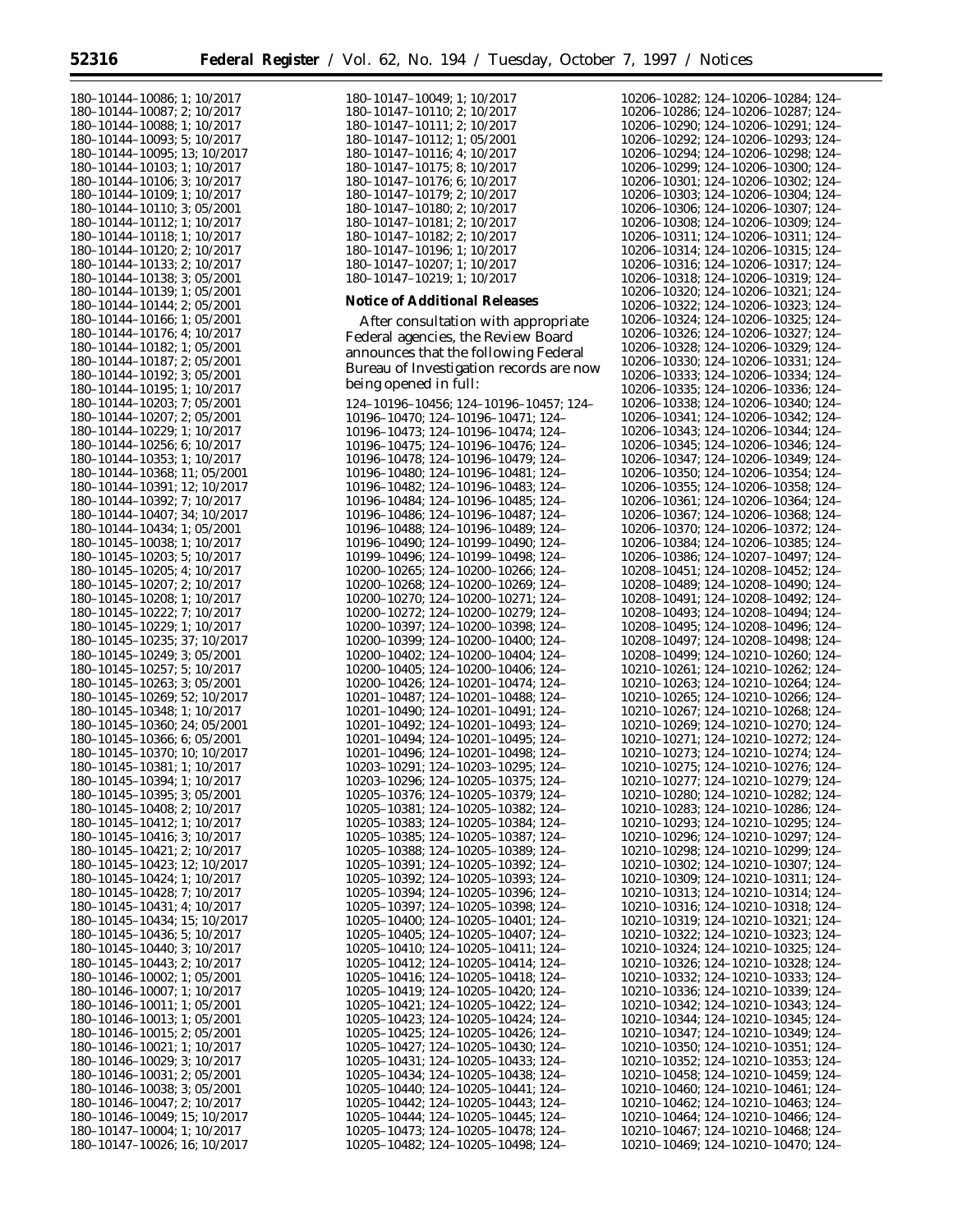| 10210-10472; 124-10210-10473; 124-      | 10215-10079; 124-10215-10084; 124-      | 10220-10399; 124-10220-10400; 124-      |
|-----------------------------------------|-----------------------------------------|-----------------------------------------|
| 10210-10475; 124-10210-10477; 124-      | 10215-10085; 124-10215-10086; 124-      | 10220-10401; 124-10220-10402; 124-      |
|                                         |                                         |                                         |
| 10210-10478; 124-10210-10479; 124-      | 10215-10088; 124-10215-10089; 124-      | 10220-10402; 124-10220-10404; 124-      |
| 10210-10480; 124-10210-10481; 124-      | 10215-10093; 124-10215-10094; 124-      | 10220-10409; 124-10220-10410; 124-      |
| 10210-10482; 124-10210-10485; 124-      | 10215-10098; 124-10215-10101; 124-      | 10220-10411; 124-10220-10412; 124-      |
| 10210-10487; 124-10210-10487; 124-      | 10215-10102; 124-10215-10104; 124-      | 10220-10413; 124-10220-10414; 124-      |
| 10210-10489; 124-10210-10492; 124-      | 10215-10105; 124-10216-10165; 124-      | 10220-10415; 124-10220-10416; 124-      |
|                                         |                                         |                                         |
| 10210-10493: 124-10210-10494: 124-      | 10216-10167; 124-10216-10169; 124-      | 10220-10419: 124-10220-10419: 124-      |
| 10210-10495; 124-10210-10497; 124-      | 10216-10170; 124-10216-10171; 124-      | 10220-10420; 124-10220-10423; 124-      |
| 10210-10498; 124-10210-10499; 124-      | 10216-10172; 124-10216-10173; 124-      | 10220-10428; 124-10220-10431; 124-      |
| 10212-10103; 124-10212-10104; 124-      | 10216-10174; 124-10216-10176; 124-      | 10221-10000; 124-10221-10001; 124-      |
|                                         |                                         |                                         |
| 10212-10105: 124-10212-10107: 124-      | 10216-10177; 124-10216-10178; 124-      | 10221-10002; 124-10221-10004; 124-      |
| 10212-10110; 124-10212-10112; 124-      | 10216-10180; 124-10216-10181; 124-      | 10221-10005; 124-10221-10006; 124-      |
| 10212-10113; 124-10212-10114; 124-      | 10216-10183: 124-10216-10184: 124-      | 10221-10007: 124-10221-10008: 124-      |
| 10212-10115; 124-10212-10164; 124-      | 10216-10185; 124-10216-10188; 124-      | 10221-10009; 124-10221-10010; 124-      |
|                                         |                                         |                                         |
| 10212-10165; 124-10212-10166; 124-      | 10216-10189; 124-10216-10190; 124-      | 10221-10011; 124-10221-10012; 124-      |
| 10212-10167; 124-10212-10168; 124-      | 10216-10192; 124-10216-10193; 124-      | 10221-10013; 124-10221-10014; 124-      |
| 10212-10169; 124-10212-10170; 124-      | 10216-10194; 124-10216-10195; 124-      | 10221-10015; 124-10221-10016; 124-      |
| 10212-10171; 124-10212-10173; 124-      | 10216-10196; 124-10216-10197; 124-      | 10221-10017; 124-10221-10018; 124-      |
| 10212-10174; 124-10212-10175; 124-      | 10216-10199; 124-10216-10201; 124-      | 10221-10352; 124-10221-10361; 124-      |
|                                         |                                         |                                         |
| 10212-10176; 124-10212-10179; 124-      | 10216-10202; 124-10216-10203; 124-      | 10221-10376; 124-10221-10380; 124-      |
| 10212-10180; 124-10212-10181; 124-      | 10216-10204; 124-10216-10205; 124-      | 10221-10383; 124-10221-10384; 124-      |
| 10212-10182; 124-10212-10183; 124-      | 10216-10206; 124-10216-10209; 124-      | 10221-10394; 124-10221-10398; 124-      |
| 10212-10184; 124-10212-10185; 124-      | 10216-10210; 124-10216-10212; 124-      | 10221-10399; 124-10221-10400; 124-      |
|                                         |                                         |                                         |
| 10212-10186; 124-10212-10187; 124-      | 10216-10213; 124-10216-10214; 124-      | 10221-10407; 124-10221-10408; 124-      |
| 10212-10188; 124-10212-10189; 124-      | 10216-10215; 124-10216-10217; 124-      | 10221-10414; 124-10222-10079; 124-      |
| 10212-10190; 124-10212-10191; 124-      | 10216-10218; 124-10216-10220; 124-      | 10222-10080; 124-10222-10491; 124-      |
| 10212-10192; 124-10212-10193; 124-      | 10216-10221; 124-10216-10222; 124-      | 10223-10092; 124-10223-10102; 124-      |
|                                         |                                         |                                         |
| 10212-10194; 124-10212-10196; 124-      | 10216-10223; 124-10216-10225; 124-      | 10223-10103; 124-10223-10105; 124-      |
| 10212-10197; 124-10212-10198; 124-      | 10216-10226; 124-10216-10369; 124-      | 10223-10112; 124-10223-10113; 124-      |
| 10212-10199; 124-10212-10200; 124-      | 10216-10391; 124-10216-10392; 124-      | 10223-10115; 124-10223-10123; 124-      |
| 10212-10201; 124-10212-10202; 124-      | 10217-10077; 124-10217-10078; 124-      | 10223-10125; 124-10223-10127; 124-      |
|                                         |                                         |                                         |
| 10212-10203; 124-10212-10204; 124-      | 10217-10081; 124-10217-10082; 124-      | 10223-10132; 124-10223-10136; 124-      |
| 10212-10205; 124-10212-10206; 124-      | 10217-10083; 124-10217-10086; 124-      | 10223-10138; 124-10223-10141; 124-      |
| 10212-10207; 124-10212-10208; 124-      | 10217-10088; 124-10217-10089; 124-      | 10223-10149; 124-10223-10152; 124-      |
| 10212-10208; 124-10212-10209; 124-      | 10217-10467; 124-10217-10470; 124-      | 10223-10153; 124-10223-10154; 124-      |
|                                         |                                         |                                         |
| 10212-10210; 124-10212-10211; 124-      | 10217-10473; 124-10217-10495; 124-      | 10223-10155; 124-10223-10156; 124-      |
| 10212-10212; 124-10212-10214; 124-      | 10218-10025; 124-10218-10384; 124-      | 10223-10159; 124-10223-10160; 124-      |
| 10212-10215; 124-10212-10216; 124-      | 10218-10399; 124-10218-10400; 124-      | 10223-40124; 124-10224-10002; 124-      |
| 10212-10217; 124-10212-10218; 124-      | 10218-10401; 124-10218-10402; 124-      | 10224-10005; 124-10225-10000; 124-      |
| 10212-10219; 124-10212-10220; 124-      | 10218-10409; 124-10218-10412; 124-      | 10225-10002; 124-10225-10009; 124-      |
|                                         |                                         |                                         |
| 10213-10311; 124-10213-10312; 124-      | 10218-10417; 124-10218-10421; 124-      | 10225-10013; 124-10225-10025; 124-      |
| 10213-10313; 124-10213-10314; 124-      | 10218-10430; 124-10218-10434; 124-      | 10225-10076; 124-10225-10077; 124-      |
| 10213-10315; 124-10213-10316; 124-      | 10218-10435; 124-10218-10436; 124-      | 10225-10079; 124-10225-10083; 124-      |
| 10213-10317; 124-10213-10318; 124-      | 10218-10437; 124-10218-10440; 124-      | 10225-10085; 124-10225-10087; 124-      |
| 10213-10319; 124-10213-10320; 124-      | 10218-10442; 124-10218-10445; 124-      | 10225-10088; 124-10225-10090; 124-      |
| 10213-10321; 124-10213-10323; 124-      | 10218-10447; 124-10218-10448; 124-      | 10225-10092; 124-10225-10093; 124-      |
|                                         |                                         |                                         |
| 10213-10325; 124-10213-10326; 124-      | 10218-10452; 124-10219-10167; 124-      | 10225-10095; 124-10225-10095; 124-      |
| 10213-10327; 124-10213-10328; 124-      | 10219-10168; 124-10219-10169; 124-      | 10225-10096; 124-10225-10098; 124-      |
| 10213-10329; 124-10213-10330; 124-      | 10219-10170; 124-10219-10171; 124-      | 10225-10100; 124-10225-10105; 124-      |
| 10213-10331; 124-10213-10332; 124-      | 10219-10172; 124-10219-10175; 124-      | 10225-10108; 124-10225-10109; 124-      |
|                                         |                                         |                                         |
| 10213-10333; 124-10213-10334; 124-      | 10219-10178; 124-10219-10181; 124-      | $10225 - 10110$ ; 124-10225-10111; 124- |
| 10213-10341; 124-10213-10342; 124-      | 10219-10182; 124-10219-10194; 124-      | $10225 - 10112$ ; 124-10225-10119; 124- |
| 10213-10344; 124-10213-10346; 124-      | 10220-10000; 124-10220-10307; 124-      | 10225-10123; 124-10225-10128; 124-      |
| 10213-10347; 124-10213-10348; 124-      | 10220-10333; 124-10220-10334; 124-      | 10225-10131; 124-10225-10132; 124-      |
|                                         |                                         | 10225-10135; 124-10225-10137; 124-      |
| 10213-10350; 124-10213-10351; 124-      | 10220-10335; 124-10220-10336; 124-      |                                         |
| 10213-10352; 124-10213-10353; 124-      | 10220-10340; 124-10220-10341; 124-      | 10225-10139; 124-10225-10140; 124-      |
| $10213 - 10354$ ; 124-10213-10355; 124- | 10220-10343; 124-10220-10344; 124-      | $10225 - 10142$ ; 124-10225-10143; 124- |
| 10213-10356; 124-10213-10358; 124-      | 10220-10345; 124-10220-10346; 124-      | $10225 - 10145$ ; 124-10225-10146; 124- |
| 10213-10359; 124-10213-10362; 124-      | 10220-10347; 124-10220-10349; 124-      | 10225-10147; 124-10225-10148; 124-      |
|                                         |                                         |                                         |
| 10213-10363; 124-10213-10364; 124-      | 10220-10352; 124-10220-10354; 124-      | $10225 - 10150$ ; 124-10225-10151; 124- |
| 10213-10366; 124-10213-10367; 124-      | $10220 - 10355$ ; 124-10220-10357; 124- | $10225 - 10154$ ; 124-10225-10155; 124- |
| 10213-10368; 124-10213-10370; 124-      | $10220 - 10358$ ; 124-10220-10362; 124- | $10225 - 10156$ ; 124-10225-10157; 124- |
| 10213-10371; 124-10214-10004; 124-      | 10220-10363; 124-10220-10364; 124-      | $10225 - 10158$ ; 124-10225-10159; 124- |
| $10214 - 10006$ ; 124-10214-10007; 124- | 10220-10365; 124-10220-10367; 124-      | $10225 - 10160$ ; 124-10225-10161; 124- |
| $10214 - 10008$ ; 124-10214-10009; 124- | 10220-10368; 124-10220-10370; 124-      | $10225 - 10162$ ; 124-10225-10164; 124- |
|                                         |                                         |                                         |
| 10214-10010; 124-10214-10011; 124-      | 10220-10372; 124-10220-10374; 124-      | $10225 - 10165$ ; 124-10225-10166; 124- |
| $10214 - 10013$ ; 124-10214-10015; 124- | 10220-10376; 124-10220-10377; 124-      | $10225 - 10168$ ; 124-10225-10169; 124- |
| 10214-10016; 124-10214-10017; 124-      | 10220-10378; 124-10220-10379; 124-      | $10225 - 10170$ ; 124-10225-10171; 124- |
| 10214-10019; 124-10214-10020; 124-      | 10220-10380; 124-10220-10381; 124-      | 10225-10172; 124-10225-10173; 124-      |
| 10214-10021; 124-10214-10023; 124-      | $10220 - 10382$ ; 124-10220-10385; 124- | 10225-10174; 124-10225-10178; 124-      |
|                                         |                                         |                                         |
| $10214 - 10262$ ; 124-10214-10263; 124- | 10220-10386; 124-10220-10389; 124-      | 10225-10179; 124-10225-10182; 124-      |
| 10214-10264; 124-10214-10267; 124-      | 10220-10390; 124-10220-10391; 124-      | 10225-10183; 124-10225-10191; 124-      |
| 10214-10268; 124-10214-10269; 124-      | 10220-10393; 124-10220-10394; 124-      | 10225-10192; 124-10225-10193; 124-      |
| 10214-10270; 124-10214-10280; 124-      | 10220-10395; 124-10220-10396; 124-      | 10225-10194; 124-10225-10196; 124-      |
| 10214-10281; 124-10215-10076; 124-      | 10220-10397; 124-10220-10398; 124-      | 10225-10196; 124-10225-10201; 124-      |
|                                         |                                         |                                         |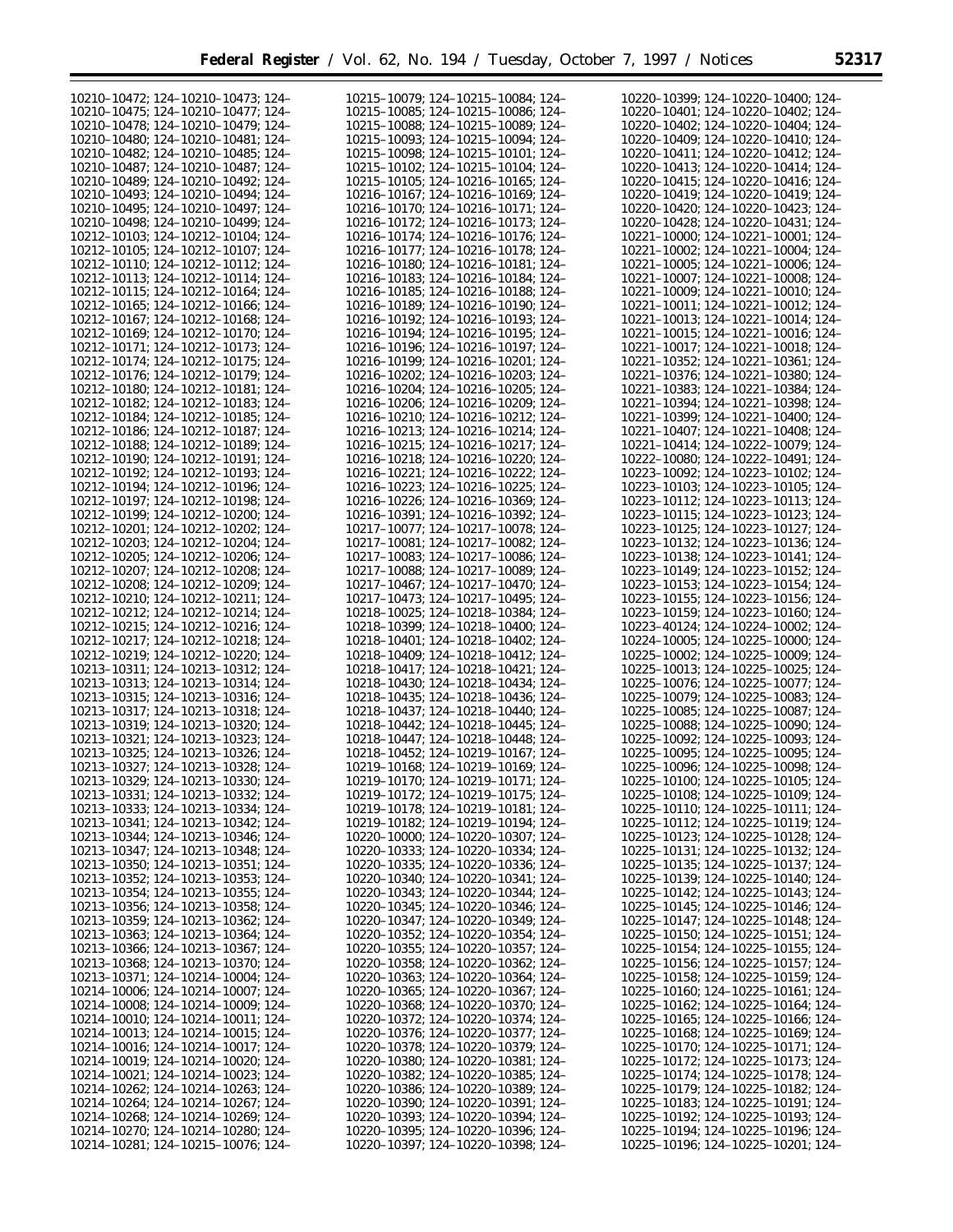$\equiv$ 

| 10225-10202; 124-10225-10204; 124-                                       | 10294-10367; 124-10294-10368; 124-                                       | 10048-10208; 104-10048-10210; 104-                                       |
|--------------------------------------------------------------------------|--------------------------------------------------------------------------|--------------------------------------------------------------------------|
| 10225-10206; 124-10225-10312; 124-                                       | 10298-10244; 124-10298-10246; 124-                                       | 10048-10212; 104-10048-10214; 104-                                       |
| 10225-10313; 124-10225-10314; 124-                                       | 10298-10249; 124-10298-10252; 124-                                       | 10048-10216; 104-10048-10223; 104-                                       |
|                                                                          |                                                                          |                                                                          |
| 10225-10317; 124-10225-10319; 124-                                       | 10298-10257; 124-10298-10259; 124-                                       | 10048-10227; 104-10048-10229; 104-                                       |
| 10225-10320; 124-10225-10322; 124-                                       | 10298-10260; 124-10298-10262; 124-                                       | 10048-10231; 104-10048-10234; 104-                                       |
| 10225-10325; 124-10225-10326; 124-                                       | 10298-10269; 124-10298-10271; 124-                                       | 10048-10237; 104-10048-10241; 104-                                       |
|                                                                          |                                                                          |                                                                          |
| 10225-10327; 124-10225-10328; 124-                                       | 10298-10273; 124-10298-10275; 124-                                       | 10048-10243; 104-10048-10250; 104-                                       |
| 10225-10329; 124-10225-10330; 124-                                       | 10298-10276; 124-10298-10279; 124-                                       | 10048-10270; 104-10048-10283; 104-                                       |
| 10225-10331; 124-10225-10334; 124-                                       | 10298-10280; 124-10298-10285; 124-                                       | 10048-10296; 104-10048-10319; 104-                                       |
|                                                                          |                                                                          |                                                                          |
| 10226-10081; 124-10277-10343; 124-                                       | 10298-10286; 124-10298-10287; 124-                                       | 10048-10323; 104-10048-10328; 104-                                       |
| 10277-10345; 124-10277-10360; 124-                                       | 10298-10288; 124-10298-10290; 124-                                       | 10048-10333; 104-10048-10375; 104-                                       |
| 10277-10369; 124-10277-10370; 124-                                       | 10298-10291; 124-10298-10292; 124-                                       | 10048-10378; 104-10048-10385; 104-                                       |
|                                                                          |                                                                          |                                                                          |
| 10277-10377; 124-10277-10379; 124-                                       | 10298-10296; 124-10298-10297; 124-                                       | 10048-10387; 104-10048-10388; 104-                                       |
| 10277-10381: 124-10277-10382: 124-                                       | 10298-10309: 124-10298-10314: 124-                                       | 10048-10389; 104-10048-10390; 104-                                       |
| 10277-10384; 124-10277-10386; 124-                                       | 10302-10302; 124-10302-10303; 124-                                       | 10048-10393; 104-10048-10395; 104-                                       |
|                                                                          |                                                                          |                                                                          |
| 10277-10391; 124-10277-10392; 124-                                       | 10302-10305; 124-10302-10306; 124-                                       | 10048-10398; 104-10048-10399; 104-                                       |
| 10277-10397; 124-10277-10404; 124-                                       | 10302-10307; 124-10302-10308; 124-                                       | 10048-10401; 104-10048-10407; 104-                                       |
| 10277-10415; 124-10277-10416; 124-                                       | 10302-10309; 124-10302-10310; 124-                                       | 10048-10408; 104-10048-10409; 104-                                       |
|                                                                          |                                                                          |                                                                          |
| 10277-10417; 124-10277-10426; 124-                                       | 10302-10313; 124-10302-10314; 124-                                       | 10048-10410; 104-10048-10411; 104-                                       |
| 10278-10385; 124-10278-10392; 124-                                       | 10302-10315; 124-10302-10316; 124-                                       | 10048-10412; 104-10048-10414; 104-                                       |
| 10278-10409; 124-10278-10426; 124-                                       | 10302-10317; 124-10302-10320; 124-                                       | 10048-10425; 104-10048-10433; 104-                                       |
| 10278-10435; 124-10278-10498; 124-                                       | 10302-10321; 124-10302-10322; 124-                                       | 10048-10437; 104-10048-10439; 104-                                       |
|                                                                          |                                                                          |                                                                          |
| 10279-10124; 124-10279-10125; 124-                                       | 10302-10324; 124-10302-10326; 124-                                       | 10048-10440; 104-10048-10441; 104-                                       |
| 10279-10126; 124-10279-10127; 124-                                       | 10303-10014; 124-10303-10015; 124-                                       | 10048-10442; 104-10048-10443; 104-                                       |
|                                                                          | 10303-10016; 124-10303-10017; 124-                                       |                                                                          |
| 10279-10130; 124-10279-10131; 124-                                       |                                                                          | 10049-10001; 104-10049-10005; 104-                                       |
| 10279-10132; 124-10279-10133; 124-                                       | 10303-10018; 124-10303-10019; 124-                                       | 10049-10006; 104-10049-10008; 104-                                       |
| 10279-10134; 124-10279-10135; 124-                                       | 10303-10020; 124-10303-10021; 124-                                       | 10049-10021; 104-10049-10027; 104-                                       |
|                                                                          | 10303-10022; 124-10303-10023; 124-                                       |                                                                          |
| 10279-10198; 124-10279-10199; 124-                                       |                                                                          | 10049-10032; 104-10049-10041; 104-                                       |
| 10279-10200; 124-10279-10202; 124-                                       | 10303-10024; 124-10303-10025; 124-                                       | 10049-10052; 104-10049-10053; 104-                                       |
| 10280-10169; 124-10281-10181; 124-                                       | 90005-10001; 124-90005-10002; 124-                                       | 10049-10056; 104-10049-10069; 104-                                       |
|                                                                          | 90005-10003; 124-90005-10004; 124-                                       |                                                                          |
| 10281-10182; 124-10281-10183; 124-                                       |                                                                          | 10049-10070; 104-10049-10071; 104-                                       |
| 10281-10184; 124-10281-10185; 124-                                       | 90005-10005; 124-90005-10006; 124-                                       | 10049-10072; 104-10049-10083; 104-                                       |
| 10281-10186; 124-10281-10187; 124-                                       | $90005 - 10007$ ; 124-90005-10008; 124-                                  | 10049-10110; 104-10049-10111; 104-                                       |
| 10281-10188; 124-10281-10189; 124-                                       | $90005 - 10009$ ; 124-90005-10010; 124-                                  | 10049-10114; 104-10049-10115; 104-                                       |
|                                                                          | 90005-10011; 124-90005-10012; 124-                                       |                                                                          |
| 10281-10190; 124-10281-10192; 124-                                       |                                                                          | 10049-10121; 104-10049-10123; 104-                                       |
| 10283-10100; 124-10283-10102; 124-                                       | 90005-10014; 124-90005-10015; 124-                                       | 10049-10127; 104-10049-10131; 104-                                       |
| 10283-10104; 124-10283-10105; 124-                                       | $90005 - 10016$ ; 124-90005-10017; 124-                                  | 10049-10132; 104-10049-10134; 104-                                       |
|                                                                          | 90005-10020; 124-90005-10021; 124-                                       |                                                                          |
| 10283-10107; 124-10283-10109; 124-                                       |                                                                          | 10049-10141; 104-10049-10142; 104-                                       |
| 10283-10110; 124-10283-10115; 124-                                       | 90005-10022; 124-90005-10024; 124-                                       | 10049-10146; 104-10049-10147; 104-                                       |
| 10283-10116; 124-10283-10118; 124-                                       | 90005-10025; 124-90005-10026; 124-                                       | 10049-10149; 104-10049-10150; 104-                                       |
|                                                                          | 90005-10028; 124-90005-10029; 124-                                       |                                                                          |
| 10283-10119; 124-10283-10122; 124-                                       |                                                                          | 10049-10151; 104-10049-10152; 104-                                       |
| 10283-10124; 124-10283-10125; 124-                                       | 90005-10030; 124-90005-10031; 124-                                       | 10049-10153; 104-10049-10154; 104-                                       |
| 10283-10127; 124-10283-10128; 124-                                       | 90005-10032; 124-90005-10033; 124-                                       | 10049-10155; 104-10049-10156; 104-                                       |
| 10283-10129; 124-10283-10130; 124-                                       | 90005-10034: 124-90005-10035.                                            | 10049-10157; 104-10049-10158; 104-                                       |
|                                                                          |                                                                          |                                                                          |
| 10283-10131; 124-10283-10133; 124-                                       | After consultation with appropriate                                      | 10049-10159; 104-10049-10160; 104-                                       |
| 10283-10249; 124-10283-10252; 124-                                       | Federal agencies, the Review Board                                       | 10049-10162; 104-10049-10164; 104-                                       |
| 10283-10256; 124-10283-10257; 124-                                       |                                                                          | 10049-10166; 104-10049-10167; 104-                                       |
|                                                                          | announces that the following Central                                     |                                                                          |
| 10283-10258; 124-10284-10000; 124-                                       | Intelligence Agency records are now                                      | 10049-10171; 104-10049-10172; 104-                                       |
| 10284-10001; 124-10284-10002; 124-                                       |                                                                          | 10049-10174; 104-10049-10176; 104-                                       |
| 10284-10003; 124-10284-10004; 124-                                       | being opened in full:                                                    | 10049-10177; 104-10049-10178; 104-                                       |
| 10284-10005; 124-10284-10006; 124-                                       |                                                                          | 10049-10179; 104-10049-10181; 104-                                       |
|                                                                          | 104-10023-10079; 104-10023-10088; 104-                                   |                                                                          |
| 10284-10007; 124-10284-10008; 124-                                       | 10023-10098; 104-10048-10019; 104-                                       | 10049-10182; 104-10049-10183; 104-                                       |
| 10284-10009; 124-10284-10010; 124-                                       | 10048-10030; 104-10048-10034; 104-                                       | 10049–10184; 104–10049–10187; 104–                                       |
| 10284-10011; 124-10284-10012; 124-                                       | $10048 - 10039$ ; 104-10048-10045; 104-                                  | 10049–10188; 104–10049–10189; 104–                                       |
|                                                                          |                                                                          |                                                                          |
| 10284-10013; 124-10284-10014; 124-                                       | 10048-10056; 104-10048-10064; 104-                                       | 10049–10199; 104–10049–10200; 104–                                       |
| $10284 - 10015$ ; 124-10284-10016; 124-                                  | 10048-10071; 104-10048-10083; 104-                                       | 10049–10208; 104–10049–10227; 104–                                       |
| 10285-10324; 124-10285-10325; 124-                                       | 10048-10088; 104-10048-10090; 104-                                       | 10049–10228; 104–10050–10073; 104–                                       |
| 10287-10405; 124-10287-10427; 124-                                       | 10048-10094; 104-10048-10095; 104-                                       | 10051-10027; 104-10051-10030; 104-                                       |
|                                                                          |                                                                          |                                                                          |
| 10287-10429; 124-10287-10433; 124-                                       | 10048-10102; 104-10048-10116; 104-                                       | 10051–10039; 104–10051–10040; 104–                                       |
| 10287-10437; 124-10287-10441; 124-                                       | 10048-10117; 104-10048-10122; 104-                                       | 10051-10058; 104-10051-10060; 104-                                       |
|                                                                          |                                                                          |                                                                          |
| 10287-10443; 124-10287-10445; 124-                                       |                                                                          |                                                                          |
| 10287-10447; 124-10287-10456; 124-                                       | 10048-10125; 104-10048-10126; 104-                                       | 10051-10061; 104-10051-10070; 104-                                       |
|                                                                          | 10048-10129; 104-10048-10131; 104-                                       | 10051-10075; 104-10051-10076; 104-                                       |
| 10287–10457; 124–10287–10458; 124–                                       | 10048-10132; 104-10048-10134; 104-                                       | 10051–10079; 104–10051–10090; 104–                                       |
|                                                                          |                                                                          |                                                                          |
| 10287-10477; 124-10287-10478; 124-                                       | 10048-10136; 104-10048-10137; 104-                                       | 10051–10095; 104–10051–10099; 104–                                       |
| 10287-10485; 124-10292-10271; 124-                                       | 10048-10138; 104-10048-10141; 104-                                       | 10051-10102; 104-10051-10103; 104-                                       |
| 10292-10272; 124-10292-10273; 124-                                       | 10048-10142; 104-10048-10147; 104-                                       | 10051-10114; 104-10051-10116; 104-                                       |
|                                                                          |                                                                          |                                                                          |
| 10293-10000; 124-10293-10001; 124-                                       | 10048-10163; 104-10048-10168; 104-                                       | 10051–10118; 104–10051–10119; 104–                                       |
| 10293-10002; 124-10293-10013; 124-                                       | 10048-10172; 104-10048-10173; 104-                                       | 10051-10120; 104-10051-10126; 104-                                       |
| 10293-10014; 124-10293-10018; 124-                                       | 10048-10175; 104-10048-10177; 104-                                       | 10051–10131; 104–10051–10143; 104–                                       |
|                                                                          |                                                                          |                                                                          |
| 10293-10027; 124-10293-10036; 124-                                       | 10048-10179; 104-10048-10180; 104-                                       | 10051-10144; 104-10051-10145; 104-                                       |
| 10293-10041; 124-10293-10045; 124-                                       | 10048-10182; 104-10048-10184; 104-                                       | 10051-10146; 104-10051-10155; 104-                                       |
| $10293 - 10056$ ; 124-10293-10068; 124-                                  | 10048-10186; 104-10048-10188; 104-                                       | 10051–10167; 104–10051–10169; 104–                                       |
| 10293-10444; 124-10293-10445; 124-                                       | 10048-10189; 104-10048-10191; 104-                                       | 10051–10187; 104–10051–10188; 104–                                       |
|                                                                          |                                                                          |                                                                          |
| 10293-10446; 124-10293-10447; 124-                                       | 10048-10192; 104-10048-10194; 104-                                       | 10051–10214; 104–10051–10248; 104–                                       |
| 10293-10457; 124-10294-10353; 124-<br>10294-10359; 124-10294-10360; 124- | 10048-10195; 104-10048-10203; 104-<br>10048-10205; 104-10048-10207; 104- | 10051-10251; 104-10051-10272; 104-<br>10051-10274; 104-10051-10276; 104- |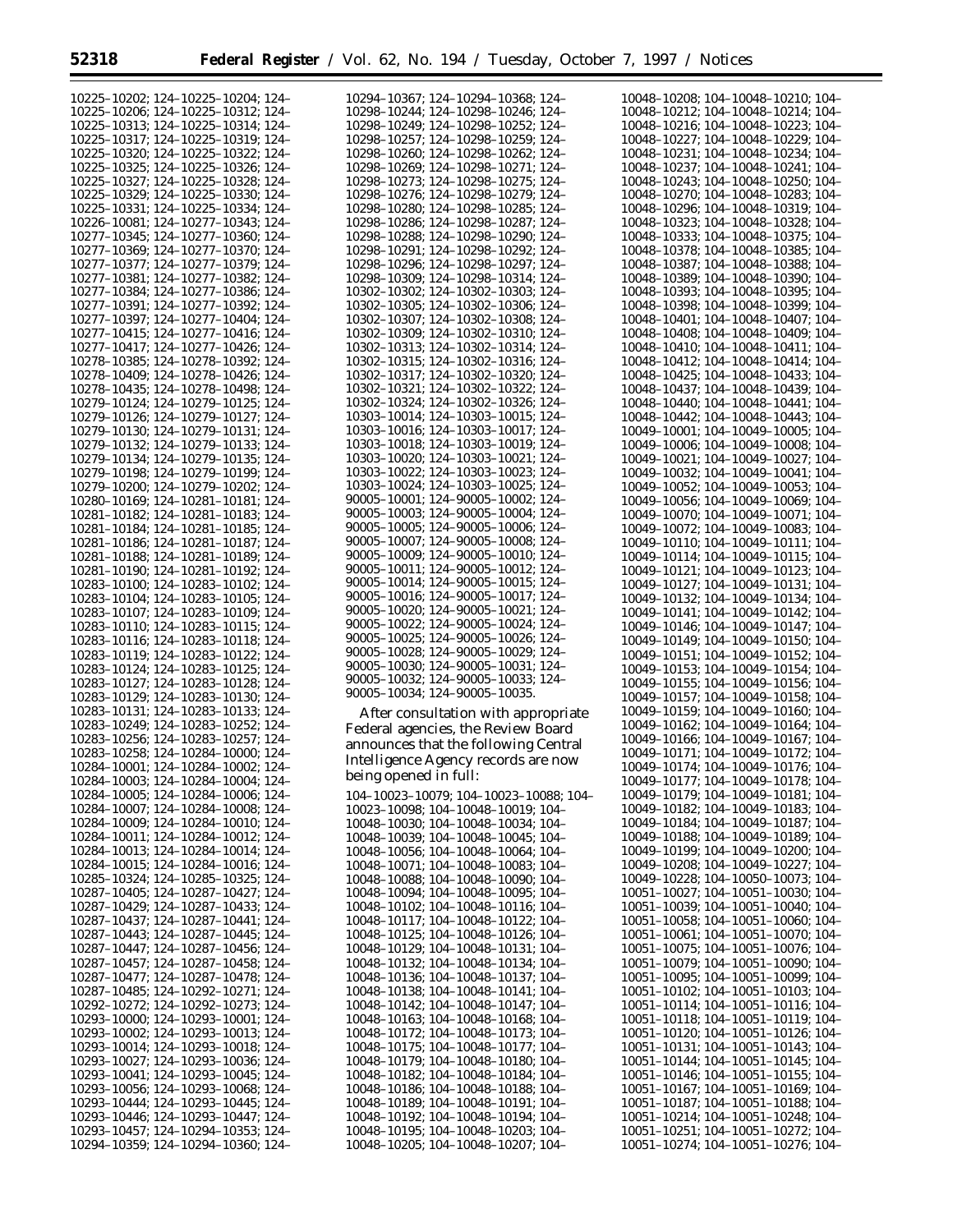| 10051-10277; 104-10051-10279; 104-                                       | 10054-10151; 104-10054-10152; 104-                                       | 10056-10324; 104-10056-10325; 104-                                       |
|--------------------------------------------------------------------------|--------------------------------------------------------------------------|--------------------------------------------------------------------------|
| 10051-10280: 104-10051-10281: 104-                                       | 10054-10153: 104-10054-10157: 104-                                       | 10056-10419: 104-10057-10026: 104-                                       |
|                                                                          |                                                                          |                                                                          |
| 10051-10284; 104-10051-10288; 104-                                       | 10054-10175; 104-10054-10179; 104-                                       | 10057-10057; 104-10057-10062; 104-                                       |
| 10051-10290; 104-10051-10294; 104-                                       | 10054-10183; 104-10054-10184; 104-                                       | 10057-10065; 104-10057-10077; 104-                                       |
| 10052-10000; 104-10052-10001; 104-                                       | 10054-10190; 104-10054-10191; 104-                                       | 10057-10090; 104-10057-10092; 104-                                       |
| 10052-10002; 104-10052-10005; 104-                                       | 10054-10193; 104-10054-10194; 104-                                       | 10057-10138; 104-10057-10219; 104-                                       |
|                                                                          |                                                                          |                                                                          |
| 10052-10016; 104-10052-10017; 104-                                       | 10054-10195; 104-10054-10196; 104-                                       | 10057-10224; 104-10057-10299; 104-                                       |
| 10052-10020; 104-10052-10022; 104-                                       | 10054-10197; 104-10054-10200; 104-                                       | 10057-10362; 104-10057-10366; 104-                                       |
| 10052-10023; 104-10052-10024; 104-                                       | 10054-10202; 104-10054-10206; 104-                                       | 10057-10367; 104-10057-10407; 104-                                       |
| 10052-10025; 104-10052-10027; 104-                                       | 10054-10207; 104-10054-10212; 104-                                       | 10058-10067; 104-10059-10077; 104-                                       |
| 10052-10029; 104-10052-10031; 104-                                       | 10054-10214; 104-10054-10216; 104-                                       | 10059-10086; 104-10059-10144; 104-                                       |
|                                                                          |                                                                          |                                                                          |
| 10052-10033: 104-10052-10035: 104-                                       | 10054-10217; 104-10054-10218; 104-                                       | 10059-10147; 104-10059-10149; 104-                                       |
| 10052-10038; 104-10052-10041; 104-                                       | 10054-10221; 104-10054-10228; 104-                                       | 10059-10174; 104-10059-10192; 104-                                       |
| 10052-10042: 104-10052-10049: 104-                                       | 10054-10231: 104-10054-10232: 104-                                       | 10059-10193: 104-10059-10239: 104-                                       |
| $10052 - 10050$ ; $104 - 10052 - 10051$ ; $104 -$                        | 10054-10233; 104-10054-10242; 104-                                       | 10059-10246; 104-10059-10253; 104-                                       |
|                                                                          |                                                                          |                                                                          |
| $10052 - 10053$ ; $104 - 10052 - 10055$ ; $104 -$                        | 10054-10243; 104-10054-10247; 104-                                       | 10059-10257; 104-10059-10263; 104-                                       |
| 10052-10060; 104-10052-10062; 104-                                       | 10054-10248; 104-10054-10250; 104-                                       | 10059-10277; 104-10059-10287; 104-                                       |
| 10052-10065; 104-10052-10067; 104-                                       | 10054-10254; 104-10054-10255; 104-                                       | 10059-10288; 104-10059-10289; 104-                                       |
| 10052-10068; 104-10052-10071; 104-                                       | 10054-10263; 104-10054-10266; 104-                                       | 10059-10290; 104-10059-10291; 104-                                       |
|                                                                          |                                                                          |                                                                          |
| 10052-10073; 104-10052-10074; 104-                                       | 10054-10268; 104-10054-10272; 104-                                       | 10059-10312; 104-10059-10315; 104-                                       |
| 10052-10076; 104-10052-10080; 104-                                       | 10054-10273; 104-10054-10274; 104-                                       | 10059-10317; 104-10059-10329; 104-                                       |
| 10052-10086; 104-10052-10088; 104-                                       | 10054-10275; 104-10054-10283; 104-                                       | 10059-10330; 104-10059-10331; 104-                                       |
| 10052-10110; 104-10052-10117; 104-                                       | 10054-10290; 104-10054-10291; 104-                                       | 10059-10332; 104-10059-10333; 104-                                       |
|                                                                          |                                                                          |                                                                          |
| 10052-10120; 104-10052-10123; 104-                                       | 10054-10297; 104-10054-10298; 104-                                       | 10059-10338; 104-10059-10339; 104-                                       |
| 10052-10127; 104-10052-10131; 104-                                       | 10054-10299; 104-10054-10300; 104-                                       | 10059-10340; 104-10059-10342; 104-                                       |
| 10052-10133; 104-10052-10134; 104-                                       | 10054-10306; 104-10054-10314; 104-                                       | 10059-10343; 104-10059-10346; 104-                                       |
| 10052-10138; 104-10052-10139; 104-                                       | 10054-10317; 104-10054-10322; 104-                                       | 10059-10350; 104-10059-10351; 104-                                       |
|                                                                          |                                                                          |                                                                          |
| 10052-10140; 104-10052-10143; 104-                                       | 10054-10332; 104-10054-10334; 104-                                       | 10059-10364; 104-10059-10367; 104-                                       |
| 10052-10156; 104-10052-10168; 104-                                       | 10054-10338; 104-10054-10342; 104-                                       | 10059-10371; 104-10059-10376; 104-                                       |
| 10052-10171; 104-10052-10173; 104-                                       | 10054-10343; 104-10054-10347; 104-                                       | 10059-10385; 104-10059-10386; 104-                                       |
| 10052-10176; 104-10052-10177; 104-                                       | 10054-10351: 104-10054-10352: 104-                                       | 10059-10387; 104-10059-10389; 104-                                       |
|                                                                          |                                                                          | 10059-10390; 104-10059-10392; 104-                                       |
| 10052-10184; 104-10052-10185; 104-                                       | 10054-10357; 104-10054-10362; 104-                                       |                                                                          |
| 10052-10187; 104-10052-10194; 104-                                       | 10054-10367; 104-10054-10372; 104-                                       | 10059-10394; 104-10059-10396; 104-                                       |
| 10052-10195; 104-10052-10196; 104-                                       | 10054-10378; 104-10054-10381; 104-                                       | 10059-10397; 104-10059-10398; 104-                                       |
| 10052-10200; 104-10052-10201; 104-                                       | 10054-10390; 104-10054-10394; 104-                                       | 10059-10399; 104-10059-10400; 104-                                       |
| 10052-10202; 104-10052-10203; 104-                                       | 10054-10401; 104-10054-10402; 104-                                       | 10059-10401; 104-10059-10403; 104-                                       |
|                                                                          |                                                                          |                                                                          |
| 10052-10204; 104-10052-10211; 104-                                       | 10054-10406; 104-10054-10407; 104-                                       | 10059-10405; 104-10059-10407; 104-                                       |
| 10052-10215; 104-10052-10217; 104-                                       | 10054-10409; 104-10054-10413; 104-                                       | 10059-10414; 104-10059-10426; 104-                                       |
| 10052-10219; 104-10052-10221; 104-                                       | 10054-10415; 104-10054-10418; 104-                                       | 10059-10435; 104-10063-10000; 104-                                       |
| 10052-10225; 104-10052-10226; 104-                                       | 10054-10423; 104-10054-10424; 104-                                       | 10063-10004; 104-10063-10010; 104-                                       |
| 10052-10230; 104-10052-10233; 104-                                       |                                                                          |                                                                          |
|                                                                          | 10054-10427; 104-10054-10434; 104-                                       | 10063-10011; 104-10063-10018; 104-                                       |
| 10052-10245; 104-10052-10247; 104-                                       | 10054-10436; 104-10054-10438; 104-                                       | 10063-10020; 104-10063-10030; 104-                                       |
| 10052-10249; 104-10052-10256; 104-                                       | 10054-10440; 104-10054-10442; 104-                                       | 10063-10039; 104-10063-10046; 104-                                       |
| 10052-10278; 104-10052-10282; 104-                                       | 10054-10444; 104-10054-10447; 104-                                       | 10063-10047; 104-10063-10057; 104-                                       |
| 10052-10288; 104-10052-10402; 104-                                       | 10055-10002; 104-10055-10010; 104-                                       | 10063-10061; 104-10063-10062; 104-                                       |
| 10052-10415; 104-10052-10423; 104-                                       | 10055-10021; 104-10055-10024; 104-                                       | 10063-10063; 104-10063-10066; 104-                                       |
|                                                                          |                                                                          | 10063-10067: 104-10063-10070: 104-                                       |
| 10052-10424; 104-10054-10000; 104-                                       | 10055-10039; 104-10055-10047; 104-                                       |                                                                          |
| 10054-10003; 104-10054-10013; 104-                                       | 10055-10048; 104-10055-10049; 104-                                       | 10063-10076; 104-10063-10079; 104-                                       |
| 10054-10020; 104-10054-10021; 104-                                       | 10055-10052; 104-10055-10054; 104-                                       | 10063-10084; 104-10063-10091; 104-                                       |
| 10054-10026; 104-10054-10033; 104-                                       | 10055-10056; 104-10055-10057; 104-                                       | 10063-10098; 104-10063-10101; 104-                                       |
|                                                                          | 10055-10059; 104-10055-10061; 104-                                       | 10063-10102; 104-10063-10103; 104-                                       |
| 10054-10035; 104-10054-10037; 104-                                       |                                                                          |                                                                          |
| 10054-10042; 104-10054-10043; 104-                                       | 10055-10063; 104-10055-10064; 104-                                       | 10063-10104; 104-10063-10115; 104-                                       |
| 10054-10047; 104-10054-10048; 104-                                       | $10055 - 10065$ ; 104-10055-10066; 104-                                  | 10063-10137; 104-10063-10144; 104-                                       |
| $10054 - 10052$ ; 104-10054-10053; 104-                                  |                                                                          |                                                                          |
|                                                                          | $10055 - 10067$ ; 104-10055-10069; 104-                                  | 10063-10146; 104-10063-10156; 104-                                       |
|                                                                          |                                                                          |                                                                          |
| 10054-10054; 104-10054-10057; 104-                                       | $10055 - 10071$ ; 104-10055-10073; 104-                                  | 10063-10158; 104-10063-10164; 104-                                       |
| 10054-10062; 104-10054-10067; 104-                                       | 10055-10074; 104-10055-10081; 104-                                       | 10063-10167; 104-10063-10173; 104-                                       |
| $10054 - 10068$ ; 104-10054-10069; 104-                                  | $10055 - 10082$ ; 104-10055-10085; 104-                                  | 10063-10231; 104-10063-10232; 104-                                       |
| 10054-10070; 104-10054-10071; 104-                                       | 10055-10098; 104-10055-10100; 104-                                       | 10063-10237; 104-10063-10240; 104-                                       |
|                                                                          |                                                                          |                                                                          |
| 10054-10072; 104-10054-10074; 104-                                       | 10055-10101; 104-10055-10108; 104-                                       | 10063-10241; 104-10063-10247; 104-                                       |
| 10054-10078; 104-10054-10080; 104-                                       | $10055 - 10109$ ; 104-10055-10110; 104-                                  | 10063-10249; 104-10063-10296; 104-                                       |
| $10054 - 10082$ ; $104 - 10054 - 10083$ ; $104 -$                        | 10055-10111; 104-10055-10113; 104-                                       | 10063-10323; 104-10063-10324; 104-                                       |
| $10054 - 10088$ ; 104-10054-10089; 104-                                  | $10055 - 10116$ ; $104 - 10055 - 10117$ ; $104 -$                        | 10063-10344; 104-10063-10346; 104-                                       |
| 10054-10091; 104-10054-10092; 104-                                       | $10055 - 10122$ ; $104 - 10055 - 10126$ ; $104 -$                        | 10063-10405; 104-10063-10411; 104-                                       |
|                                                                          |                                                                          | 10063-10414; 104-10063-10415; 104-                                       |
| 10054-10093; 104-10054-10094; 104-                                       | $10055 - 10145$ ; 104-10056-10009; 104-                                  |                                                                          |
| 10054-10096; 104-10054-10097; 104-                                       | 10056-10016; 104-10056-10019; 104-                                       | 10063-10422; 104-10063-10427; 104-                                       |
| $10054 - 10100$ ; $104 - 10054 - 10103$ ; $104 -$                        | 10056-10028; 104-10056-10037; 104-                                       | 10063-10432; 104-10063-10433; 104-                                       |
| 10054-10104; 104-10054-10106; 104-                                       | 10056-10041; 104-10056-10043; 104-                                       | 10063-10435; 104-10063-10446; 104-                                       |
| 10054-10108; 104-10054-10111; 104-                                       | 10056-10049; 104-10056-10052; 104-                                       | 10063-10447; 104-10063-10448; 104-                                       |
|                                                                          |                                                                          |                                                                          |
| 10054-10112; 104-10054-10113; 104-                                       | $10056 - 10053$ ; 104-10056-10055; 104-                                  | 10064-10004; 104-10064-10011; 104-                                       |
| 10054-10114; 104-10054-10118; 104-                                       | 10056-10057; 104-10056-10062; 104-                                       | 10064-10017; 104-10064-10018; 104-                                       |
| 10054-10119; 104-10054-10123; 104-                                       | 10056-10076; 104-10056-10093; 104-                                       | 10064-10021; 104-10064-10024; 104-                                       |
| 10054-10127; 104-10054-10128; 104-                                       | $10056 - 10095$ ; 104-10056-10104; 104-                                  | 10065-10004; 104-10065-10010; 104-                                       |
| 10054-10129; 104-10054-10130; 104-                                       | 10056-10106; 104-10056-10118; 104-                                       | 10065-10012; 104-10065-10013; 104-                                       |
|                                                                          |                                                                          |                                                                          |
| 10054-10134; 104-10054-10139; 104-                                       | 10056-10194; 104-10056-10200; 104-                                       | 10065-10014; 104-10065-10022; 104-                                       |
| 10054-10145; 104-10054-10148; 104-<br>10054-10149; 104-10054-10150; 104- | 10056-10225; 104-10056-10321; 104-<br>10056-10322; 104-10056-10323; 104- | 10065-10031; 104-10065-10042; 104-<br>10065-10044; 104-10065-10065; 104- |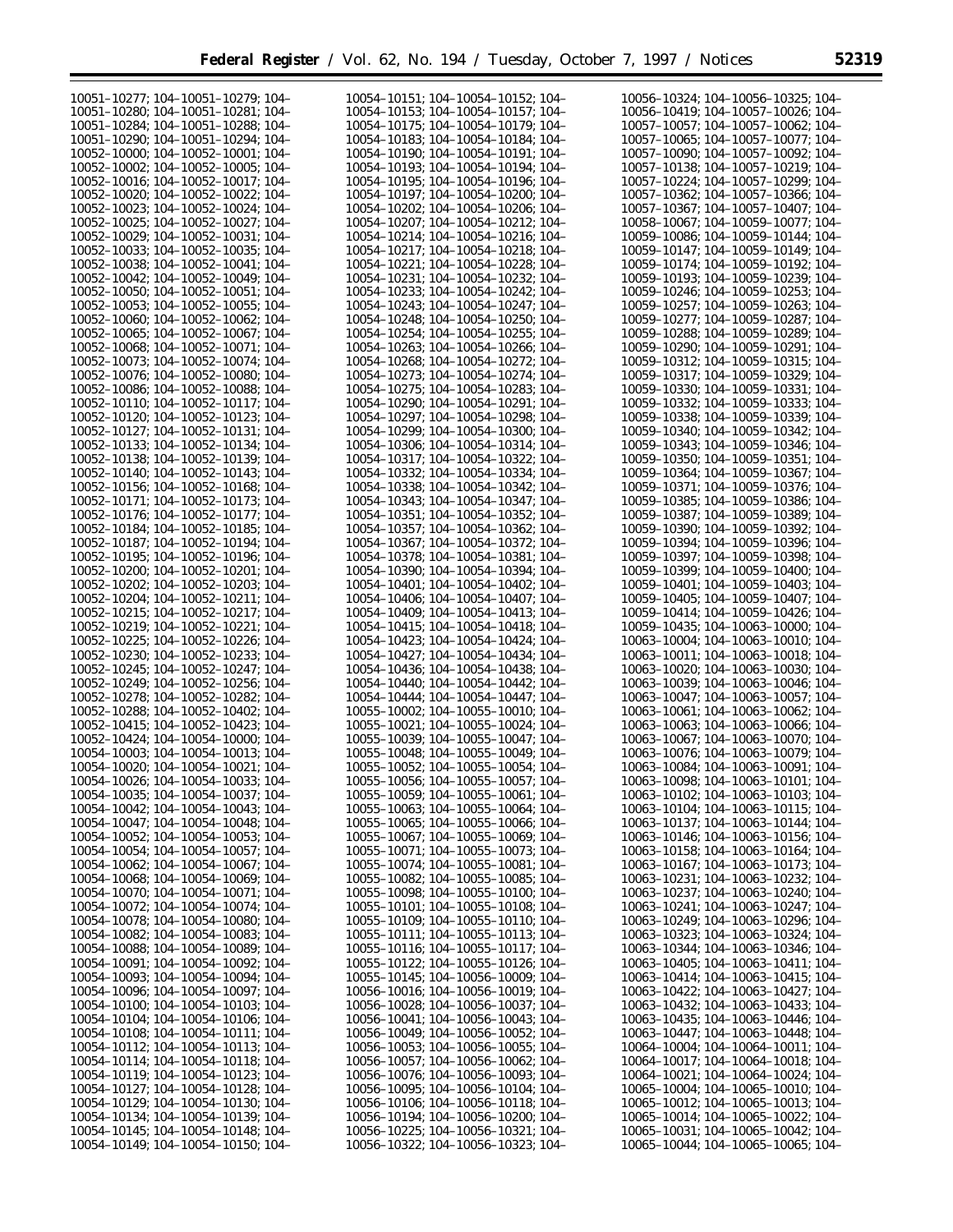| 10065-10066; 104-10065-10090; 104-                | 10067-10429; 104-10067-10442; 104-      | 10071-10225; 104-10071-10235; 104-      |
|---------------------------------------------------|-----------------------------------------|-----------------------------------------|
| 10065-10091; 104-10065-10101; 104-                | 10068-10005; 104-10068-10012; 104-      | 10071-10241; 104-10071-10245; 104-      |
| 10065-10103; 104-10065-10110; 104-                | 10068-10018; 104-10068-10021; 104-      | 10071-10287; 104-10071-10290; 104-      |
|                                                   |                                         |                                         |
| 10065-10118; 104-10065-10120; 104-                | 10068-10025; 104-10068-10028; 104-      | 10071-10298; 104-10071-10312; 104-      |
| 10065-10125; 104-10065-10131; 104-                | 10068-10029; 104-10068-10030; 104-      | 10071-10374; 104-10071-10378; 104-      |
| 10065-10135; 104-10065-10141; 104-                | 10068-10032; 104-10068-10033; 104-      | 10071-10406; 104-10071-10413; 104-      |
| 10065-10145; 104-10065-10150; 104-                | 10068-10035; 104-10068-10040; 104-      | 10071-10419; 104-10071-10420; 104-      |
| 10065-10153; 104-10065-10155; 104-                | 10068-10042; 104-10068-10043; 104-      | 10071-10422; 104-10071-10423; 104-      |
| 10065-10159; 104-10065-10161; 104-                | 10068-10046; 104-10068-10048; 104-      | 10071-10425; 104-10071-10426; 104-      |
| 10065-10162; 104-10065-10165; 104-                | 10068-10049; 104-10068-10050; 104-      | 10071-10428; 104-10071-10431; 104-      |
| 10065-10167; 104-10065-10181; 104-                | 10068-10051; 104-10068-10056; 104-      | 10071-10433; 104-10071-10435; 104-      |
|                                                   |                                         |                                         |
| 10065-10182; 104-10065-10186; 104-                | 10068-10059; 104-10068-10060; 104-      | 10071-10436: 104-10072-10009: 104-      |
| 10065-10196: 104-10065-10200: 104-                | 10068-10063: 104-10068-10064: 104-      | 10072-10015; 104-10072-10070; 104-      |
| 10065-10201; 104-10065-10207; 104-                | 10068-10066; 104-10068-10068; 104-      | 10072-10150: 104-10072-10153: 104-      |
| 10065-10213; 104-10065-10217; 104-                | 10068-10069; 104-10068-10072; 104-      | 10072-10155; 104-10072-10157; 104-      |
| 10065-10219; 104-10065-10221; 104-                | 10068-10074: 104-10068-10075: 104-      | 10072-10161; 104-10072-10165; 104-      |
| 10065-10236; 104-10065-10240; 104-                | 10068-10076; 104-10068-10077; 104-      | 10072-10167; 104-10072-10172; 104-      |
| 10065-10249; 104-10065-10252; 104-                | 10068-10078; 104-10068-10081; 104-      | 10072-10177; 104-10072-10178; 104-      |
|                                                   | 10068-10083; 104-10068-10084; 104-      | 10072-10181; 104-10072-10208; 104-      |
| 10065-10256; 104-10065-10262; 104-                |                                         |                                         |
| 10065-10267; 104-10065-10280; 104-                | 10068-10085; 104-10068-10086; 104-      | 10072-10209; 104-10072-10210; 104-      |
| 10065-10340; 104-10065-10353; 104-                | 10068-10087; 104-10068-10090; 104-      | 10072-10230; 104-10072-10231; 104-      |
| 10065-10363; 104-10065-10381; 104-                | 10068-10091; 104-10068-10093; 104-      | 10072-10235; 104-10072-10261; 104-      |
| 10065-10396: 104-10065-10417: 104-                | 10068-10094; 104-10068-10095; 104-      | 10072-10265; 104-10072-10266; 104-      |
| 10065-10418; 104-10065-10424; 104-                | 10068-10098; 104-10068-10101; 104-      | 10072-10268; 104-10072-10279; 104-      |
| 10065-10425: 104-10065-10426: 104-                | 10068-10105; 104-10068-10112; 104-      | 10072-10280; 104-10072-10281; 104-      |
|                                                   |                                         |                                         |
| 10065-10427; 104-10065-10431; 104-                | 10068-10117; 104-10068-10118; 104-      | 10072-10282; 104-10072-10283; 104-      |
| 10065-10432; 104-10065-10438; 104-                | 10068-10123; 104-10068-10126; 104-      | 10072-10284; 104-10072-10285; 104-      |
| 10066-10014; 104-10066-10022; 104-                | 10068-10128; 104-10068-10129; 104-      | 10072-10290; 104-10072-10292; 104-      |
| 10066-10029: 104-10066-10030: 104-                | 10068-10132; 104-10068-10133; 104-      | 10072-10298; 104-10072-10312; 104-      |
| 10066-10041; 104-10066-10048; 104-                | 10068-10135; 104-10068-10136; 104-      | 10072-10322; 104-10072-10325; 104-      |
| 10066-10057; 104-10066-10062; 104-                | 10068-10137; 104-10068-10143; 104-      | 10073-10037; 104-10073-10066; 104-      |
|                                                   |                                         |                                         |
| 10066-10069; 104-10066-10070; 104-                | 10068-10146; 104-10068-10148; 104-      | 10073-10106; 104-10073-10121; 104-      |
| 10066-10071; 104-10066-10072; 104-                | 10068-10149; 104-10068-10153; 104-      | 10073-10124; 104-10073-10127; 104-      |
| 10066-10073; 104-10066-10074; 104-                | 10068-10159; 104-10068-10161; 104-      | 10073-10132; 104-10073-10141; 104-      |
| 10066-10075; 104-10066-10080; 104-                | 10068-10165; 104-10068-10169; 104-      | 10073-10145; 104-10073-10148; 104-      |
| 10066-10090; 104-10066-10092; 104-                | 10068-10173; 104-10068-10175; 104-      | 10073-10150; 104-10073-10161; 104-      |
| 10066-10093; 104-10066-10100; 104-                | 10068-10176; 104-10068-10183; 104-      | 10073-10163; 104-10073-10166; 104-      |
| 10066-10101; 104-10066-10102; 104-                | 10069-10024; 104-10069-10025; 104-      | 10073-10175; 104-10073-10314; 104-      |
| 10066-10117; 104-10066-10129; 104-                | 10069-10034; 104-10069-10047; 104-      | 10073-10317; 104-10073-10318; 104-      |
|                                                   |                                         |                                         |
| 10066-10143; 104-10066-10147; 104-                | 10069-10050; 104-10069-10052; 104-      | 10073-10323; 104-10073-10326; 104-      |
| 10066-10153; 104-10066-10155; 104-                | 10069-10053; 104-10069-10054; 104-      | 10073-10327; 104-10073-10328; 104-      |
| 10066-10156; 104-10066-10176; 104-                | 10069-10055; 104-10069-10058; 104-      | 10073-10330; 104-10073-10331; 104-      |
| 10066-10179; 104-10066-10182; 104-                | 10069-10071; 104-10069-10089; 104-      | 10073-10332; 104-10073-10336; 104-      |
| 10066-10208; 104-10066-10229; 104-                | 10069-10091; 104-10069-10107; 104-      | 10073-10337; 104-10073-10338; 104-      |
| 10066-10234; 104-10067-10002; 104-                | 10069-10108; 104-10069-10109; 104-      | 10073-10340; 104-10073-10343; 104-      |
| 10067-10006; 104-10067-10008; 104-                | 10069-10118; 104-10069-10199; 104-      |                                         |
|                                                   |                                         | 10073-10346; 104-10073-10357; 104-      |
| 10067-10027: 104-10067-10045: 104-                | 10069-10202; 104-10069-10211; 104-      | 10073-10359; 104-10073-10362; 104-      |
| 10067-10069; 104-10067-10070; 104-                | 10069-10214; 104-10069-10226; 104-      | 10073-10364; 104-10073-10369; 104-      |
| 10067-10072; 104-10067-10074; 104-                | 10069-10228; 104-10069-10238; 104-      | 10073-10380; 104-10073-10381; 104-      |
| 10067-10076; 104-10067-10083; 104-                | 10069-10242; 104-10069-10243; 104-      | 10073-10385; 104-10073-10388; 104-      |
| 10067-10084; 104-10067-10098; 104-                | 10069-10244; 104-10069-10245; 104-      | 10073-10389; 104-10073-10392; 104-      |
| $10067 - 10102$ ; $104 - 10067 - 10105$ ; $104 -$ | 10069-10246; 104-10069-10247; 104-      | 10073-10394; 104-10073-10395; 104-      |
| 10067-10109; 104-10067-10111; 104-                | $10069 - 10251$ ; 104-10069-10259; 104- | 10073-10412; 104-10073-10414; 104-      |
|                                                   |                                         |                                         |
| 10067-10112; 104-10067-10120; 104-                | 10069-10261; 104-10069-10262; 104-      | 10073-10416; 104-10073-10417; 104-      |
| 10067-10122; 104-10067-10136; 104-                | $10069 - 10263$ ; 104-10069-10265; 104- | 10073-10418; 104-10073-10421; 104-      |
| 10067-10149; 104-10067-10159; 104-                | 10069-10267; 104-10069-10273; 104-      | 10073-10422; 104-10073-10425; 104-      |
| 10067-10191; 104-10067-10200; 104-                | 10069-10277; 104-10069-10282; 104-      | 10074-10216; 104-10074-10219; 104-      |
| 10067-10207; 104-10067-10216; 104-                | 10069-10303; 104-10069-10304; 104-      | 10074-10225; 104-10074-10235; 104-      |
| 10067-10217; 104-10067-10228; 104-                | 10069–10331; 104–10069–10333; 104–      | 10074-10283; 104-10074-10298; 104-      |
| 10067-10232; 104-10067-10236; 104-                | 10069–10335; 104–10069–10338; 104–      | 10074-10303; 104-10074-10401; 104-      |
| 10067-10241; 104-10067-10253; 104-                | 10069-10342; 104-10069-10347; 104-      | 10074-10412; 104-10074-10415; 104-      |
|                                                   |                                         |                                         |
| 10067-10255; 104-10067-10271; 104-                | 10069–10350; 104–10069–10377; 104–      | 10075-10000; 104-10075-10001; 104-      |
| $10067 - 10276$ ; $104 - 10067 - 10297$ ; $104 -$ | 10069–10378; 104–10069–10379; 104–      | 10075-10020; 104-10075-10023; 104-      |
| $10067 - 10305$ ; 104-10067-10307; 104-           | 10069–10384; 104–10069–10388; 104–      | 10075–10026; 104–10075–10029; 104–      |
| 10067-10308; 104-10067-10311; 104-                | $10069 - 10425$ ; 104-10070-10056; 104- | 10075-10030; 104-10075-10031; 104-      |
| 10067-10321; 104-10067-10324; 104-                | $10070 - 10058$ ; 104-10070-10059; 104- | 10075-10032; 104-10075-10034; 104-      |
| 10067-10334; 104-10067-10335; 104-                | $10070 - 10064$ ; 104-10070-10065; 104- | 10075-10038; 104-10075-10046; 104-      |
| 10067-10342; 104-10067-10344; 104-                | $10070 - 10066$ ; 104-10070-10076; 104- | 10075-10049; 104-10075-10050; 104-      |
|                                                   |                                         |                                         |
| $10067 - 10350$ ; $104 - 10067 - 10352$ ; $104 -$ | 10070-10077; 104-10070-10093; 104-      | 10075–10058; 104–10075–10059; 104–      |
| $10067 - 10363$ ; 104-10067-10365; 104-           | 10070-10094; 104-10070-10119; 104-      | 10075-10060; 104-10075-10062; 104-      |
| 10067-10371; 104-10067-10374; 104-                | 10070-10123; 104-10070-10130; 104-      | 10075–10067; 104–10075–10068; 104–      |
| 10067-10377; 104-10067-10382; 104-                | 10070-10184; 104-10070-10186; 104-      | 10075-10070; 104-10075-10072; 104-      |
| 10067-10384; 104-10067-10387; 104-                | $10070 - 10189$ ; 104-10070-10225; 104- | 10075-10074; 104-10075-10075; 104-      |
| 10067-10391; 104-10067-10393; 104-                | 10070-10227; 104-10070-10239; 104-      | $10075 - 10076$ ; 104-10075-10079; 104- |
| $10067 - 10408$ ; 104-10067-10414; 104-           | 10070-10265; 104-10071-10104; 104-      | $10075 - 10080$ ; 104-10075-10081; 104- |
| 10067-10415; 104-10067-10423; 104-                | 10071-10195; 104-10071-10221; 104-      | 10075-10086; 104-10075-10087; 104-      |
|                                                   |                                         |                                         |